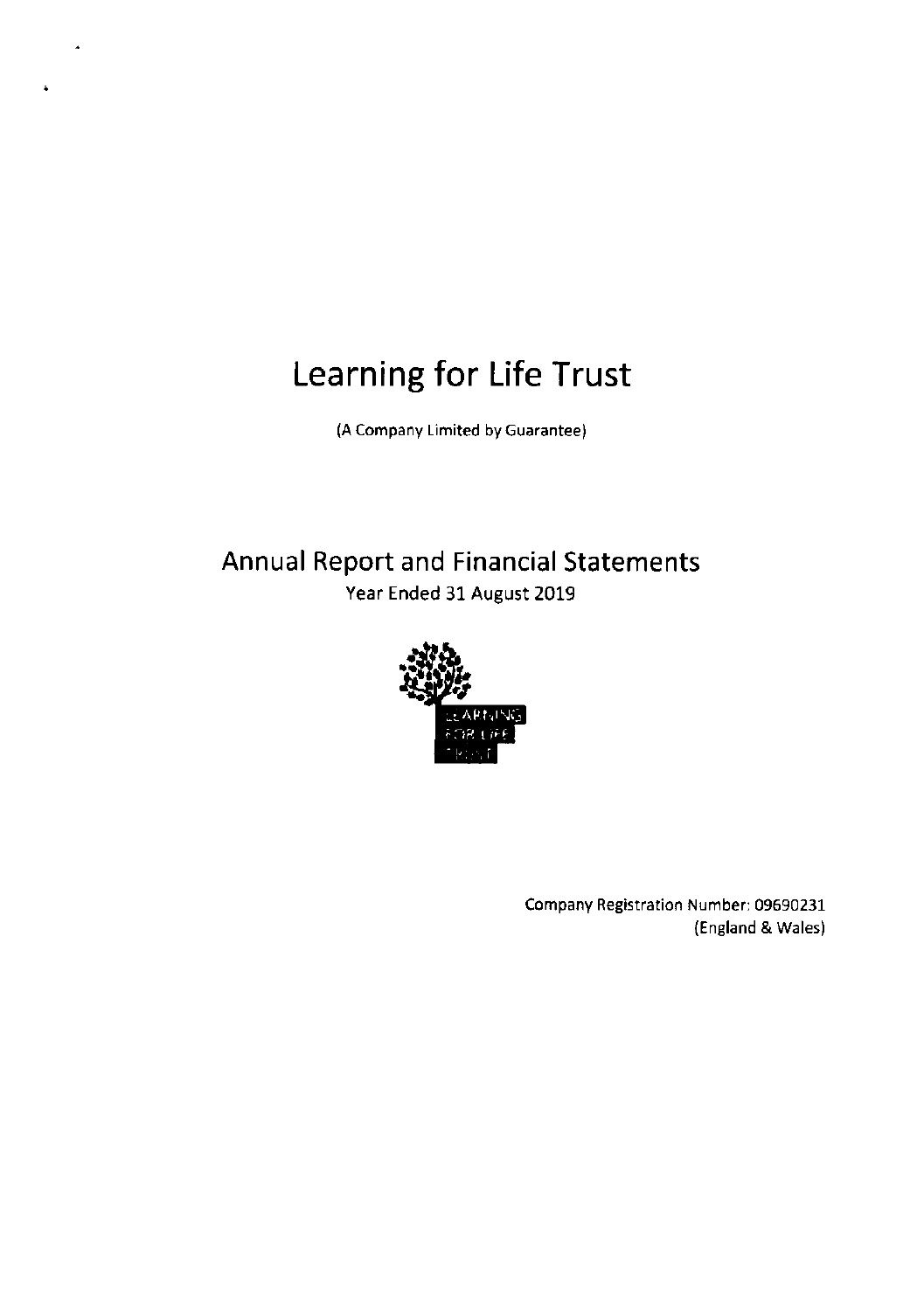$\ddot{\phantom{0}}$ 

 $\ddot{\bullet}$ 

| <b>Contents</b>                                                              | Page           |
|------------------------------------------------------------------------------|----------------|
| Reference and Administrative Details                                         | 1              |
| Trustees' Report                                                             | $\overline{2}$ |
| Governance Statement                                                         | 10             |
| Statement on Regularity, Propriety and Compliance                            | 13             |
| <b>Statement of Trustees' Responsibilities</b>                               | 14             |
| Independent Auditor's Report on the Financial Statements                     | 15             |
| Independent Reporting Accountant's Report on Regularity                      | 18             |
| Statement of Financial Activities incorporating Income & Expenditure Account | 20             |
| <b>Balance Sheet</b>                                                         | 21             |
| <b>Statement of Cash Flows</b>                                               | 22             |
| Notes to the Financial Statements, incorporating:                            |                |
| <b>Statement of Accounting Policies</b>                                      | 23             |
| Other Notes to the Financial Statements                                      | 29             |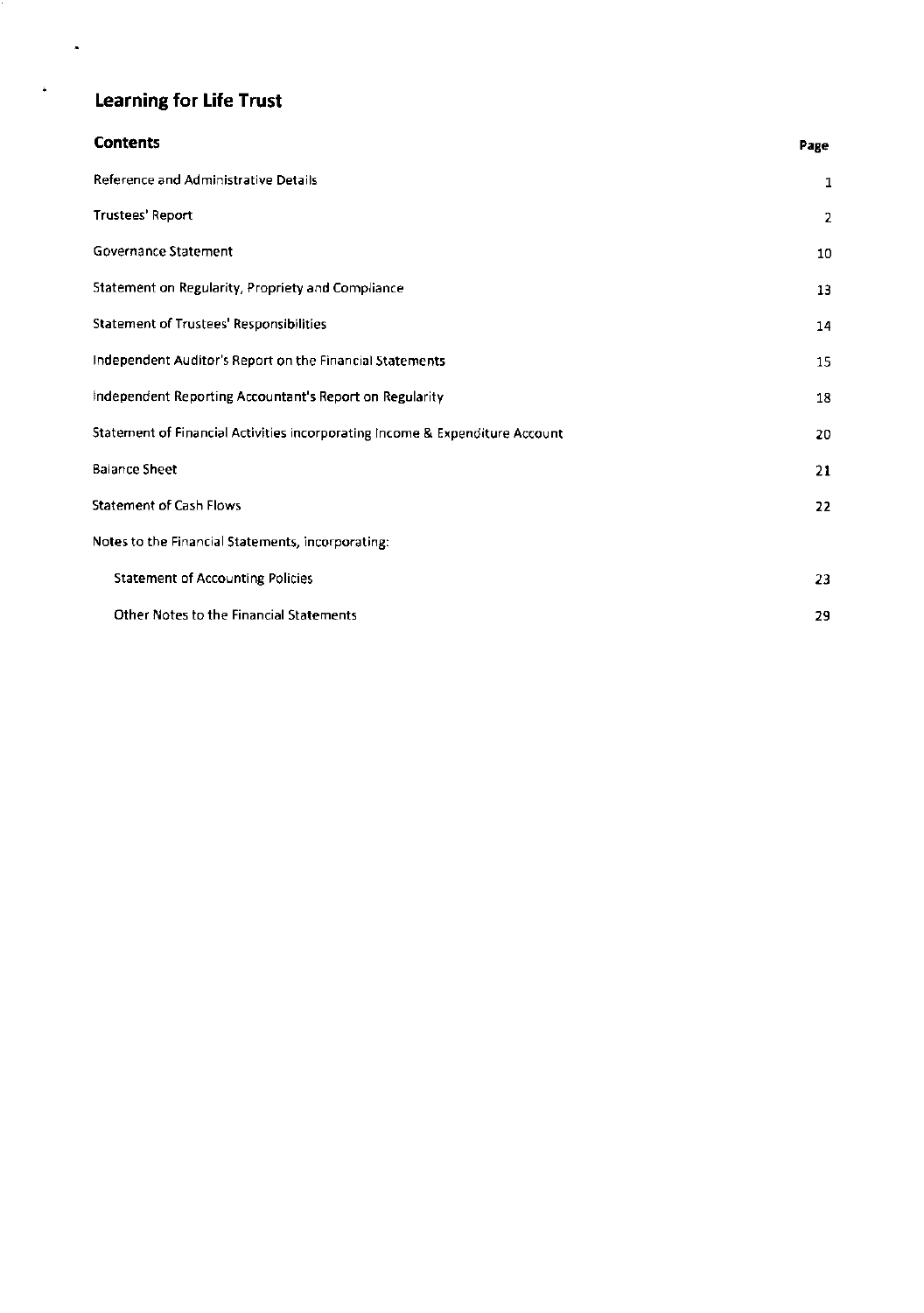# Reference and Administrative Details

The trustees, who are also directors for the purposes of company law, present their report and the financial statements of the company for the period ended 31 August 2019.

|                                        |                                         | <b>Appointed</b> | Resigned |
|----------------------------------------|-----------------------------------------|------------------|----------|
| <b>Members</b>                         |                                         |                  |          |
|                                        | Mr A J McCarthy                         |                  |          |
|                                        | Ms E L Kidd                             |                  |          |
|                                        | Mr J Cowan                              |                  |          |
|                                        | Mrs S Spencer                           |                  |          |
| <b>Trustees</b>                        |                                         |                  |          |
|                                        | Mr O Nicols (Chair)                     |                  |          |
|                                        | Mrs V Bennett                           |                  |          |
|                                        | Mr C Smith                              |                  |          |
|                                        | Mr C Steele (Headteacher and Accounting |                  |          |
|                                        | Officer from 01/09/2017)                |                  |          |
|                                        | Mr A Cooney                             |                  |          |
| <b>Company Secretary</b>               | Mrs C Parker                            |                  |          |
| <b>Senior Management Team</b>          |                                         |                  |          |
| • Headteacher                          | Mr C Steele                             |                  |          |
| • Deputy Headteacher                   | Mrs J Sutton                            |                  |          |
| <b>Company Name</b>                    | Learning for Life Trust                 |                  |          |
| <b>Principal and Registered Office</b> | Gallowbarrow                            |                  |          |
|                                        | Cockermouth                             |                  |          |
|                                        | CA13 0DX                                |                  |          |
| <b>Company Registration Number</b>     | (England & Wales)<br>09690231           |                  |          |
| <b>Independent Auditor</b>             | Saint and Co.                           |                  |          |
|                                        | The Old Police Station                  |                  |          |
|                                        | <b>Church Street</b>                    |                  |          |
|                                        | Ambleside                               |                  |          |
|                                        | Cumbria                                 |                  |          |
|                                        | <b>LA22 OBT</b>                         |                  |          |
| <b>Bankers</b>                         | Lloyds Bank Plc                         |                  |          |
|                                        | Keswick Branch                          |                  |          |
|                                        | PO Box 1000                             |                  |          |
|                                        | Andover                                 |                  |          |
|                                        | BX1 1LT                                 |                  |          |
| <b>Solicitors</b>                      | <b>Burnetts</b>                         |                  |          |
|                                        | 6 Victoria Place                        |                  |          |
|                                        | Carlisle                                |                  |          |
|                                        | Cumbria                                 |                  |          |
|                                        | CA1 1ES                                 |                  |          |
|                                        |                                         |                  |          |

 $\bullet$ 

 $\ddot{\phantom{0}}$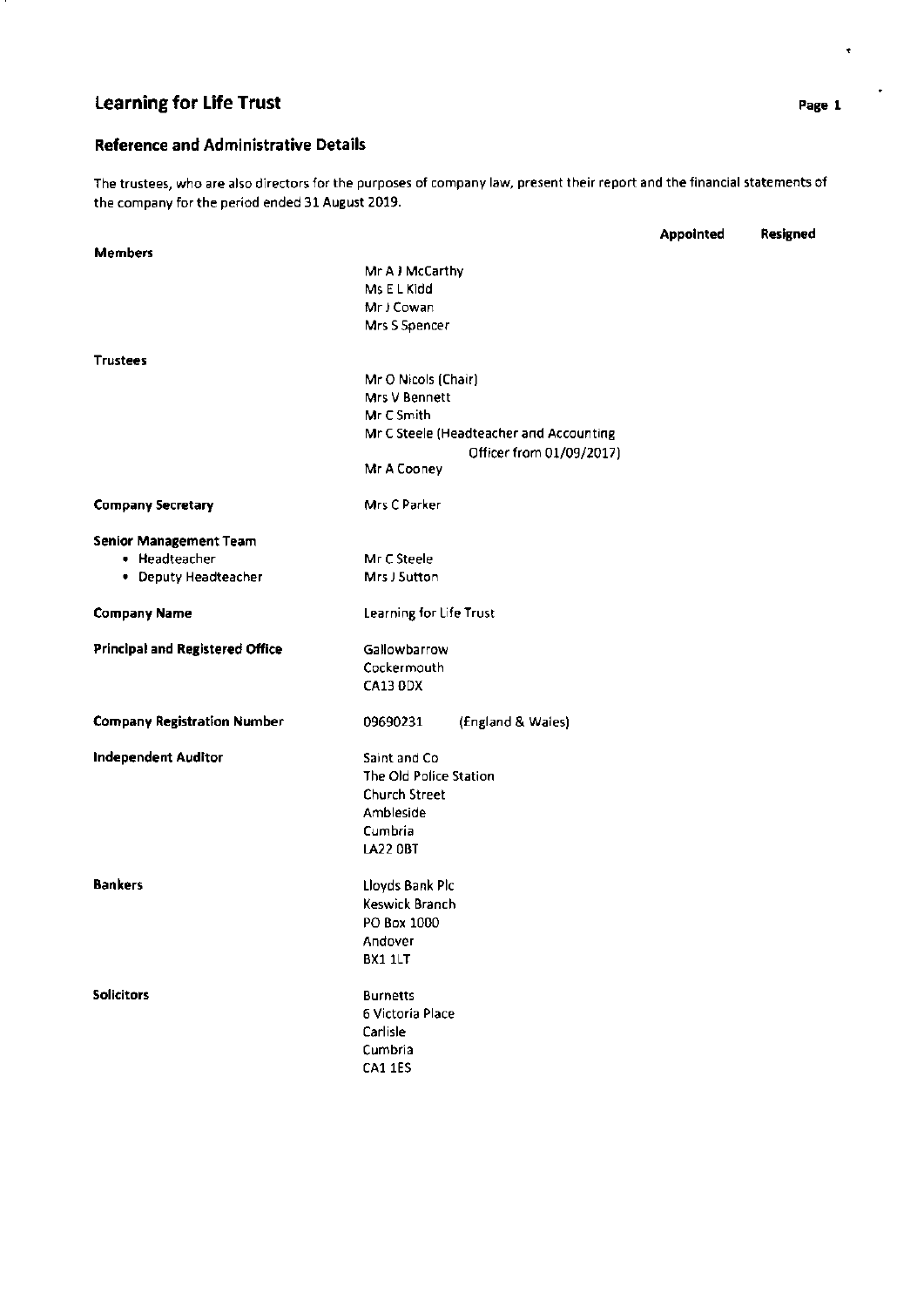# Trustees'Report

The Trustees present their annual report together with the financial statements and auditors' report of the Charitable Company for the period 01 September 2018 to 31 August 2019. The annual report serves the purpose of both a Trustees' report, and a Directors' report under company law.

The Trust operates one primary academy for pupils aged 3 to 11 in Cockermouth. Fairfield Primary has a pupil capacity of 420 and had a roll of 372 in the school census in summer 2018.

## Structure, Governance and Management

## Constitution

The Trust was incorporated on 16 July 2015. The Trust is a company limited by guarantee and an exempt charity. The Charitable Company's Memorandum and Articles of Association are the primary governing documents of the Trust.

The Trustees of Learning for Life Trust are also the directors of the Charitable Company for the purposes of company law. The Charitable Company is known as Learning for Life Trust. Details of the Trustees who served throughout the year, except as noted, are included in the Reference and Administrative Details. The Board of Trustees has formally met 4 times during the year. The Academies financial handbook 2018, section 2.1.2, requires a statement on how the trust maintained effective oversight of funds as the trust has met less than 6 times., The trustees maintained effective oversight through the "Resources Committee", which scrutinised the budget and spend against in all of its meetings. The Resources Committee met 4 times in the year, including a specific meeting for future year budgeting, and all 5 trustees are currently members of that committee.

## Members' Liability

Each member of the Charitable Company undertakes to contribute to the assets of the Company in the event of it being wound up while he/she is a member, or within one year after he/she ceases to be a member, such amount as may be required, not exceeding £10, for the debts and liabilities contracted before they cease to be a member.

#### Trustee and governor's lndemnities

ln respect of the trustee and governors, the Trust holds professional indemnity insurance via the Department of Education's risk protection arrangements.

## Method of Recruitment and Appointment or Election of Trustees

Trustees are appointed for a four year period, except that this time limit does not apply to the Chief Executive Officer Subject to remaining eligible to be a particular type of Trustee, any Trustee can be re-appointed or re-elected. When appointing new Trustees, the Board will give consideration to the skills and experience mix of existing Trustees in order to ensure that the Board has the necessary skills to contribute fully to the Trust's development. A thorough interview is conducted before appointment by the Chair of Trustees and members of the Senior Management Team.

## Policies and Procedures Adopted for the lnduction and Training of Trustees

New Trustees all receive rigorous induction training to detail their legal obligations under Charity and Company Law and the content of the Articles of Association. They also receive an induction pack which includes copies of policies, procedures, minutes, accounts, budgets, plans and other documents that they need to undertake their role as Trustees. They also have meetings with the Chair of Trustees to provide support as required. All Trustees are given the opportunity to sit training courses through a multiple sources and throughout the year are kept up to date on relevant issues and changes in legislation.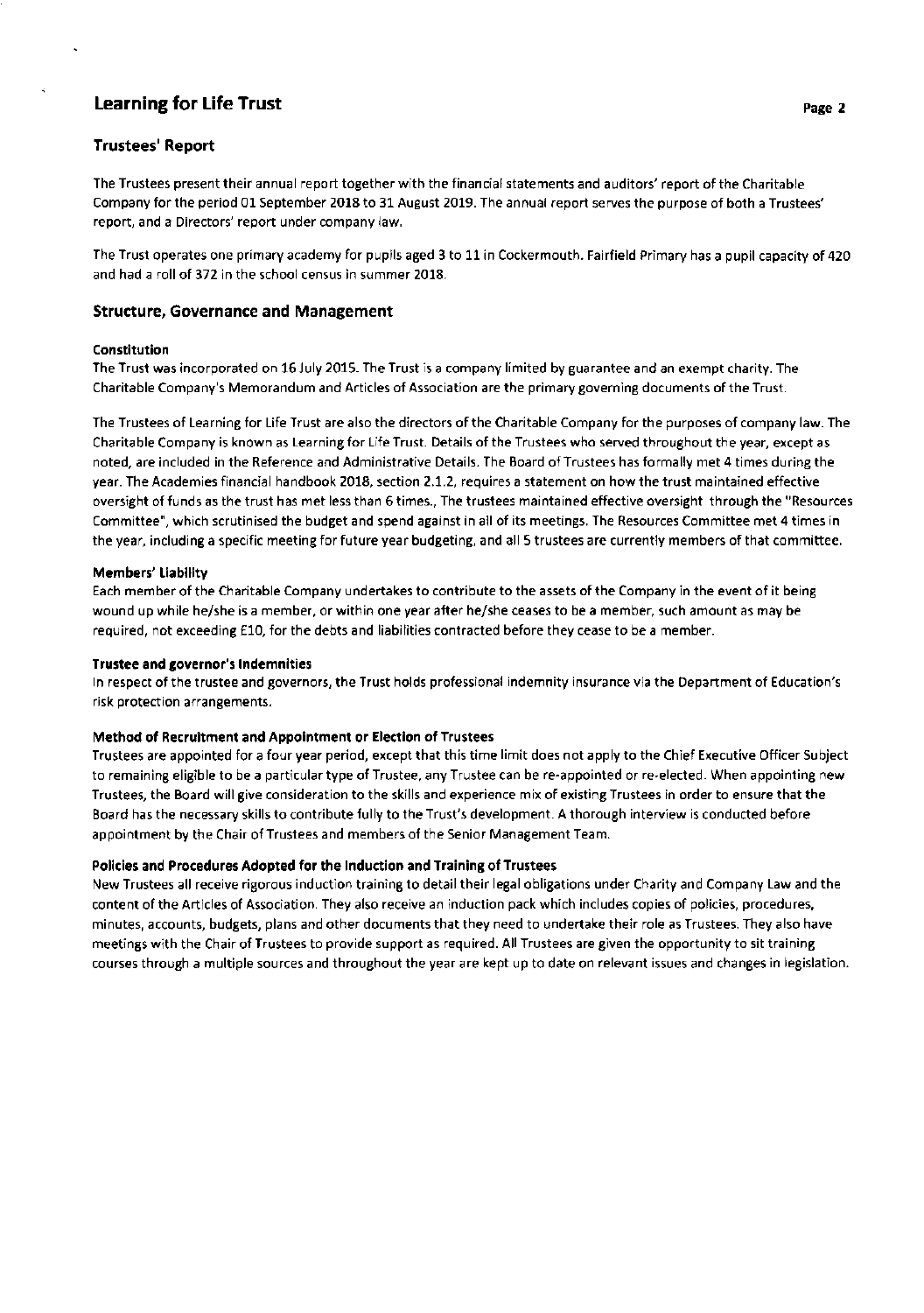# Trustees' Report (continued)

## Organisational Structure

The Board of Trustees normally meets once each term, though in the future the intention will be to increase this as the Trust grows to ensure financial oversight. The Trust Board has continued in developing its strategy, terms of reference, scheme of delegation and policies and procedures for School Local Governing Bodies, who may join the Trust in time. Over the year the key focus has been in consolidating and improving school performance ensuring that Fairfield Primary School is in a strong position. ln addition to a focus on school performance, the Trust has continued to explore and develop links with other schools.

It is an expectation that as the Trust grows it should receive reports and Key Performance lndicators from all School Governing Bodies as they join the trust.

The operation of the Trust and the School/s within the Trust is clearly laid out in our Scheme of Delegation.

Currently, the Trust contains one school, Fairfield Primary School. A local governing body provides governance of Fairfield Primary School under the remit of the scheme of delegation. Two sub committees provide in-depth scrutiny; Standards Committee, providing scrutiny of curriculum and standards, and the Resource Committee to review and manage budget, and oversee health and safety including safeguarding policy and procedures and building maintenance. The Trust is responsible for appointing the Chair of Governors and holds them directly to account.

The Trust appoints the Headteacher who is responsible for managing the school on a daily basis supported by a Senior Leadership Team.

## Arrangements for setting pay and remuneration of key management personnel

Pay and remuneration of the academies key management personnel is set by a subcommittee of the Trustees and reviewed annually. Pay scales are taken from the School Teachers Pay and Conditions document for teaching staff or from the Cumbria County Council job families pay and grading structure for support staff.

## Trade union facility time

The academy trust has no relevant union officials.

#### Related Parties and other Connected Charities and Organisations

The multi academy trust is made up of the following schools:

. Fairfield Primary School

There are no other connected organisations however the Trust works very closely with a group of schools sharing good practice and undertaking Peer to Peer reviews with each school.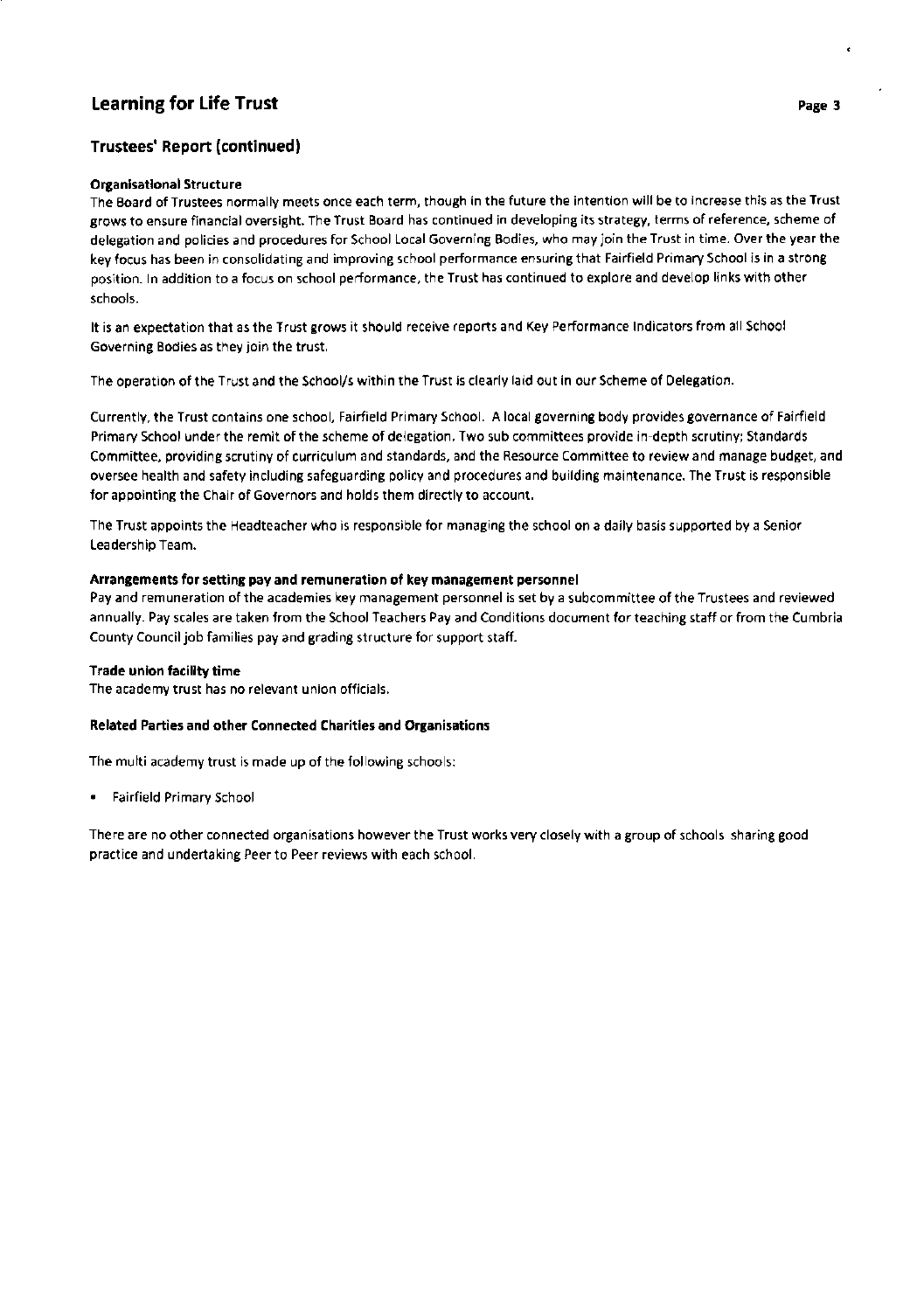# Trustees' Report (continued)

## Objectives and Activities

## Objects and Aims

The Trust's object is specifically restricted to the provision for the public benefit education in the United Kingdom, by establishing and managing the school and promoting a broad and balanced curriculum for all students.

The current aims of the Trust are to achieve academic excellence and produce lifelong learners in a safe and nurturing environment:

- . achieving academic excellence through courageous, inspiring and innovative teaching and continuous improvement.
- . developing life long learners who are effective learners engaged with the wider world.
- . achieving a safe and nurturing environment, with all demonstrating mutual trust and respect to each other through strong partnerships.

## Obiectives, Strategies and Activities

Over the 3 years, 2019 to 2021, the Trust has formulated an improvement plan which sets out the key activities and targets for the Trust. Achievement of these strategic objectives will drive the Trust forward, including developing capacity for growth, ensuring strong leadership and governance across the Trust, as well as improving provision.

The key strategic objectives for the Trust are stated in this improvement plan for 2019-2021:

- I Continually improve quality of provision from all schools within the trust.
- 2 Support excellent standard of teaching and learning
- 3 Ensure strong leadership and governance across the Trust
- 4 Ensure MAT stability and develop future growth through new partnerships
- 5 To build a strong infrastructure which will ensure a financially viable and sustainable MAT

Continually improving provision from all schools is linked directly to each school's School lmprovement Plan; this provides key priorities for the next 3 years at school level and is available for Fairfield Primary School.

Supporting excellent teaching and learning is through the commitment to the continuous professional development of all staff and a strong monitoring and appraisal policy within the MAT. There will also be a focus on the development of subject level and key stage experts to provide ownership of their subject areas and empowerment to drive standards at the key levels.

Strong leadership and governance will be determined through the implementation of a balanced scheme of delegation. A recruitment campaign will increase capacity and skill set at Trust level. Trustees will be appropriately trained and supported. Additionally, separation of local governing board and trustees will ensure clear levels of accountability across the Trust.

To ensure future growth, the objective will be to continue to develop the management capacity in the MAT, alongside development of strong relationships to other schools.

To build a strong and robust infrastructure which will ensure a financially viable and sustainable Multi Academy Trust, taking advantage of all funding opportunities, and continuing to robustly review and control costs within the Trust. This will be enhanced through the "finance and audit" committee, a subcommittee of the board; this will meet to review trust funds, budgeting and spends aswell as trust risks. There will be a focus on developing the bigger picture of how the MAT can achieve efficiency of scale and how it develops an infrastructure that will support this.

#### Public Benefit

The Trustees have given consideration to the charity commission's general guidance on public benefit and in particular to its supplementary guidance on education. The Trustees confirm that they have complied with the duty in Section 17(5) of the Charities Act 2011 to have due regard to the Charity Commission's general guidance on public benefit in exercising their powers or duties. They have referred to this guidance when reviewing the Academy's aims and objectives and in planning its future activities.

The Trust's objective is to advance for the public benefit education in this area, in particular, developing a school offering <sup>a</sup> broad and balanced curriculum which helps all students to fulfil their potential.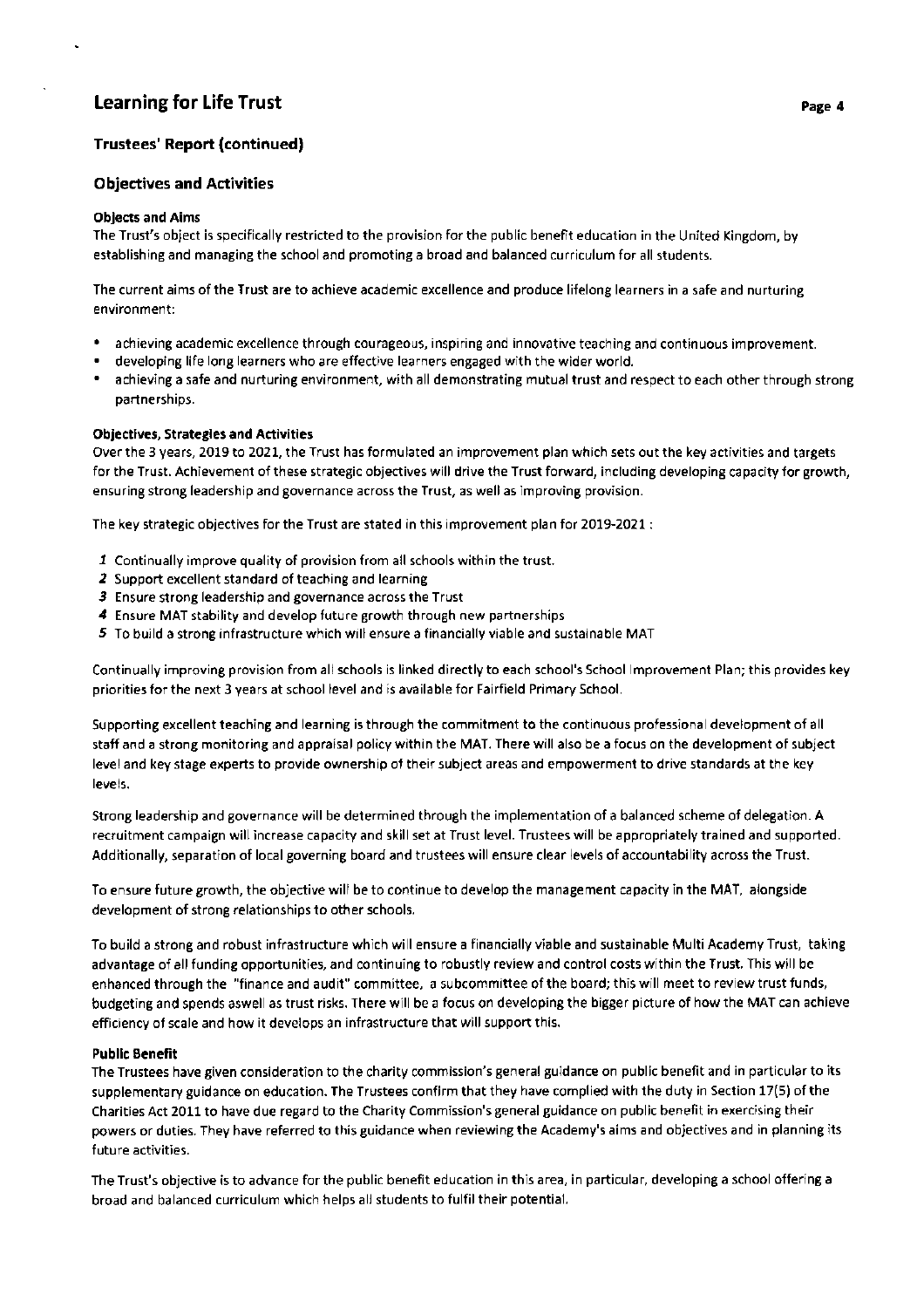# Trustees' Report (continued)

## Strategic Report

## Achlevements and Performance

## [Strategic objective 1 - Quality of provision] Key Academic Performance lndicators - FAIRFIEID PRIMARY SCHOOL

#### **KEY STAGE 1 RESULTS**

|                                                  | PUPILS ACHIEVING EXPECTED STANDARD |                     |                            |                                               |  |
|--------------------------------------------------|------------------------------------|---------------------|----------------------------|-----------------------------------------------|--|
|                                                  | Schools'<br>Result                 | Cumbrian<br>Average | <b>National</b><br>Average | <b>Difference of</b><br>school to<br>National |  |
| <b>Reading</b>                                   | 84.0%                              | 75%                 | 76%                        | 8.0%                                          |  |
| <b>Writing</b>                                   | 87.0%                              | 68%                 | 70%                        | 17.0%                                         |  |
| Spelling, Punctuation and Grammar                |                                    |                     |                            |                                               |  |
| Mathematics                                      | 91.0%                              | 75%                 | 76%                        | 15.0%                                         |  |
| <b>Reading, Writing and Mathematics combined</b> | 82.0%                              | 64%                 | 66%                        | 16.0%                                         |  |
| Number of nunite in cohom.<br>ᆁᄃ                 |                                    |                     |                            |                                               |  |

Number of pupils in cohort <sup>45</sup>

| Year 1 Phonics Screening Results 2018 | Pupils meeting the expected standard<br>. |
|---------------------------------------|-------------------------------------------|
| School results                        | National results                          |
| 189%                                  | 182%                                      |
| .                                     |                                           |

Number of pupils in cohort <sup>45</sup>

## KEY STAGE 2 RESULTS

Number in cohort 56 Pupils achieving a scaled score of 100 or more at the end of KS2

|                                                      | <b>Pupils Achieving Expected Standard</b> |                     |                            | Pupils Achieving Higher<br>Standard |                     |
|------------------------------------------------------|-------------------------------------------|---------------------|----------------------------|-------------------------------------|---------------------|
|                                                      | Schools'<br>Result                        | Cumbrian<br>Average | <b>National</b><br>Average | Schools'<br>Result                  | National<br>Average |
| <b>Reading</b>                                       | 90%                                       | 75%                 | 73%                        | 23%                                 | 27%                 |
| <b>Writing</b>                                       | 92%                                       | 81%                 | 78%                        | 38%                                 | 20%                 |
| Spelling, Punctuation and Grammar                    | 96%                                       | 78%                 | 78%                        | 45%                                 | 36%                 |
| Mathematics                                          | 98%                                       | 78%                 | 79%                        | 43%                                 | 27%                 |
| <b>Reading, Writing and Mathematics</b><br> combined | 88%                                       | 65%                 | 65%                        | 14%                                 | 11%                 |

## AVERAGE PROGRESS

|                | <b>School's Progress</b> | <b>Compared to National</b><br>Average          |
|----------------|--------------------------|-------------------------------------------------|
| <b>Reading</b> | .                        |                                                 |
| <b>Writing</b> | 4.U<br>.                 |                                                 |
| Mathematics    | э.ч                      | the contract of the contract of the contract of |

This is calculated using as a value added measure from KS1 to KS2. It is based on value added in each of reading, writing and maths compared with the scores of pupils with the same Key Stage 1 results.

National 0\* 0\* 0\* \* = The calculating of 'Value Added' nationally ensures that average progress is zero.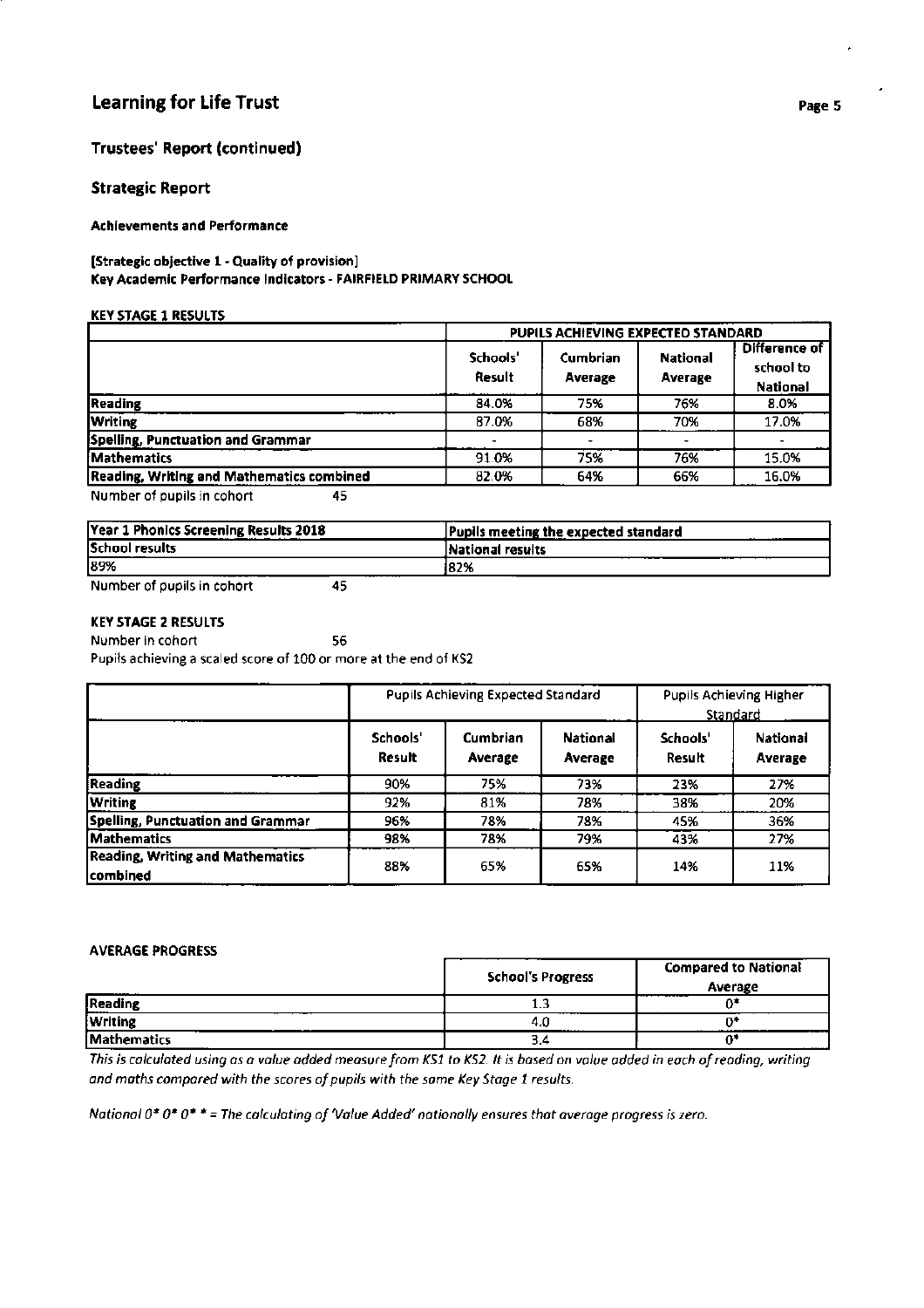# Learning for Life Trust page 6 and 200 million control of the control of the control of the control of the control of the control of the control of the control of the control of the control of the control of the control of

# Trustees' Report (continued)

#### lnterpreting progress scores

Progress scores will be centred around 0, with most schools within the range of -5 to +5.

- ' A score of 0 means pupils in this school on average do about as well at KS2 as those with similar prior attainment nationally.
- ' A positive score means pupils in this school on average do better at KS2 as those with similar prior attainment nationally.
- ' A negative score means pupils in this school on average do worse at KS2 as those with similar prior attainment nationally.
- ' A negative score does not mean that pupils did not make any progress, rather it means they made less progress than other pupils nationally with similar starting points.

## AVERAGE SCALED SCORES

|                                   | School | Cumbria<br>Average | <b>National</b><br>Average |
|-----------------------------------|--------|--------------------|----------------------------|
| Reading                           | 105    | 105                | 104                        |
| Spelling, Punctuation and Grammar | 109    | 101                | 106                        |
| <b>Mathematics</b>                | 108    | 105                | 105                        |

#### **EARLY YEARS DATA**

|                   | Cohort | % of pupils achieving a GLD |       |  |
|-------------------|--------|-----------------------------|-------|--|
|                   |        |                             |       |  |
| <b>All pupils</b> | 38     | 74.0%                       | 72.0% |  |
| Male              | 17     | 82.0%                       | 66.0% |  |
| Female            | 21     | 67.0%                       | 78.0% |  |
| <b>FSM</b>        |        | 66.0%                       | 56.0% |  |
| Non FSM           | 35     | 76.0%                       | 71.0% |  |

|          |                                     | Percentage of pupils achieving at least expected in |          |         |          |               |                                  |
|----------|-------------------------------------|-----------------------------------------------------|----------|---------|----------|---------------|----------------------------------|
|          | <b>Communication &amp; Language</b> |                                                     |          |         | Literacy |               | <b>Mathematics</b>               |
|          | Listening &<br><b>Communication</b> | <b>Understanding</b>                                | Speaking | Reading | Writing  | <b>Number</b> | Shape, Space &<br><b>Measure</b> |
| School   | 82%                                 | 76%                                                 | 82%      | 84%     | 76%      | 82%           | 74%                              |
| National | 86%                                 | 86%                                                 | 85%      | 77%     | 74%      | 80%           | 81%                              |

|             |          |                             | Percentage of pupils achieving at least expected in                     |                |                                                        |                         |  |
|-------------|----------|-----------------------------|-------------------------------------------------------------------------|----------------|--------------------------------------------------------|-------------------------|--|
|             |          |                             | <b>Physical Development</b><br>Personal, Social & Emotional Development |                |                                                        |                         |  |
|             |          | Moving &<br><b>Handling</b> | Health & Self Carel                                                     | Self-awareness | Self-Confidence &   Managing Feelings  <br>& Behaviour | Making<br>Relationships |  |
| lAil Pupils | lSchool  | 95%                         | 97%                                                                     | 89%            | 89%                                                    | 89%                     |  |
|             | National | 89%                         | 91%                                                                     | 88%            | 87%                                                    | 89%                     |  |

|            |               | Percentage of pupils achieving at least expected in |                                   |            |                                                      |                                     |
|------------|---------------|-----------------------------------------------------|-----------------------------------|------------|------------------------------------------------------|-------------------------------------|
|            |               |                                                     | <b>Understanding of the World</b> |            |                                                      | <b>Expressive Arts &amp; Design</b> |
|            |               | People &<br><b>communities</b>                      | The World                         | Technology | <b>Exploring and</b><br>using media and<br>materials | Being Imaginative                   |
| All Pupils | <b>School</b> | 87%                                                 | 76%                               | 100%       | 87%                                                  | 82%                                 |
|            | National      | 86%                                                 | 85%                               | 93%        | 89%                                                  | 89%                                 |

Data taken from Gov.uk National Statistics Early Years Foundation Stage Profile results 2018 to 2019.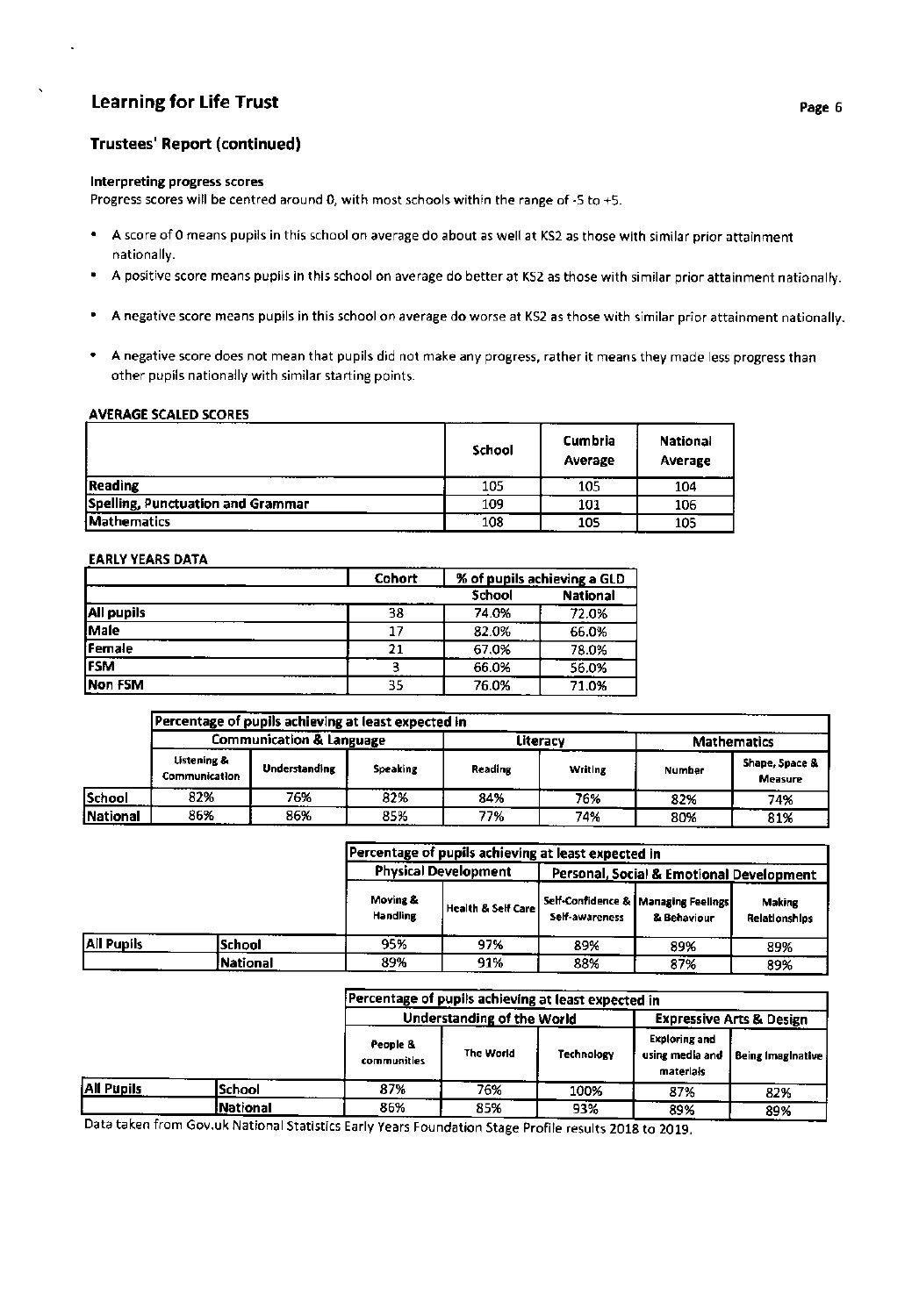## Trustees' Report (continued)

#### [Strategic objective 2 - Support of excellent standard of teaching and learning]

To ensure that standards are continually assessed, the Trust requires its schools to operate a rigorous programme of monitoring activities.

ln Fairfield Primary School these are undertaken by the Headteacher, Deputy Headteacher, Key Stage Leaders and subject leaders. In the year 2018/19, following many successful monitoring and moderation activities, the school's self evaluation stands at 'good' or'outstanding' in all areas. Academic outcomes continue to be significantly above average in most areas.

An external review of the school's performance was undertaken through a peer to peer review by Headteachers from other partnership schools. The peer to peer review validated the evaluation of the school. ln addition to this, the school received local and national recognition through awards.

The school has held several successful CPD days inline with school development plans which have enabled all staff to gain further understanding of the teaching of Reading and Writing at beyond the expected standards. The schools has continued to develop in line with it's vision and the number of pupils on roll has increased.

#### [Strategic objective 3 - Ensure strong leadership and governance]

The Trust has put in place on line governance training from the NGA, and is reviewing training across the governance function. The Trust intends to do a detailed review of the scheme of delegation in Autumn 2019. The Head teacher of Fairfield Primary school will be attending executive leadership training in 2019/20. Three of the four trustees who are also on the LGB have announced their intention to be solely trustees in 2019, improving separation of LGB and Trustee board in line with this objective.

## [Strategic objective 4 - MAT stability and growth]

A number of meetings, between the trustee board, the headteacher of Fairfield Primary school and others, have taken place with a number of academies and other trusts to strengthen ties and develop relationships with a view to growing the trust sustainably. Fairfield Primary School continues to contribute to the cluster of local schools through advice, reviews and monitoring.

#### [Strategic objective 5 - Ensuring financially viable and sustainable trust]

The trust intends to put in place a 5 year financial plan for each school linked to the school improvement plan. lt will also take advantage of any opportunities for future funding.

The MAT was unsuccessful at obtaining 'Condition lmprovement Funding' for site roof & window replacements in the 2018/19 round. An appeal was placed due to the urgent nature of the work required but the appeal was also unsuccessful. Following a number of premises strategy meetings, the 2019/20 submission will be a strengthened bid to address a high number of high priority urgent works in the lower building, again linked to roof/windows.

The PTA continue to be an asset to the school and have this year raised in excess of €8K which have been used to invest further in KS2 facilities and equipment for EYFS/Key Stage 1.

<sup>A</sup>rolling programme for the replacement of ageing and problematic ICT equipment has been established and further interactive TVs have been purchased to replace old lnteractive Whiteboards.

#### Going Concern

After making appropriate enquiries, the board of trustees has a reasonable expectation that the Trust has adequate resources to continue in operational existence for the foreseeable future. For this reason it continues to adopt the going concern basis in preparing the financial statements. Further details regarding the adoption of the going concern basis can be found in the Statement of Accounting Policies.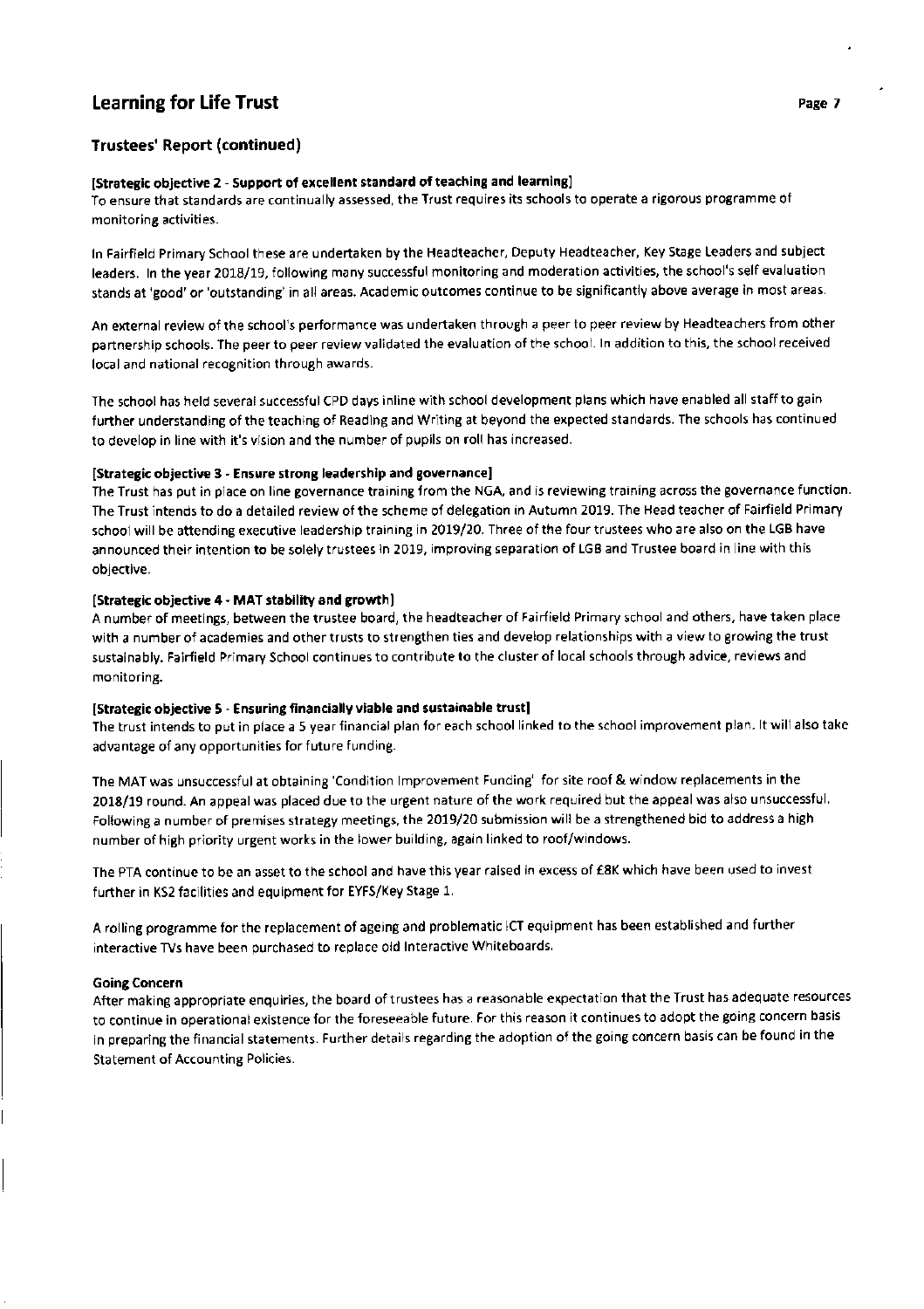# Trustees' Report (continued)

## **Financial Review**

## Financial Review

The Trust's accounting period is 01 September 2018 to 31 August 2019.

During the period under review, the majority of the Trust's income was obtained from the DfE in the form of recurrent grants, the use of which was restricted to the Trust's educational activities. The grants received during the accounting period and the associated expenditure are shown as restricted funds in the Statement of Financial Activities.

During the year, the Trust received total revenue funding for Charitable activities of £1,643,167, of which £1,191,832 was from the DfE in the form of GAG funding (73%).

Revenue expenditure was £1,751,885, of which staffing is the main area of cost at £1,315,545 (75%).

## Reserves Policy

At the end of the period the trustees were holding £111,798 in restricted general funds (GAG £91,497) and £258,153 in unrestricted funds, which are within DfE guidelines. The trustees review the level of reserves annually as part of its budget planning cycle, and aims to carry forward a prudent level of resources from General Annual Grant as a contingency for future unforeseen circumstances, and as contributions towards future capital improvement programmes.

## Funds in Deficit

The Trust holds a deficit on the local government pension scheme of £1,250,000. In the event of the closure of Fairfield Primary School, this deficit would be met by the DfE.

## lnvestment Policy

ln a period of financial uncertainty and historically low interest rates, the Trust's policy has been to maximise liquidity and minimise risk. This policy will be kept under review.

## Principa! Risks and Uncertainties

The principal risks to the Trust are financial and result from the projected deficit on the Local Government Pension Scheme, and from the proposed changes to the funding formulas. The Trust is operating in a period of considerable financial uncertainty with regard to public funding. Long term financial planning is focused on maintaining the breadth and quality of the school's curriculum.

## Financial and Risk Management Objectives and Policies

The trustees are responsible for the management of the risks the Trust is exposed, and have undertaken a review of risks associated with its activities. The major risks that have been identified are recorded on the Trust's Risk Register, and procedures are being developed to manage the risk.

#### Principal Funding Sources

The majority of the Trust's income is obtained from the Education and Skills Funding Agency (ESFA) and the Local Authority in the form of grants, the use of which is restricted to particular purposes.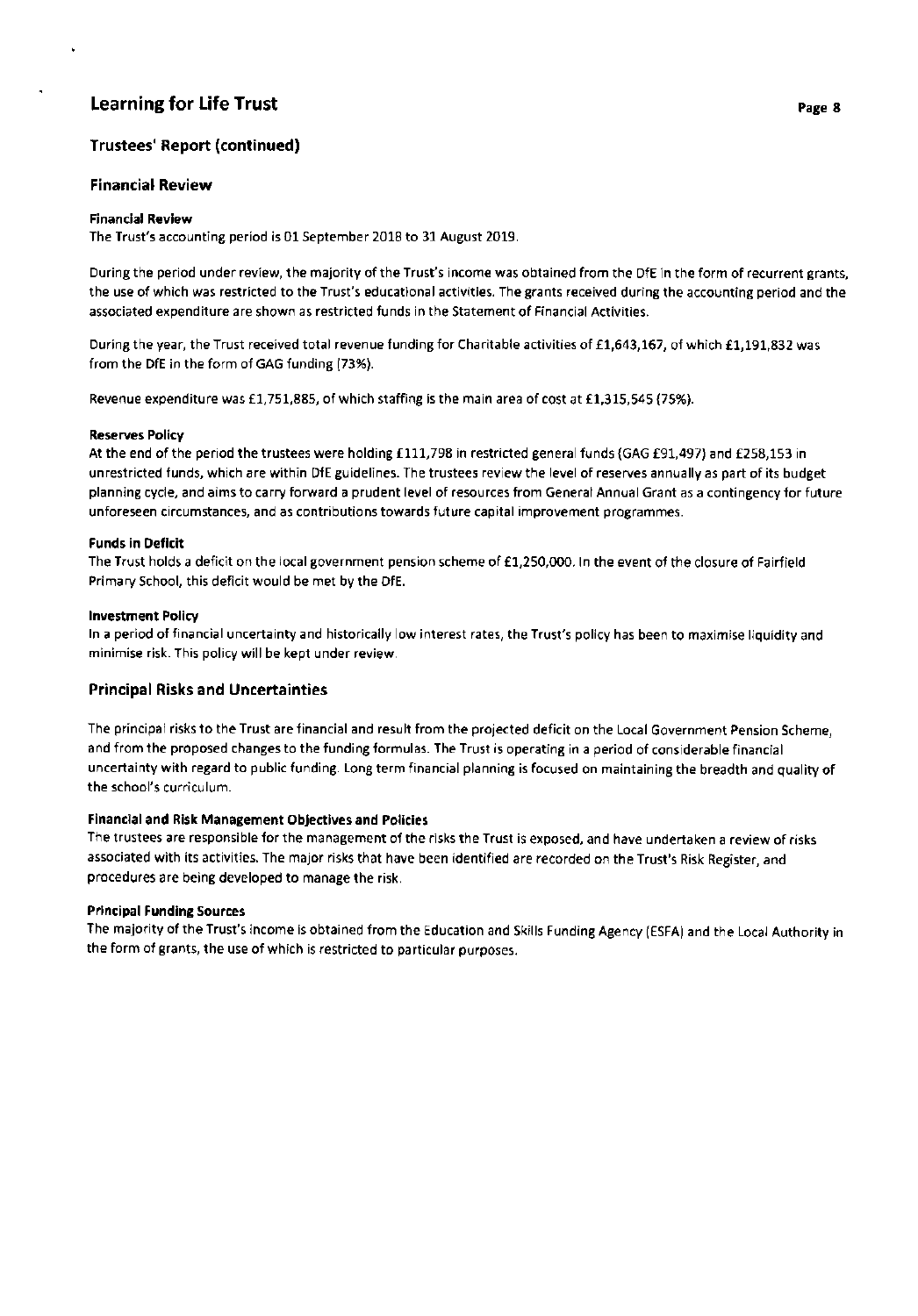# Trustees' Report (continued )

## Fundraising

The Trust does not engage with professional fundraisers to undertake any fundraising activities on its behalf. The Trust from time to time carries out minor level fundraising activity to raise funds for the Trust whereby students seek voluntary donations from parents and the local community.

## Plans for Future Periods

The Trust will continue to strive to provide an outstanding education and improve the levels of performance of its pupils at all levels. The Trust will continue to aim to attract high quality teachers and support staff in order to deliver its objectives.

The Trust will continue to work with partner schools to improve the educational opportunities for pupils in the wider community. Full details of our plans for the future are detailed in our MAT lmprovement Plan.

We are aware that our budget forecast is predicting a deficit in future years as staff costs rise and predicted pupil numbers remain on a slow growth trajectory, although this could change given the recent ongoing building in the town. This risk is not specific to the Trust but is a sector wide consideration. The Trust shall ensure there are rigorous systems and procedures in place to monitor financial performance, identify areas of risk and opportunity and implement procedures to manage or mitigate these, forecasting budget scenarios and developing pathways to ensure the Trust continues to be viable. The Trust will ensure there is a careful consideration for budgets for current and future years and where possible identify other sources of funding and business development.

The school has held talks with several schools who were keen to learn about Multi- Academy Trusts but who have not taken steps to move away from Local Authority control. We will continue to work with other Good and Outstanding Primary schools to share best practice and resources through our school to school partnerships.

## Auditor

lnsofar as the trustees are aware:

- o there is no relevant audit information of which the charitable company's auditor is unaware: and
- . the trustees have taken all steps that they ought to have taken to make themselves aware of any relevant audit information and to establish that the auditor is aware of that information.

The Trustees' report, incorporating a strategic report, was approved by order of the members of the board of trustees and signed on its behalf by:

 $\overline{\mathcal{O}}$ 

Mr O Nicols Chair of Trustees

 $18 |12 |2019$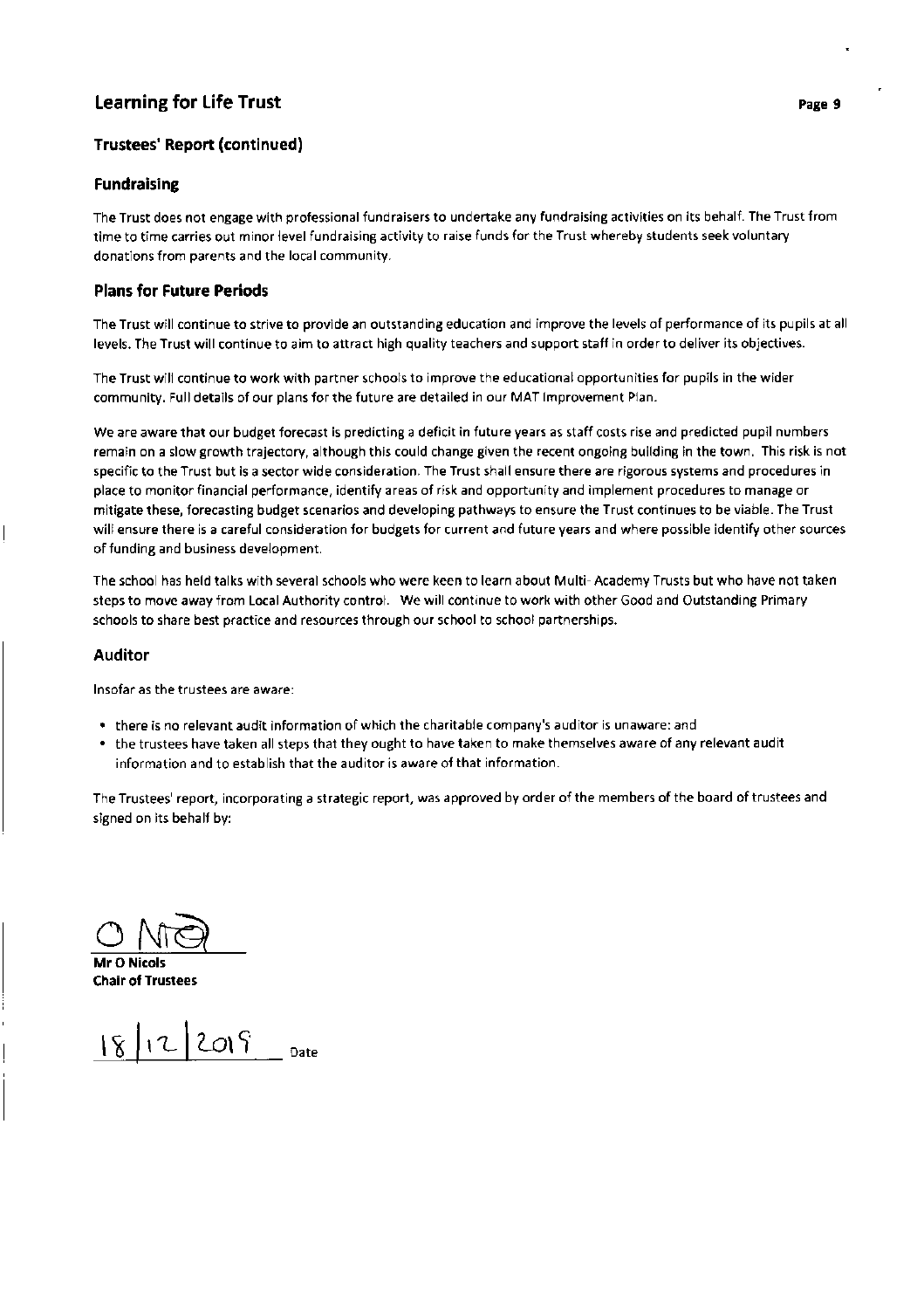## Governance Statement

#### Scope of Responsibility

As trustees, we acknowledge we have overall responsibility for ensuring that the Learning for Life Trust has an effective and appropriate systems of control, financial and otherwise. However such a system is designed to manage rather than eliminate the risk of failure to achieve business objectives, and can provide only reasonable and not absolute assurance against material misstatement or loss.

The Board of Trustees has delegated the day-to-day responsibility to the Head teacher of Fairfield Primary School, as accounting officer, for ensuring financial controls conform with the requirements of both propriety and good financial management and in accordance with the requirements and responsibilities assigned to it in the funding agreement between the Learning for Life Trust and the Secretary of State for Education.

Governors are also responsible for reporting to the Board of Trustees any material weaknesses or breakdowns in internal control.

#### Governance

The information on governance included here supplements that described in the Trustees' report and in the Statement of Trustees' Responsibilities.

Attendance during the year at meetings of the trustee body was as follows:

|                                        | <b>Meetings</b> | Out of a |
|----------------------------------------|-----------------|----------|
| <b>Trustee</b>                         | attended        | possible |
| Mrs V Bennett                          | 4               | 4        |
| Mr O Nicols                            | 4               | 4        |
| Mr A Cooney                            | 4               | 4        |
| Mr C Smith                             | 3               | 4        |
| Mr C Steele (Appointed September 2017) | 4               | 4        |

Attendance during the year at meetings of the Local Governing Body was as follows:

|                 | <b>Meetings</b> | Out of a |
|-----------------|-----------------|----------|
| Governor        | attended        | possible |
| Mrs J Sutton    |                 |          |
| Mrs V Bennett   | 3               | 3        |
| Mr O Nicols     | 3               | 3        |
| Mr C Smith      | 3               | з        |
| Mrs S Sapsford  | 3               | 3        |
| Mr A Cooney     |                 | 3        |
| Mrs H Woodhead  |                 | 3        |
| Mr J Stephens   |                 | 3        |
| Mrs M Edmondson |                 | 3        |
| Mrs C Collings  |                 | 3        |
| Mr J Gale       |                 |          |
| Mrs K Mossom    |                 |          |
| Mr J Brettle    |                 |          |

#### Governance Review

- The trustee board has continued to operate using a scheme of delegation which details what accountability has been delegated to the local governing body.
- o An annual full governor skills audit was discussed and showed the GB to have strength in the majority of areas. Any gaps have been addressed through training and development.
- . The trustees have also continued with a governance improvement plan as part of the school 3-year improvement plan, running from 2016 - 2019. This includes aims in improving training, improvement in monitoring, improvements in developing relationships with the parents and local community. The plan has detailed actions which are reviewed termly.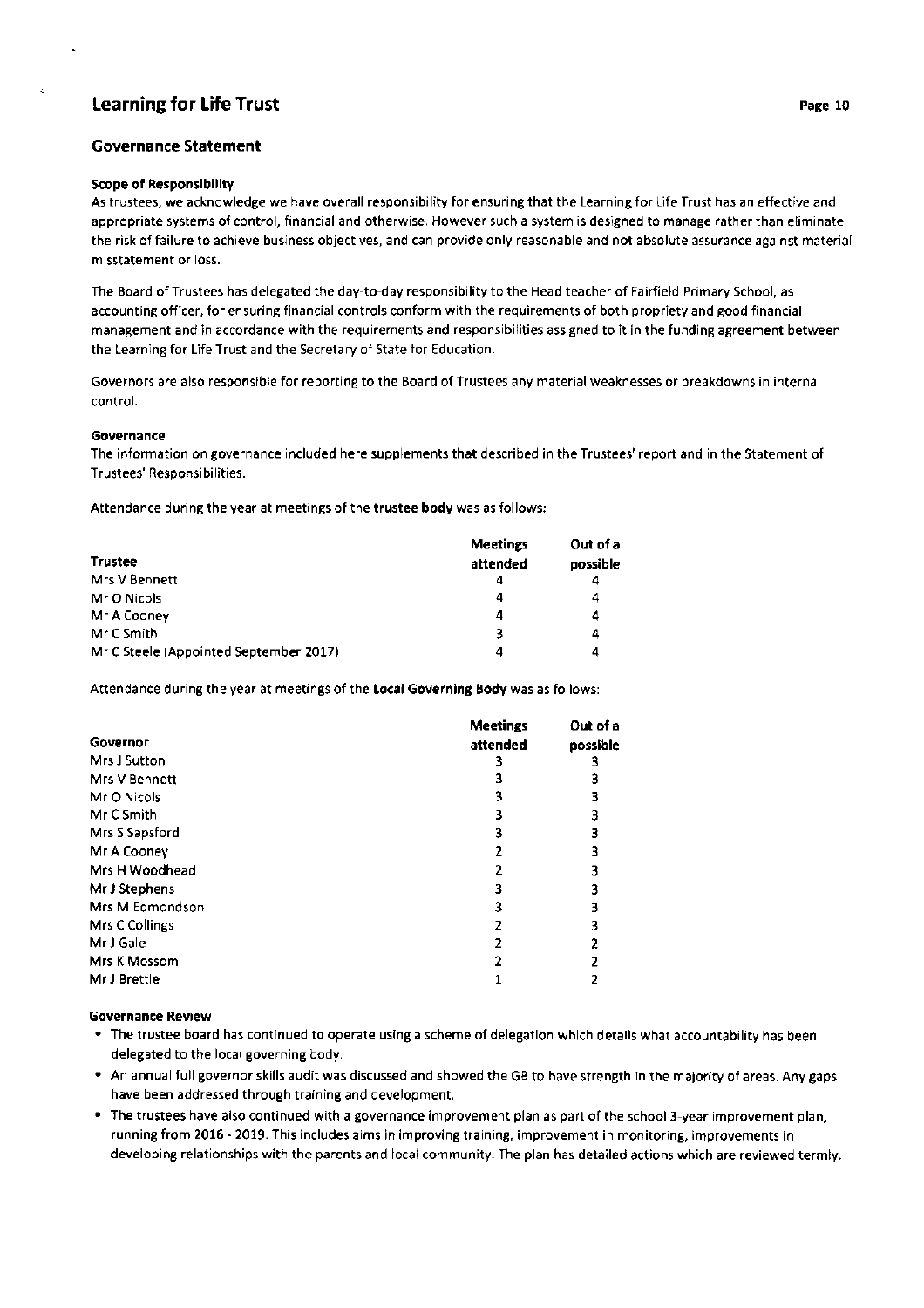# Governance Statement (continued)

### Review of Value for Money

As accounting officer the Headteacher has responsibility for ensuring that the Trust delivers good value in the use of public resources. The accounting officer understands that value for money refers to the educational and wider societal outcomes achieved in return for the taxpayer resources received.

The accounting officer considers how the trust's use of its resources has provided good value for money during each academic year, and reports to the board of trustees where value for money can be improved, including the use of benchmarking data where appropriate. The accounting officer for the Trust has delivered improved value for money during the year by:

- . As a high proportion of the schools revenue expenditure is spent on teaching staff, the school undertakes an annual review of its curriculum offer and its staffing requirements to ensure it is appropriate for the size of school.
- . Condition lmprovement Fund Contracts tendered via Day Cummins with specialist knowledge for the CIF projects.
- . All Service level agreements reviewed annually to ensure best value for money

### The Purpose of the System of lnternal Control

The system of internal control is designed to manage risk to a reasonable level rather than to eliminate all risk of failure to achieve policies, aims and objectives. lt can therefore only provide reasonable and not absolute assurance of effectiveness. The system of internal control is based on an on-going process designed to identify and prioritise the risks to the achievement of Academy Trust policies, aims and objectives, to evaluate the likelihood of those risks being realised and the impact should they be realised, and to manage them efficiently, effectively and economically. The system of internal control has been in place in Learning for Life Trust for the period 01 September 2018 to 31 August 2019 and up to the date of approval of the annual report and financial statements.

### Capacity to Handle Risk

The trustees has reviewed the key risks to which the Trust is exposed together with the operating, financial and compliance controls that have been implemented to mitigate those risks. The trustees are of the view that there is a formal on-going process for identifying, evaluating and managing the Trust's significant risks that has been in place for the period 01 September 2018 to 31 August 2019 and up to the date of approval of the annual report and financial statements. This process is regularly reviewed by the Trustees.

## The Risk and Control Framework

The Trust's system of internal financial control is based on a framework of regular management information and administrative procedures including the segregation of duties and a system of delegation and accountability. ln particular it includes:

- comprehensive budgeting and monitoring systems with an annual budget and periodic financial reports which are reviewed and agreed by the board of trustees;
- regular reviews by the finance committee of reports which indicate financial performance against the forecasts and of major purchase plans, capital works and expenditure programmes;
- $\bullet\;$  setting targets to measure financial and other performance
- clearly defined purchasing (asset purchase or capital investment) guidelines. a
- delegation of authority and segregation of duties; a
- $\bullet$   $\,$  identification and management of risks.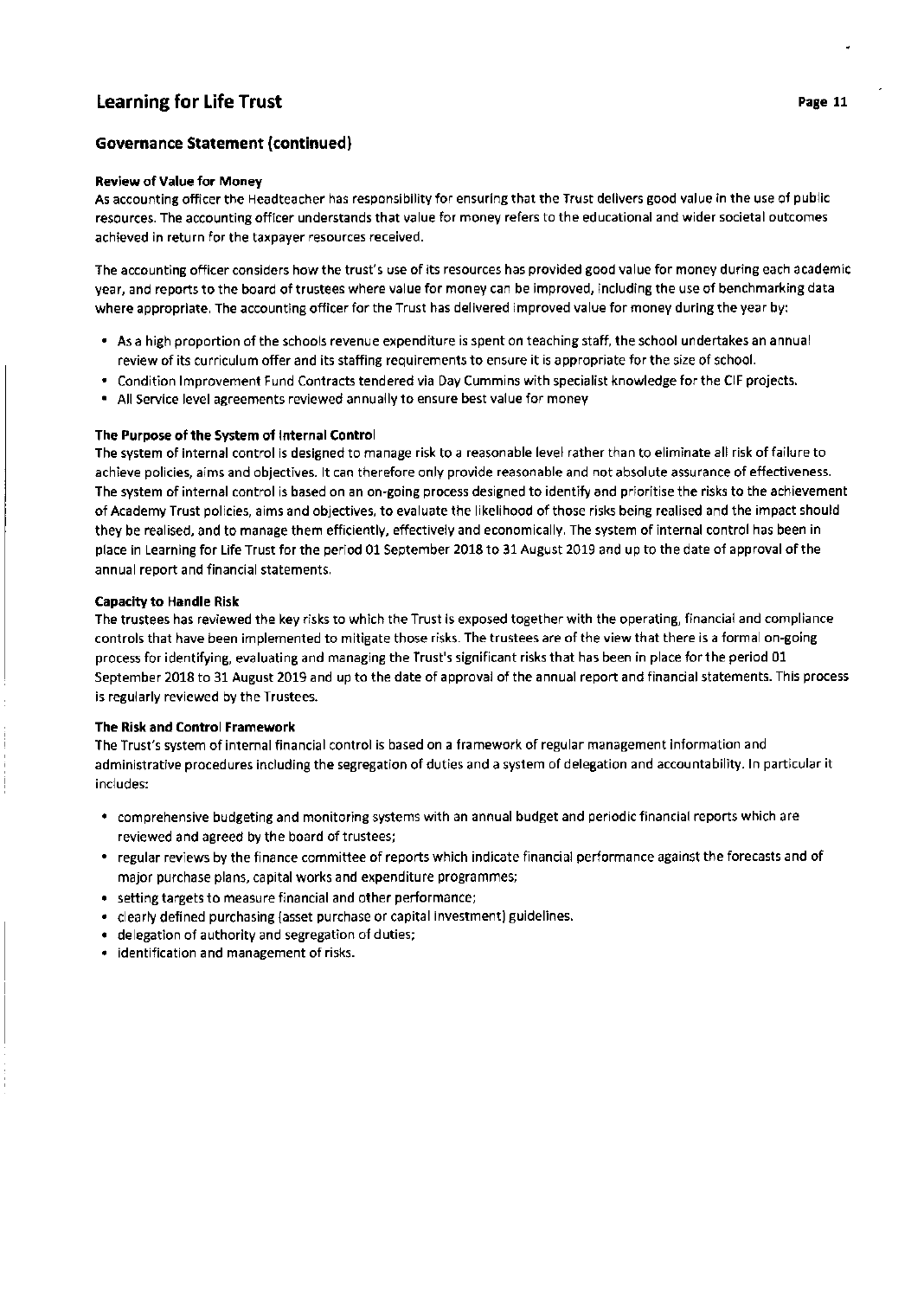## Governance Statement (continued)

The Trust has considered the need for a specific internal audit function and has decided not to appoint an internal auditor. However, the Trust has appointed Saint and Co the external auditor, to perform additional checks.

The external auditor's role includes giving advice on financial matters and performing a range of checks on the Trust's financial systems. ln particular the checks carried out in the current period included:

- . testing of payroll systems
- . testing of purchase systems
- $\bullet$  testing of control account/ bank reconciliations

On a termly basis, the auditor reports to the board of trustees on the operation of the systems of control and on the discharge of the board of trustees' financial responsibilities.

The external auditor has delivered their schedule of works as planned and any recommendations have been considered.

#### Review of Effectiveness

As accounting officer, the Head has responsibility for reviewing the effectiveness of the system of internal control. During the year in question the review has been informed by:

- . the work of the external auditor;
- . the financial management and governance self-assessment process;
- . the work of the executive managers within the Trust who have responsibility for the development and maintenance of the internal control framework.

The Accounting Officer has been advised of the implications of the result of their review of the system of internal control by the Resources Committee and a plan to address weaknesses and ensure continuous improvement of the system is in place.

Approved by order of the members of the Trustee Body and signed on its behalf by:

Mr O Nicols Chalr of Trustees

 $|S|12|2019$  Date

Mr CSteele Accounting Officer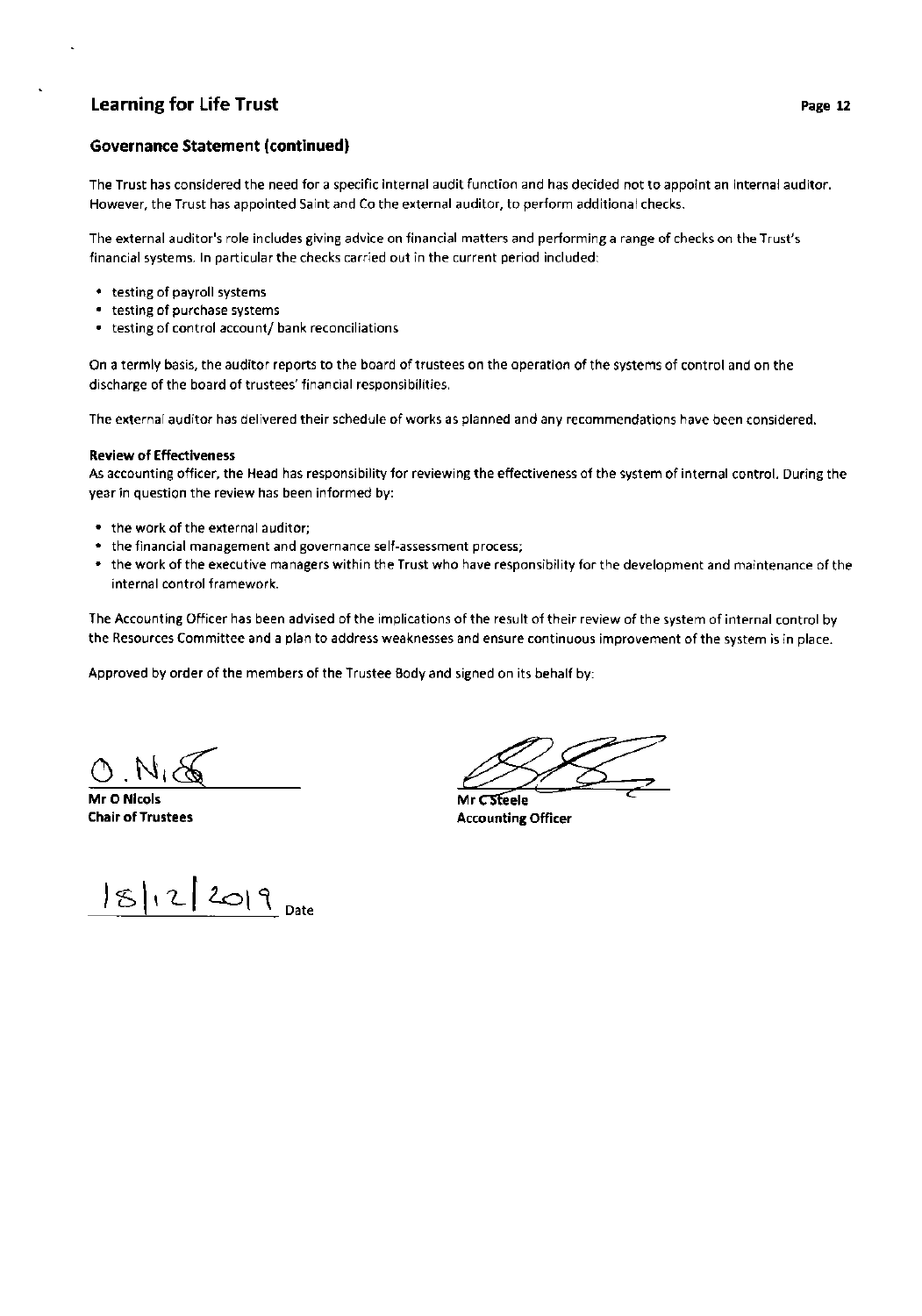# Statement on Regularity, Propriety and Compliance

As accounting officer of Learning for Life Trust I have considered my responsibility to notify the Trust board of trustees and the Education and Skills Funding Agency (ESFA) of material irregularity, impropriety and non-compliance with terms and conditions of funding received by the Trust, under the funding agreement in place between the Trust and the Secretary of State for Education. As part of my consideration I have had due regard to the requirements of the Academies Financial Handbook 2018.

<sup>I</sup>confirm that I and the Trust board of trustees are able to identify any material irregular or improper use of all funds by the Trust, or material non-compliance with the terms and conditions of funding under the Trust's funding agreement and the Academies Financial Handbook 2018.

<sup>I</sup>confirm that no instances of material irregularity, impropriety or funding non-compliance have been discovered to date. lf any instances are identified after the date of this statement, these will be notified to the board of trustees and ESFA.

 $\mathscr{L}$ 

Mr C Steele Accounting Officer<br> $i\frac{g}{2}\left|1\right\rangle$  /  $\left|2\right\rangle$  /  $\left|2\right\rangle$  pate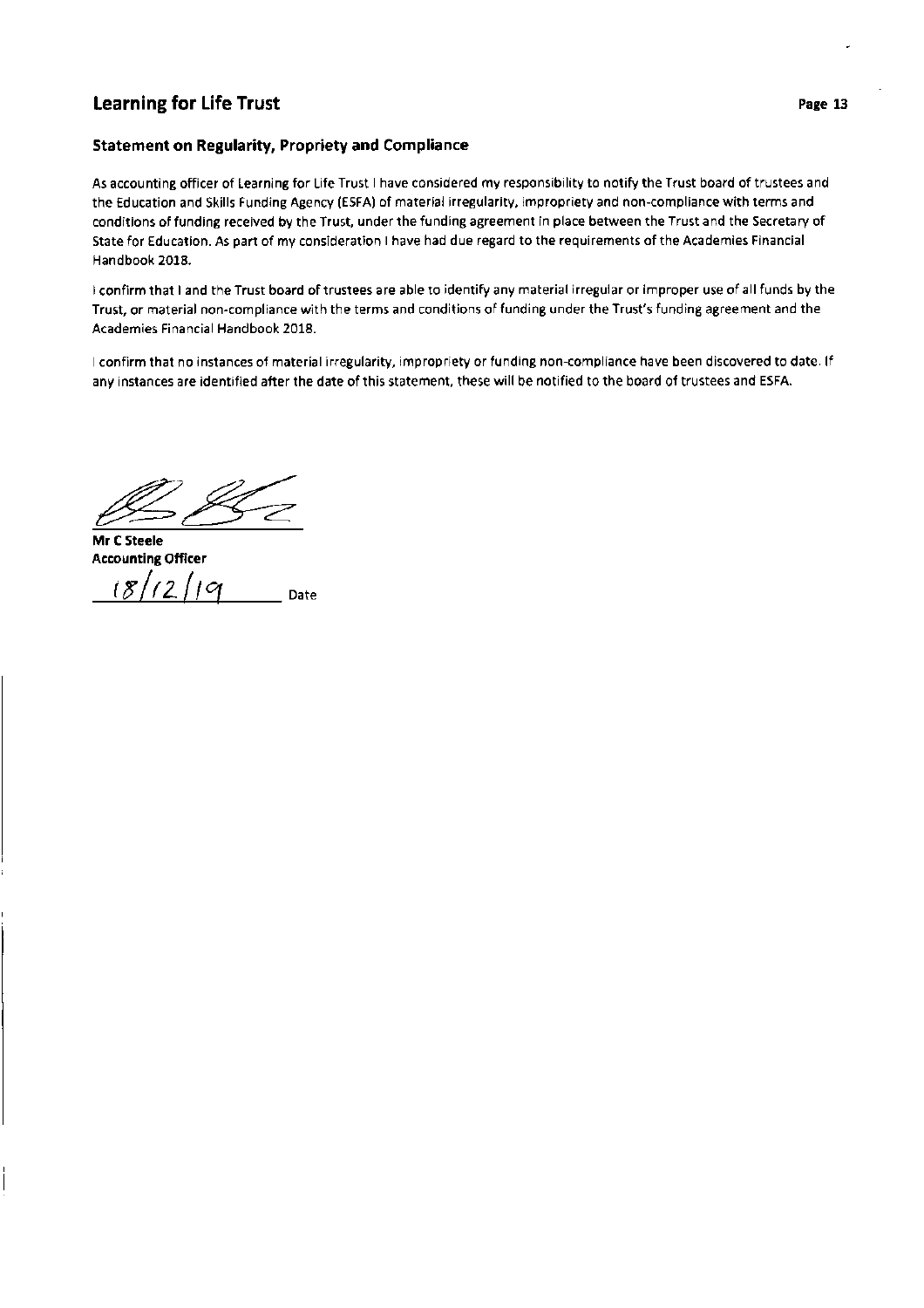#### Statement of Trustees' Responsibilities

The trustees (who are also the directors of the charitable company for the purposes of company law) are responsible for preparing the Trustees' Report and the financial statements in accordance with the Academies Accounts Direction published by the Education & Skills Funding Agency, United Kingdom Accounting Standards (United Kingdom Generally Accepted Accounting Practice) and applicable law and regulations.

Company law requires the trustees to prepare financial statements for each financial year. Under company law, the trustees must not approve the financial statements unless they are satisfied that they give a true and fair view of the state of affairs of the charitable company and of its incoming resources and application of resources, including its income and expenditure, for that period. ln preparing these financial statements, the trustees are required to:

- . select suitable accounting policies and then apply them consistently
- . observe the methods and principles in the Charities SORP 2015 and the Academies Accounts Direction 2018 to <sup>2019</sup>
- . make judgments and accounting estimates that are reasonable and prudent
- state whether applicable UK Accounting Standards have been followed, subject to any material departures disclosed and explained in the financial statements
- . prepare the financial statements on the going concern basis unless it is inappropriate to presume that the charitable company will continue in business.

The trustees are responsible for keeping adequate accounting records that are sufficient to show and explain the charitable company's transactions and disclose with reasonable accuracy at any time the financial position of the charitable company and enable them to ensure that the financial statements comply with the Companies Act 2006. They are also responsible for safeguarding the assets of the charitable company and hence for taking reasonable steps for the prevention and detection of fraud and other irregularities.

The trustees are responsible for ensuring that in its conduct and operation the charitable company applies financial and other controls, which conform with the requirements both of propriety and of good financial management. They are also responsible for ensuring grants received from ESFA/DfE have been applied for the purposes intended.

The trustees are responsible for the maintenance and integrity of the corporate and financial information included on the charitable company's website. Legislation in the United Kingdom governing the preparation and dissemination of financial statements may differ from legislation in other jurisdictions.

Approved by order of the members of the Board of Trustees and signed on its behalf by:

 $OM. O$ 

Mr O Nicols Chair of Trustees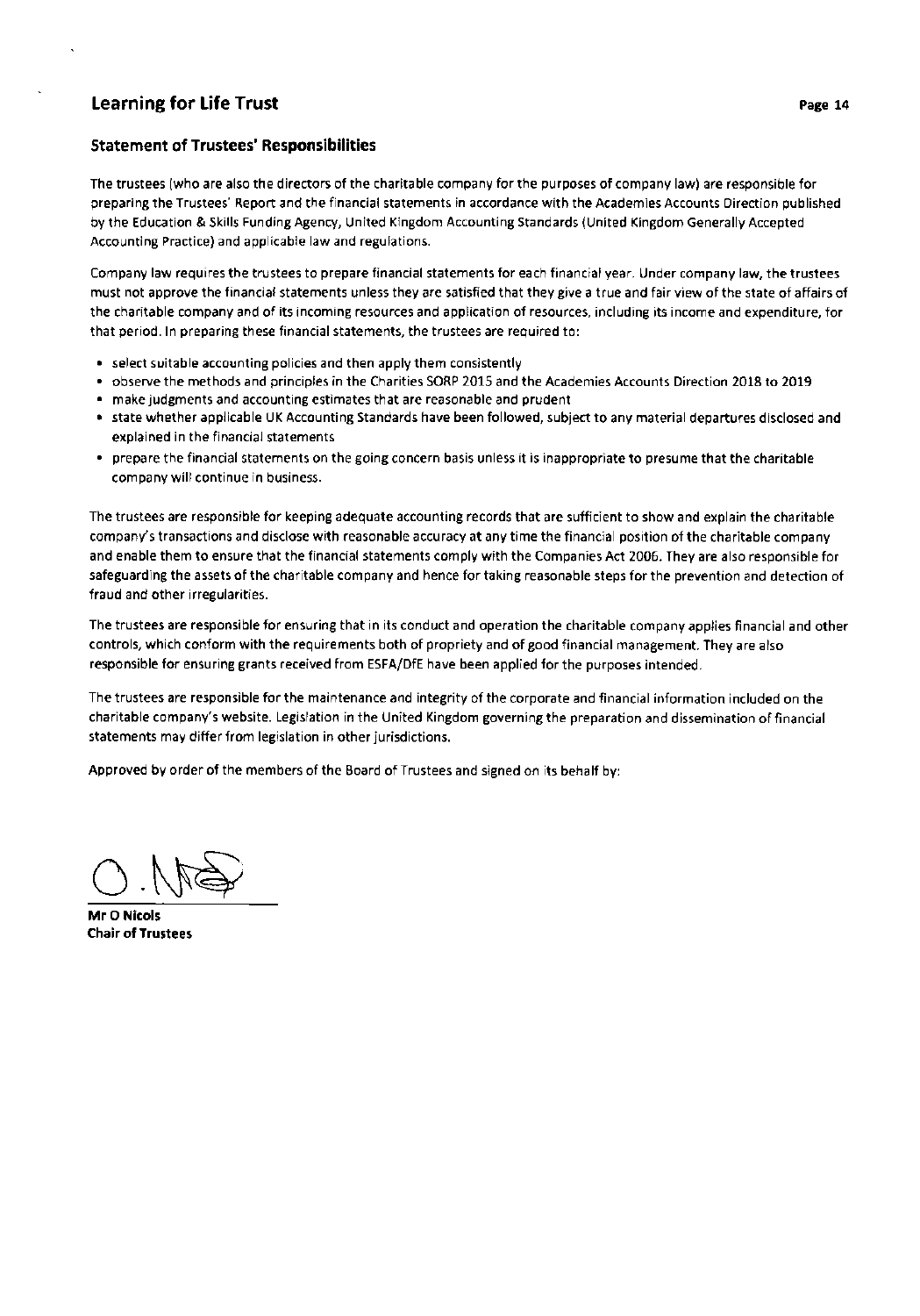# !ndependent Auditor's Report on the Financial Statements to the Members of the Learning for Life Trust

## Opinion

We have audited the financial statements of Learning for Life Trust for the year ended 31 August 2019 which comprise the Statement of Financial Activities, the Balance Sheet, the Cash Flow Statement and notes to the financial statements, including a summary of significant accounting policies. The financial reporting framework that has been applied in their preparation is applicable law and United Kingdom Accounting Standards, including FRS 102 The Financial Reporting Standard applicable in the UK and Republic of lreland (United Kingdom Generally Accepted Accounting Practice).

ln our opinion the financial statements:

- give a true and fair view of the state of the charitable company's affairs as at 31 August 2019 and of its incoming resources and application of resources, including its income and expenditure, for the year then ended;
- nave been properly prepared in accordance with United Kingdom Generally Accepted Accounting Practice •
- a have been prepared in accordance with the Companies Act 2006; and
- a have been properly prepared in accordance with the Charities SORP 2015 and Academies Accounts Direction 2018 to 2019.

#### Basls for oplnlon

We conducted our audit in accordance with International Standards on Auditing (UK) (ISAs (UK)) and applicable law. Our responsibilities under those standards are further described in the Auditor's responsibilities for the audit of the financial statements section of our report. We are independent of the charitable company in accordance with the ethical requirements that are relevant to our audit of the financial statements in the UK, including the FRC's Ethical Standard, and we have fulfilled our other ethical responsibilities in accordance with these requirements. We believe that the audit evidence we have obtained is sufficient and appropriate to provide a basis for our opinion.

#### Conclusions relating to going concern

We have nothing to report in respect of the following matters in relation to which the lSAs (UK) require us to report to you where:

- the trustees' use of the going concern basis of accounting in the preparation of the financial statements is not appropriate; or
- the trustees have not disclosed in the financial statements any identified material uncertainties that may cast significant doubt about the charitable company's ability to continue to adopt the going concern basis of accounting for a period of at least twelve months from the date when the financial statements are authorised for issue.

#### Other information

The trustees are responsible for the other information. The other information comprises the information included in the annual report other than the financial statements and our auditor's report thereon. It includes the Reference and Administrative Details, the Report of the Directors and Strategic Report and the Governance Statement. Our opinion on the financial statements does not cover the other information and, except to the extent otherwise explicitly stated in our report, we do not express any form of assurance conclusion thereon.

ln connection with our audit of the financial statements, our responsibility is to read the other information and, in doing so, consider whether the other information is materially inconsistent with the financial statements or our knowledge obtained in the audit or otherwise appears to be materially misstated. lf we identify such material inconsistencies or apparent material misstatements, we are required to determine whether there is a material misstatement in the financial statements or <sup>a</sup> material misstatement of the other information. lf, based on the work we have performed, we conclude that there is <sup>a</sup> material misstatement of this other information, we are required to report that fact.

We have nothing to report in this regard.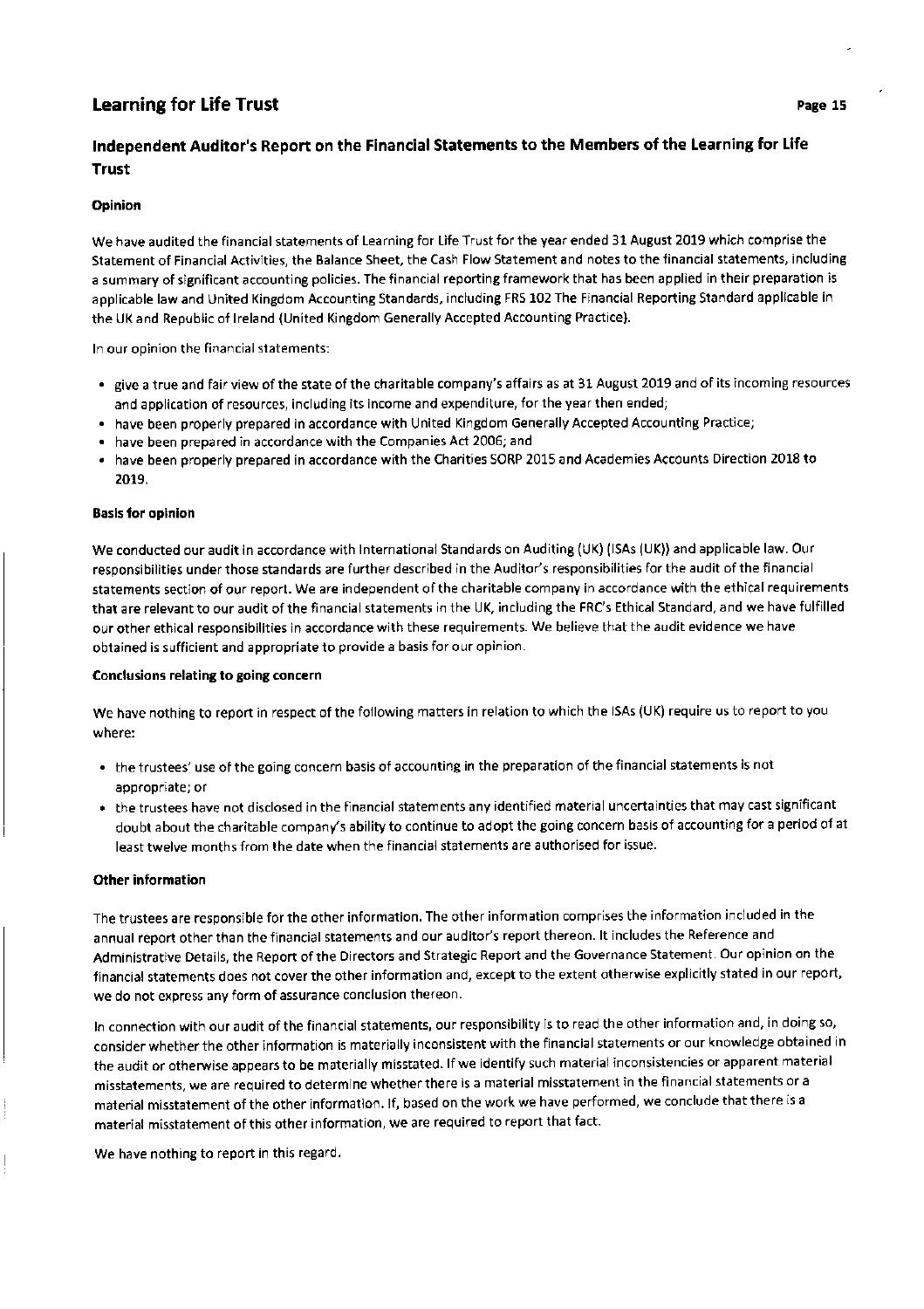# lndependent Auditor's Report on the Financial Statements to the Members of the Learning for Life Trust (continued)

## Opinion on other matters prescribed by the Companies Act 2005

ln our opinion, based on the work undertaken in the course of the audit:

- . the information given in the Report of the Trustees for the financial year for which the financial statements are prepared is consistent with the financial statements; and
- . the Report of the Trustees have been prepared in accordance with applicable legal requirements.

#### Matters on which we are required to report by exception

ln the light of the knowledge and understanding of the charitable company and its environment obtained in the course of the audit, we have not identified material misstatements in the Report of the Trustees.

We have nothing to report in respect of the following matters in relation to which the Companies Act 2005 requires us to report to you if, in our opinion:

- . adequate accounting records have not been kept or returns adequate for our audit have not been received from branches not visited by us; or
- . the financial statements are not in agreement with the accounting records and returns; or
- . certain disclosures of trustees' remuneration specified by law are not made; or
- . we have not received all the information and explanations we require for our audit.

## Responsibilities of trustees

As explained more fully in the Statement of Trustees Responsibilities, the trustees (who are also the directors of the charitable company for the purposes of company law) are responsible for the preparation of the financial statements and for being satisfied that they give a true and fair view, and for such internal control as the trustees determine is necessary to enable to preparation of financial statements that are free from material misstatement, whether due to fraud or error.

ln preparing the financial statements, the trustees are responsible for assessing the charitable company's ability to continue as a going concern, disclosing, as applicable, matters related to going concern and using the going concern basis of accounting unless the trustees either intend to liquidate the charitable company or to cease operations, or have no realistic alternative but to do so.

#### Our responsibilities for the audit of the financial statements

Our objectives are to obtain reasonable assurance about whether the financial statements as a whole are free from material misstatement, whether due to fraud or error, and to issue a Report of the lndependent Auditors that includes our opinion.

Reasonable assurance is a high level of assurance, but is not a guarantee that an audit conducted in accordance with lSAs (UK) will always detect a material misstatement when it exists. Misstatements can arise from fraud or error and are considered material if, individually or in the aggregate, they could reasonably be expected to influence the economic decisions of users taken on the basis of these financial statements.

<sup>A</sup>further description of our responsibilities for the audit of the financial statements is located on the Financial Reporting Council's website at: www.frc.org.uk/auditorsresponsibilities. This description forms part of our Report of lndependent Auditors.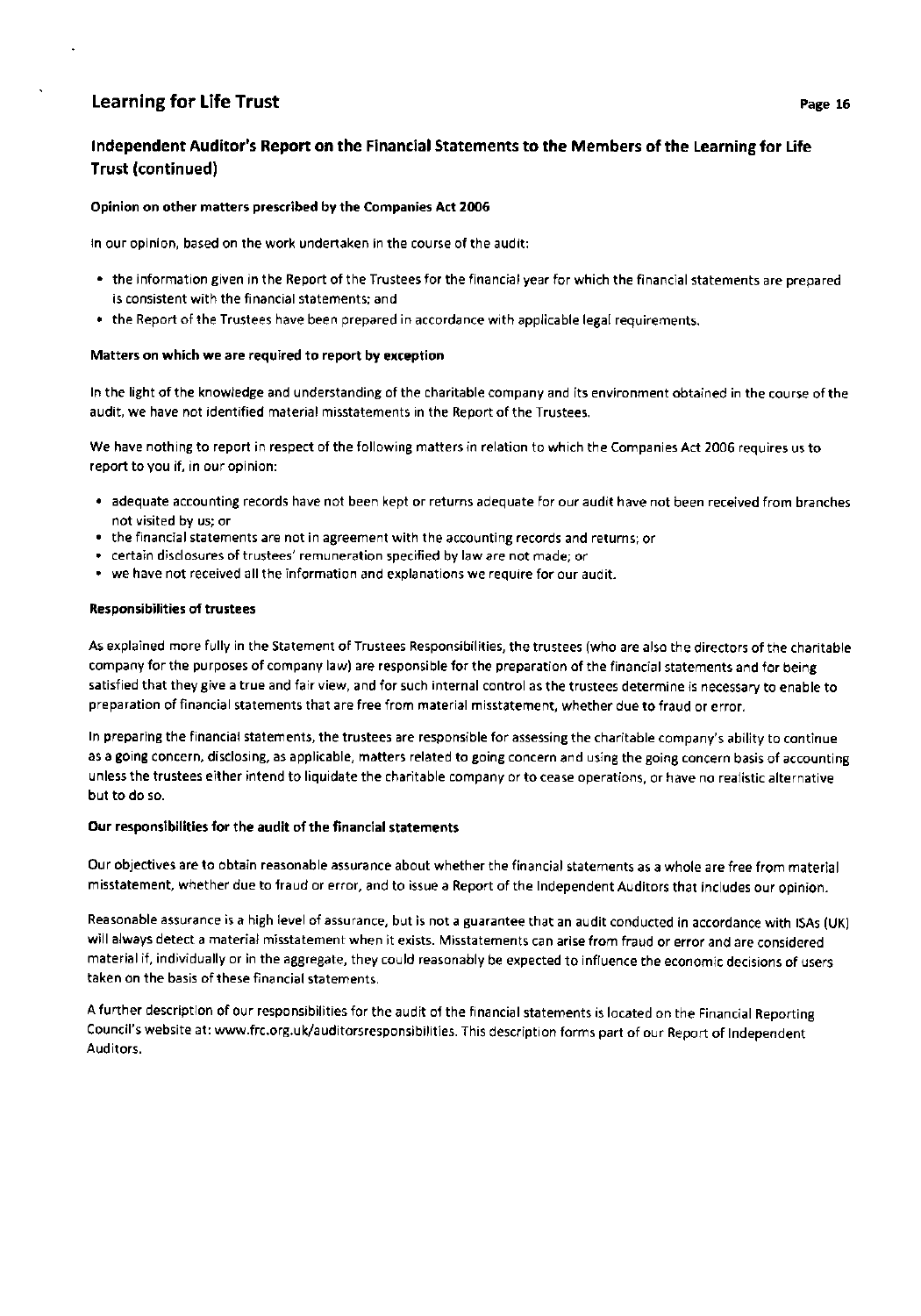# Independent Auditor's Report on the Financial Statements to the Members of the Learning for Life Trust (continued)

#### Use of our report

This report is made solely to the charitable company's members, as a body, in accordance with Chapter 3 of Part 16 of the Companies Act 2006. Our audit work has been undertaken so that we might state to the charitable company's members those matters we are required to state to them in an auditor's report and for no other purpose. To the fullest extent permitted by law, we do not accept or assume responsibility to anyone other than the charitable company and the charitable company's members as a body, for our audit work, for this report, or for the opinions we have formed.

 $\mu$ unt $\sqrt{6}$ 

Thompson (Senior Statutory Auditor)

For and on behalf of

Saint & Co Chartered Accountants & Statutory Auditors The Old Police Station Church Street Ambleside Cumbria LA22 OBT

18 December 2019 Date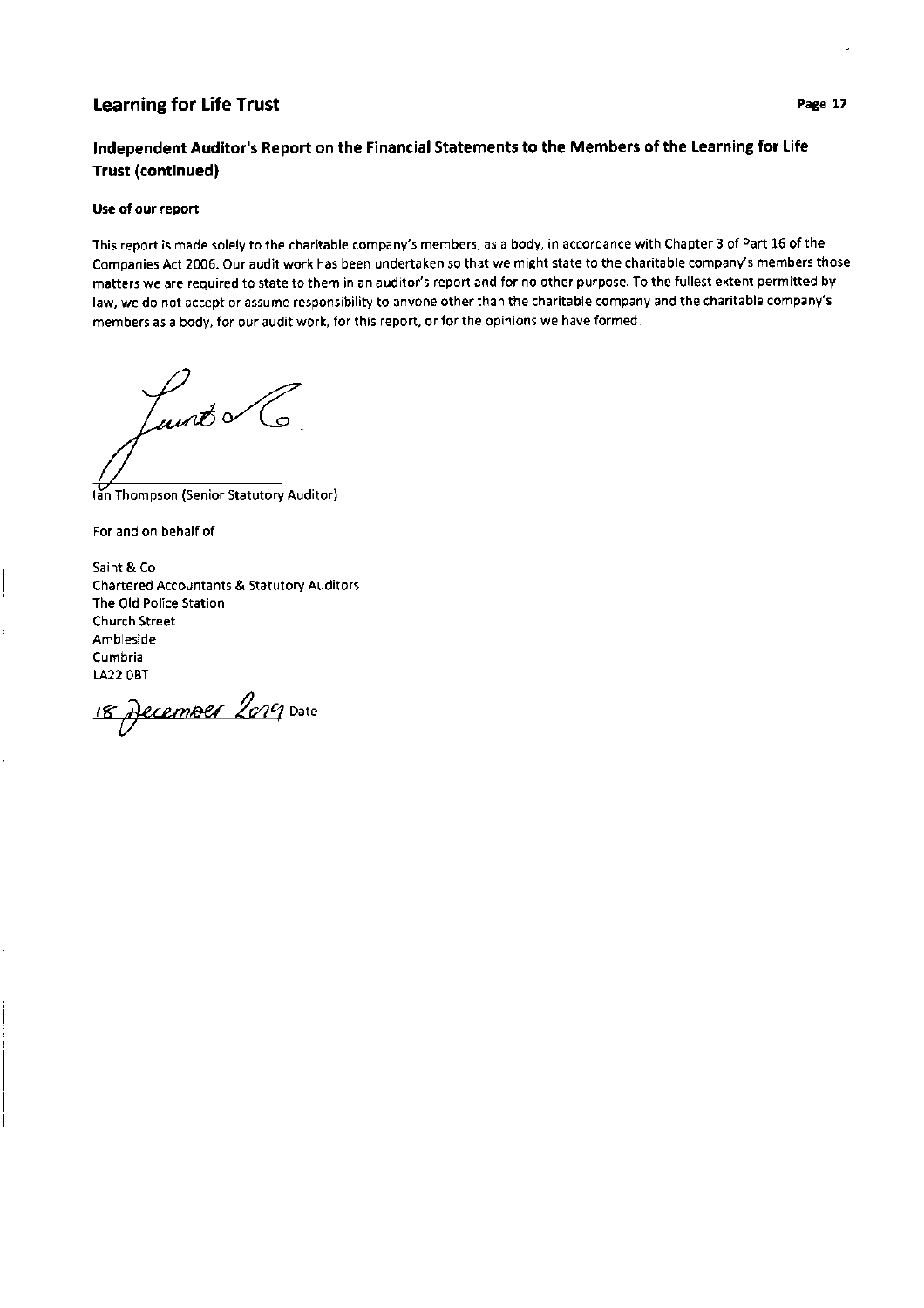# Independent Reporting Accountant's Assurance Report on Regularity to the Learning for Life Trust and the Education and Skills Funding Agency

ln accordance with the terms of our engagement letter dated 15/08/2018 and further to the requirements of the Education and Skills Funding Agency (ESFA) as included in the Academies Accounts Direction 2018 to 2019, we have carried out an engagement to obtain limited assurance about whether the expenditure disbursed and income received by Learning for Life Trust during the period 01 September 2018 to 31 August 2019 have been applied to the purposes identified by Parliament and the financial transactions conform to the authorities which govern them.

## Respective Responsibilities of the learning for Life Trust's Accounting Officer and the Reporting Accountant

The Accounting Officer is responsible, under the requirement of the Learning for Life Trust's funding agreement with the Secretary of State for Education dated 30 July 2015 and the Academies Financial Handbook, extant from 1 September 2018, for ensuring that expenditure disbursed and income received is applied for the purposes intended by Parliament and the financial transactions conform to the authorities which govern them.

Our responsibilities for this engagement are established in the United Kingdom by our profession's ethical guidance and are to obtain limited assurance and report in accordance with our engagement letter and the requirements of the Academies Accounts Direction 2018 to 2019. We report to you whether anything has come to our attention in carrying out our work which suggests that in all material respects, expenditure disbursed and income received during the period 01 September 2018 to 31 August 2019 have not been applied to purposes intended by Parliament or that the financial transactions do not conform to the authorities which govern them.

## Approach

We conducted our engagement in accordance with the Academies Accounts Direction 2018 to 2019 issued by ESFA. We performed a limited assurance engagement as defined in our engagement letter.

The objective of a limited assurance engagement is to perform such procedures as to obtain information and explanations in order to provide us with sufficient appropriate evidence to express a negative conclusion on regularity.

A limited assurance engagement is more limited in scope than a reasonable assurance engagement and consequently does not enable us to obtain assurance that we would become aware of all significant matters that might be identified in <sup>a</sup> reasonable assurance engagement. Accordingly, we do not express a positive opinion.

Our engagement includes examination, on a test basis, of evidence relevant to the regularity and propriety of the academy trust's income and expenditure.

The work undertaken to draw to our conclusion includes:

- . the Financial Management & Governance Evaluation (FMGE) was obtained and considered;
- . having a general awareness of regularity and propriety whilst conducting the statutory audit function;
- . reviewing if extra-contractual severance payments have been made in accordance with the Handbook;
- . reviewing if borrowing agreements, including leases to ensure they have been made in accordance with the Handbook;
- . reviewing the minutes of the meeting of the main committees during the year;
- . reviewing expenditure to check that it was not ultra vires to the charitable objectives;
- . obtaining trustee / governors declaration of interests;
- . where present obtaining the accounting officer's file.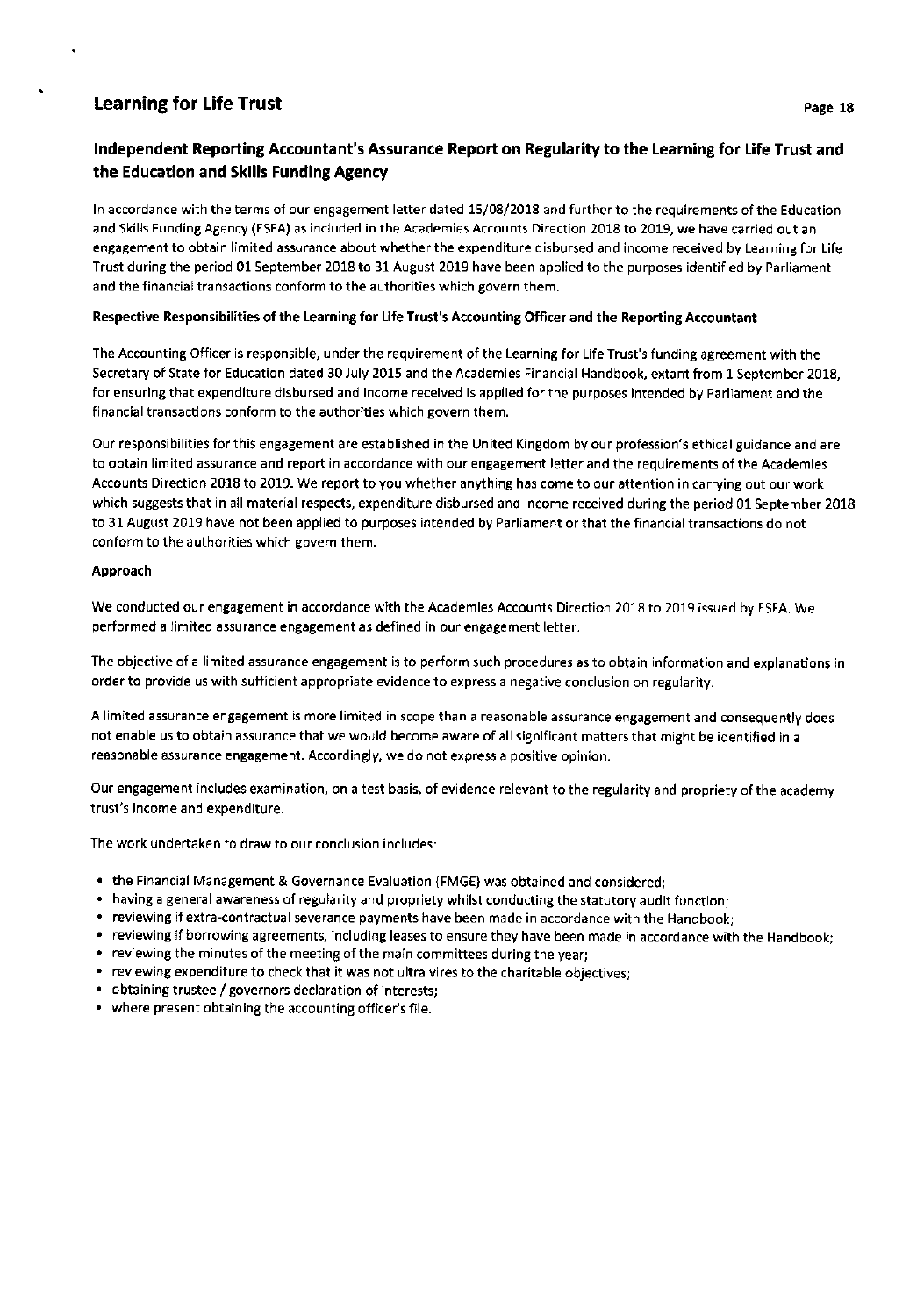# lndependent Reporting Accountant's Assurance Report on Regularity to the Learning for Life Trust and the Education and Skills Funding Agency (continued)

#### Conclusion

ln the course of our work, nothing has come to our attention which suggests that in all material respects the expenditure disbursed and income received during the period 01 September 2018 to 31 August 2019 has not been applied to purposes intended by Parliament and the financial transactions do not conform to the authorities which govern them.

#### Use of our report

This report is made solely to Learning for Life Trust and ESFA in accordance with the terms of our engagement letter. Our work has been undertaken so that we might state to Learning for Life Trust and ESFA those matters we are required to state in a report and for no other purpose. To the fullest extent permitted by law, we do not accept or assume responsibility to anyone other than Learning for Life Trust and ESFA, for our work, for this report, or for the conclusion we have formed.

unt o lo

lan Thompson (Reporting Accountant)

For and on behalf of

Saint & Co Chartered Accountants & Statutory Auditors The Old Police Station Church Street Ambleside Cumbria LA22 OBT

18 December 2019 Date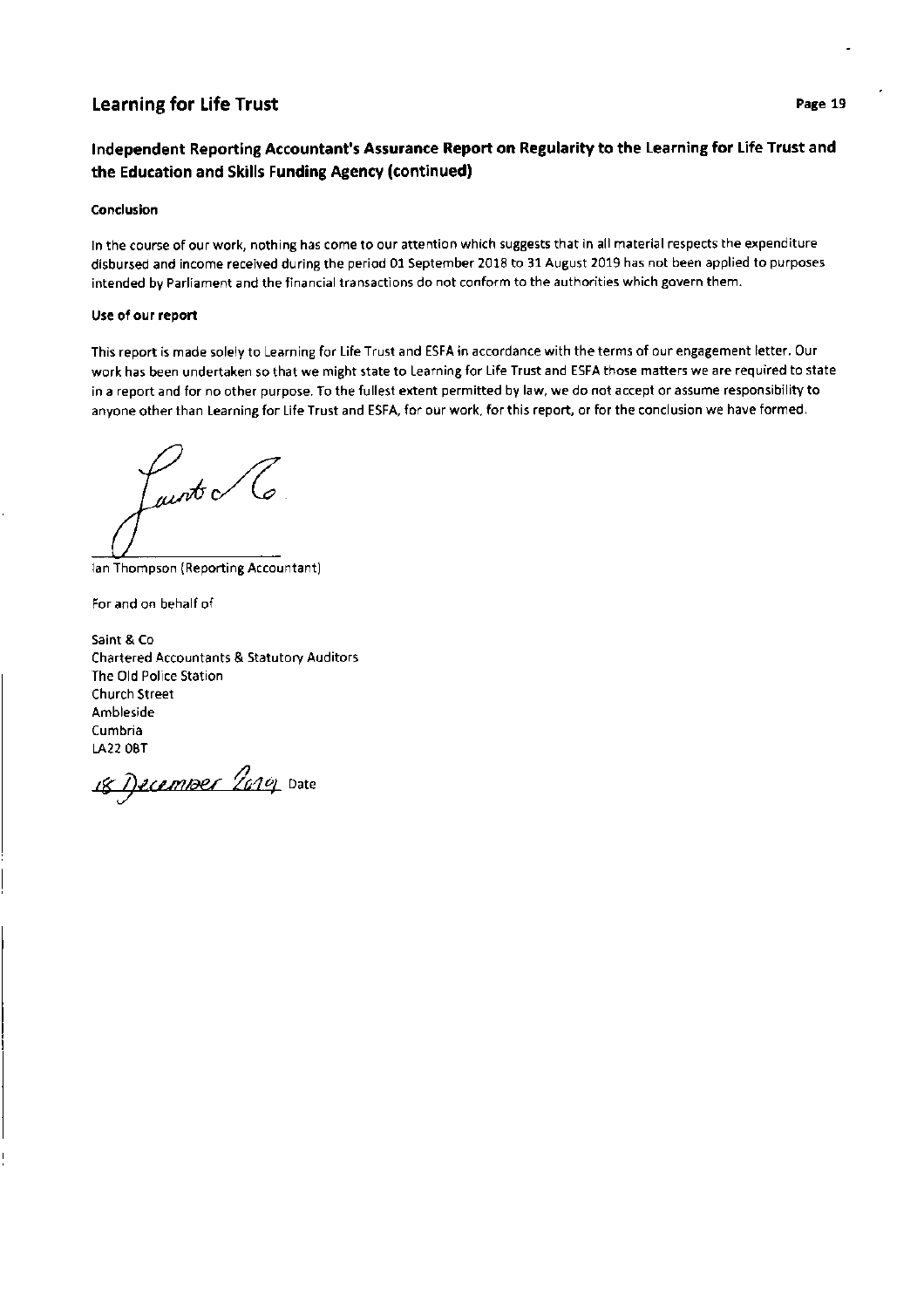÷,

 $\ddot{\phantom{0}}$ 

# Statement of Financial Activities for the Year Ended 31 August 2019

# (lncluding lncome and Expenditure Account)

|                      | <b>Unrestricted</b><br><b>Funds</b> | <b>Restricted</b><br>General<br><b>Funds</b> | <b>Restricted</b><br><b>Fixed Asset</b><br><b>Funds</b> | <b>Total</b><br>2019 | <b>Total</b><br>2018           |
|----------------------|-------------------------------------|----------------------------------------------|---------------------------------------------------------|----------------------|--------------------------------|
| <b>Note</b>          | £                                   | £                                            | £                                                       | £                    | £                              |
|                      |                                     |                                              |                                                         |                      |                                |
|                      |                                     |                                              |                                                         |                      | 16,078                         |
|                      |                                     |                                              |                                                         |                      |                                |
| 3                    | 121,681                             | 1,521,486                                    |                                                         | 1,643,167            | 1,621,361                      |
| $\ddot{\phantom{0}}$ | 23,557                              | 2,004                                        |                                                         | 25,561               | 19,239                         |
| 5                    | 233                                 |                                              |                                                         | 233                  | 260                            |
|                      | 145,471                             | 1,529,489                                    | 32,421                                                  | 1,707,381            | 1,656,938                      |
|                      |                                     |                                              |                                                         |                      |                                |
|                      |                                     |                                              |                                                         |                      |                                |
| 8                    | 96,784                              | 1,653,531                                    | 68,793                                                  | 1,819,108            | 1,888,478                      |
| 7                    | 1,570                               |                                              |                                                         | 1,570                |                                |
| 6                    | 98,354                              | 1,653,531                                    | 68,793                                                  | 1,820,678            | 1,888,478                      |
|                      | 47,117                              | (124, 042)                                   | (36, 372)                                               | (113, 297)           | (231, 540)                     |
| 11                   | (8,910)                             | 8,849                                        | 61                                                      |                      |                                |
|                      |                                     |                                              |                                                         |                      |                                |
| 23                   |                                     | (443,000)                                    |                                                         |                      | 180,000                        |
|                      | 38,207                              | (558, 193)                                   | (36, 311)                                               | (556, 297)           | (51, 540)                      |
|                      |                                     |                                              |                                                         |                      |                                |
| 18                   | 219,946                             | (580,009)                                    | 1,217,483                                               | 857,420              | 908,960                        |
| 18                   |                                     |                                              |                                                         |                      | 857,420                        |
|                      | 2                                   | 258,153                                      | 5,999<br>(1, 138, 202)                                  | 32,421<br>1,181,172  | 38,420<br>(443,000)<br>301,123 |

All of the academy's activities derive from continuing operations during the above financial periods.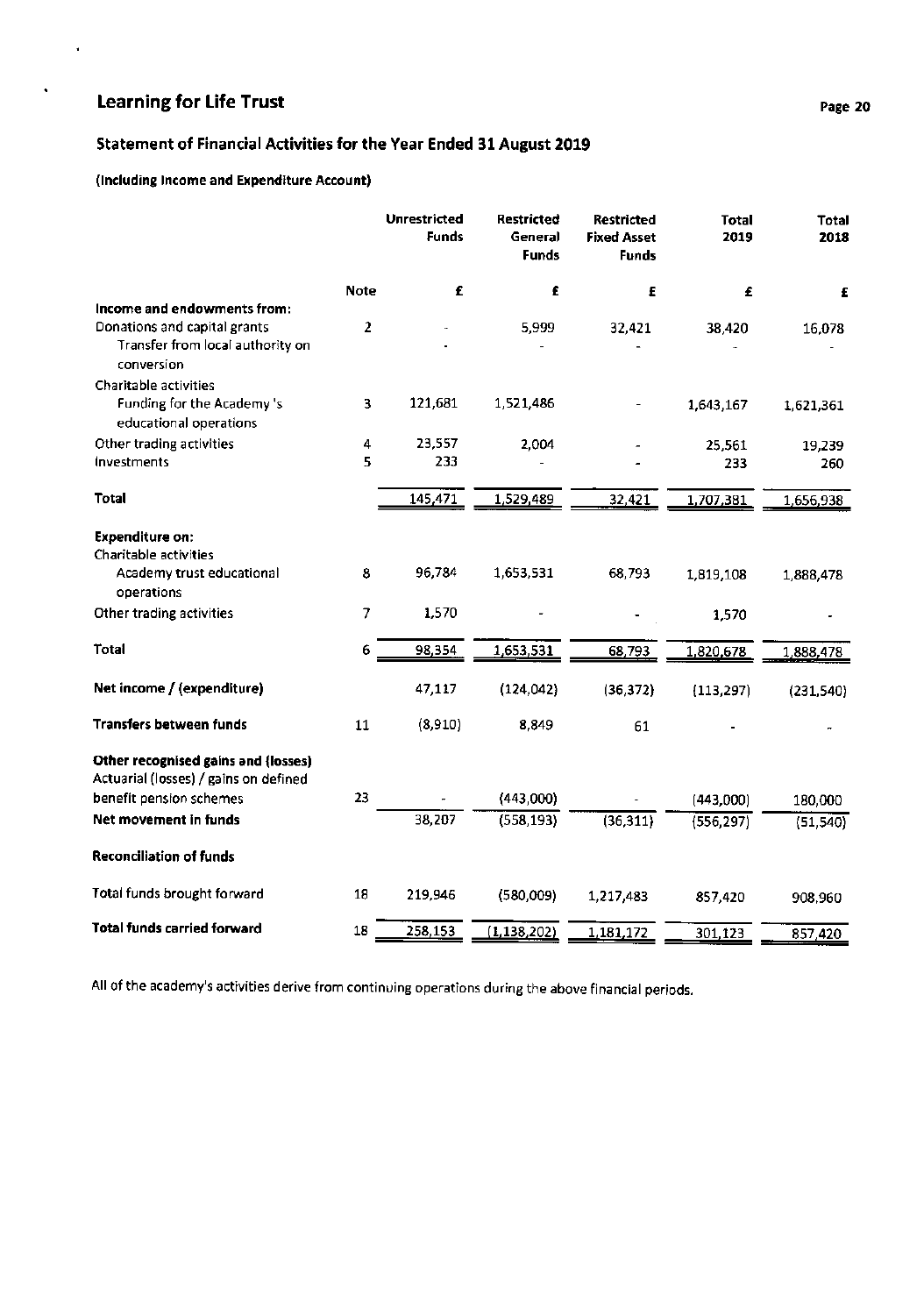# Balance Sheet as at 31 August 2019

| <b>Fixed assets</b>                           |       |               |             |           |           |
|-----------------------------------------------|-------|---------------|-------------|-----------|-----------|
| Tangible assets                               | 14    |               | 1,179,833   |           | 1,217,428 |
| investments                                   |       |               |             |           |           |
|                                               |       |               | 1,179,833   |           | 1,217,428 |
| <b>Current assets</b>                         |       |               |             |           |           |
| Stock                                         | 15    | 5,800         |             | 5,885     |           |
| <b>Debtors</b>                                | 16    | 62,622        |             | 84,221    |           |
| Cash at bank and in hand                      |       | 420,150       |             | 381,364   |           |
|                                               |       | 488,572       |             | 471,470   |           |
| <b>Liabilities</b>                            |       |               |             |           |           |
| Creditors: Amount falling due within one year | 17    | (117, 282)    |             | (84, 478) |           |
| <b>Net current assets</b>                     |       |               | 371,290     |           | 386,992   |
| <b>Total assets less current liabilities</b>  |       |               | 1,551,123   |           | 1,604,420 |
| Defined benefit pension scheme liability      | 23    |               | (1,250,000) |           | (747,000) |
| <b>Total net assets</b>                       |       |               | 301,123     |           | 857,420   |
| Funds of the academy trust:                   |       |               |             |           |           |
| <b>Restricted funds</b>                       |       |               |             |           |           |
| <b>Fixed asset funds</b>                      | 18    | 1,181,172     |             | 1,217,483 |           |
| General funds                                 | 18    | 111,798       |             | 166,991   |           |
| Pension reserve                               | 18,23 | (1, 250, 000) |             | (747,000) |           |
| <b>Total restricted funds</b>                 | 18    |               | 42,970      |           | 637,474   |
| <b>Unrestricted Income funds</b>              |       |               |             |           |           |
| General fund                                  | 18    | 258,153       |             | 219,946   |           |
| <b>Total unrestricted funds</b>               |       |               | 258,153     |           | 219,946   |
|                                               |       |               |             |           |           |

Note

Total funds

The financial statements were approved by the trustees, and authorised for issue on  $...$  18... ALCLMIBLL.  $\#$ CAU. The titrancial statements were approved by the trustees, and admonsed for issue on ...........................<br>and signed on their behalf by:

 $O$  No

Mr O Nicols

\_101,123\_

Mr C Steele Chair of Trustees **Accounting Officer** Accounting Officer

# Page 21

2018 €

857,420

Company Number 09590231

2018 f

2019 f

2019 f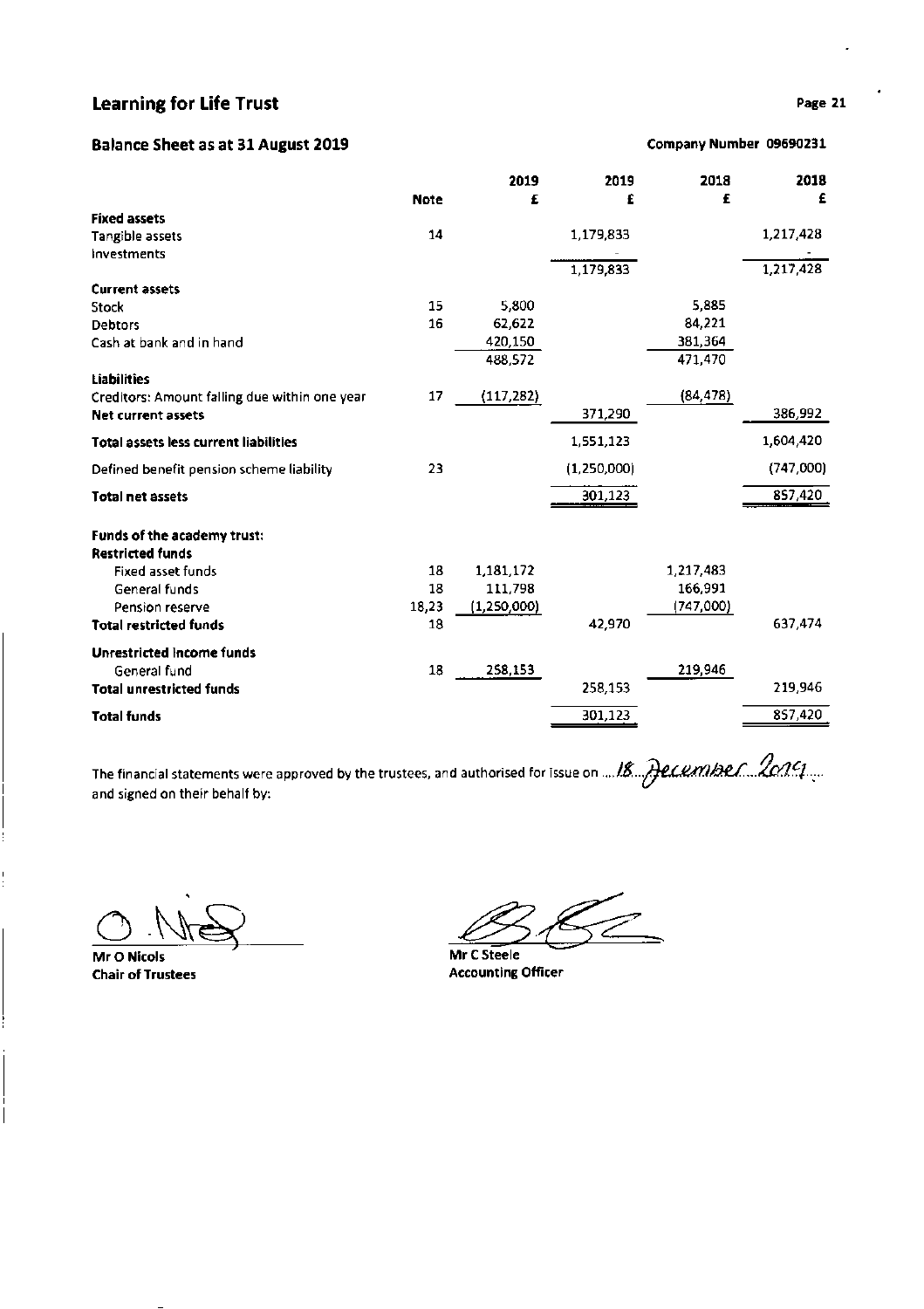$\bullet$ 

 $\bullet$ 

# Statement of Cash Flows for the Year Ended 31 August 2019

|                                                                                         |           | 2019              | 2018      |
|-----------------------------------------------------------------------------------------|-----------|-------------------|-----------|
| Reconciliation of net income / (expenditure) to net cash flow from operating activities |           | £                 | £         |
| Net income/(expenditure) for the reporting period (as per the statement of financial    |           | (113, 297)        | (231,540) |
| activities)                                                                             |           |                   |           |
| Adjusted for:                                                                           |           |                   |           |
| Depreciation                                                                            |           | 48,751            | 77,461    |
| Capital grants from DfE and other capital income                                        |           | (22, 421)         | (9, 410)  |
| Interest receivable                                                                     |           | (233)             | (260)     |
| Defined benefit pension scheme obligation inherited                                     |           | ÷                 |           |
| Defined benefit pension scheme costs less contributions payable                         |           | 38,000            | 58,000    |
| Defined benefit pension scheme net pension finance costs                                |           | 22,000            | 23,000    |
| Cash transferred on conversion to an academy trust                                      |           |                   |           |
| Assets transferred from predecessor school                                              |           |                   |           |
| Decrease/(Increase)Increase in stocks                                                   |           | 85                | 860       |
| Decrease/(Increase) in debtors                                                          |           | 21,599            | 64,084    |
| Increase/(Decrease) in creditors                                                        |           | 32,804            | (4, 562)  |
| Net cash provided by / (used in) Operating Activities                                   |           | 27,288            | (22, 367) |
| Cash flows from financing activities                                                    |           |                   |           |
| Repayments of borrowing                                                                 |           |                   |           |
| Cash inflows from new borrowing                                                         |           |                   |           |
| Net cash provided by / (used in) financing activities                                   |           |                   |           |
| Cash flows from investing activities                                                    |           |                   |           |
| Interest receivable                                                                     | 233       |                   | 260       |
| Proceeds from sale of tangible fixed assets                                             |           |                   |           |
| Purchase of tangible fixed assets                                                       | (11, 156) |                   | (10, 944) |
| Capital grants from DfE and other capital income                                        | 22,421    |                   | 9,410     |
| Cash transferred on conversion to an academy trust                                      |           |                   |           |
| Assets transferred from predecessor school                                              |           |                   |           |
| Net cash provided by / (used in) investing activities                                   |           | 11,498            | (1, 274)  |
| Change in cash and cash equivalents in the reporting period                             |           | 38,786            | (23, 641) |
|                                                                                         |           |                   |           |
| Cash and cash equivalents at 1 September 2018                                           |           | 381,364           | 405,005   |
| Cash and cash equivalents at 31 August 2019                                             |           | 420,150           | 381,364   |
| Analysis of cash and cash equivalents                                                   | 1 Sept 18 | <b>Cash flows</b> | 31 Aug 19 |
|                                                                                         | £         | £                 | £         |
| Cash in hand and at bank                                                                | 381,364   | 38,786            | 420,150   |
| Notice deposits (less than 3 months)                                                    |           |                   |           |
| <b>Total cash and cash equivalents</b>                                                  | 381,364   | 38,786            | 420,150   |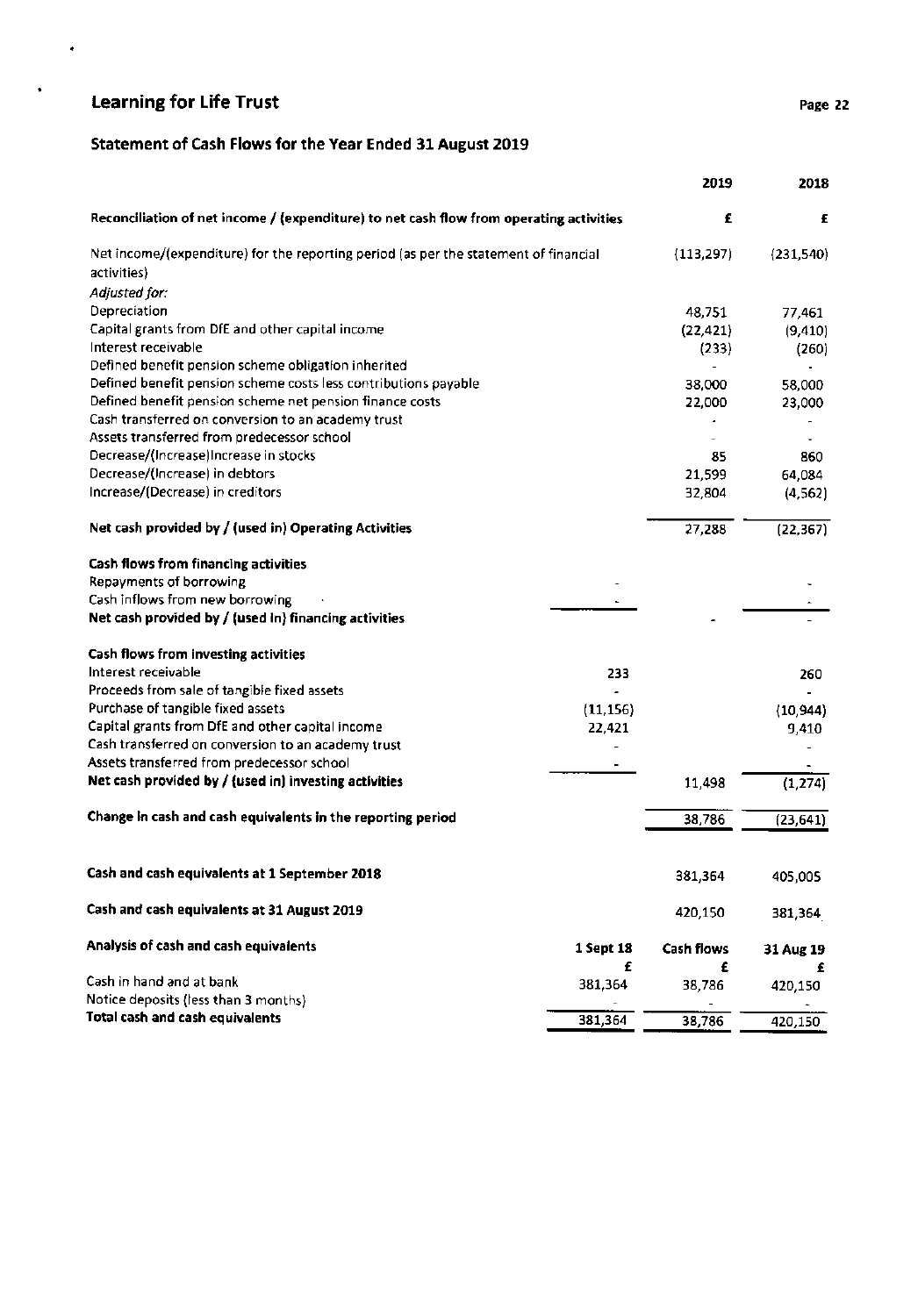# Notes to the Financial Statements for the Year Ended 31 August 2019

## 1. Statement of Accounting Policies

A summary of the principal accounting policies adopted (which have been applied consistently, except where noted), judgements and key sources of estimation uncertainty, is set out below.

## Basis of Preparation

The financial statements of the academy trust, which is a public benefit entity under FRS 102, have been prepared under the historical cost convention in accordance with the Financial Reporting Standard Applicable in the UK and Republic of lreland (FRS 102), the Accounting and Reporting by Charities: Statement of Recommended Practice applicable to charities preparing their accounts in accordance with the Financial Reporting Standard applicable in the UK and Republic of lreland (FRS 102) (Charities SORP (FRS 102)), the Academies Accounts Direction 2018 to 2019 issued by ESFA, the Charities Act 2011 and the Companies Act 2006.

The trust meets the definition of a public benefit entity under FRS 102.

The financial statements are prepared in sterling, which is the functional currency of the entity.

## Going Concern

The trustees assess whether the use of going concern is appropriate i.e. whether there are any material uncertainties related to events or conditions that may cast significant doubt on the ability of the company to continue as a going concern. The trustees make this assessment in respect of a period of at least one year from the date of authorisation for issue of the financial statements and have concluded that the academy trust has adequate resources to continue in operational existence for the foreseeable future and there are no material uncertainties about the academy trust's ability to continue as a going concern, thus they continue to adopt the going concern basis of accounting in preparing the financial statements.

#### !ncome

All incoming resources are recognised when the academy trust has entitlement to the funds, the receipt is probable and the amount can be measured reliably.

Grants are included in the Statement of Financial Activities on a receivable basis. The balance of income received for specific purposes but not expended during the period is shown in the relevant funds on the balance sheet. Where income is received in advance of meeting any performance-related conditions there is not unconditional entitlement to the income and its recognition is deferred and included in creditors as deferred income until the performance-related conditions are met. Where entitlement occurs before income is received, the income is accrued.

- . General Annual Grant is recognised in full in the Statement of Financial Activities in the year for which it is receivable and any abatement in respect of the period is deducted from income and recognised as a liability.
- . Other government grants are also recognised on a receivable basis. For all grants the balance of income received for specific purposes but not expended during the period is shown in the relevant funds on the balance sheet.
- . Capital grants are recognised in full when there is an unconditional entitlement to the grant. Unspent amounts of capital grants are reflected in the balance sheet in the restricted fixed asset fund. Capital grants are recognised when there is entitlement and are not deferred over the life of the asset on which they are expended.
- . Donations, legacies and other forms of voluntary income are recognised on a receivable basis (where there are no performance-related conditions) where the receipt is probable and the amount can be reliably measured.
- . Other income, including the hire of facilities, is recognised in the period it is receiva ble and to the extent the academy trust has provided the goods or services.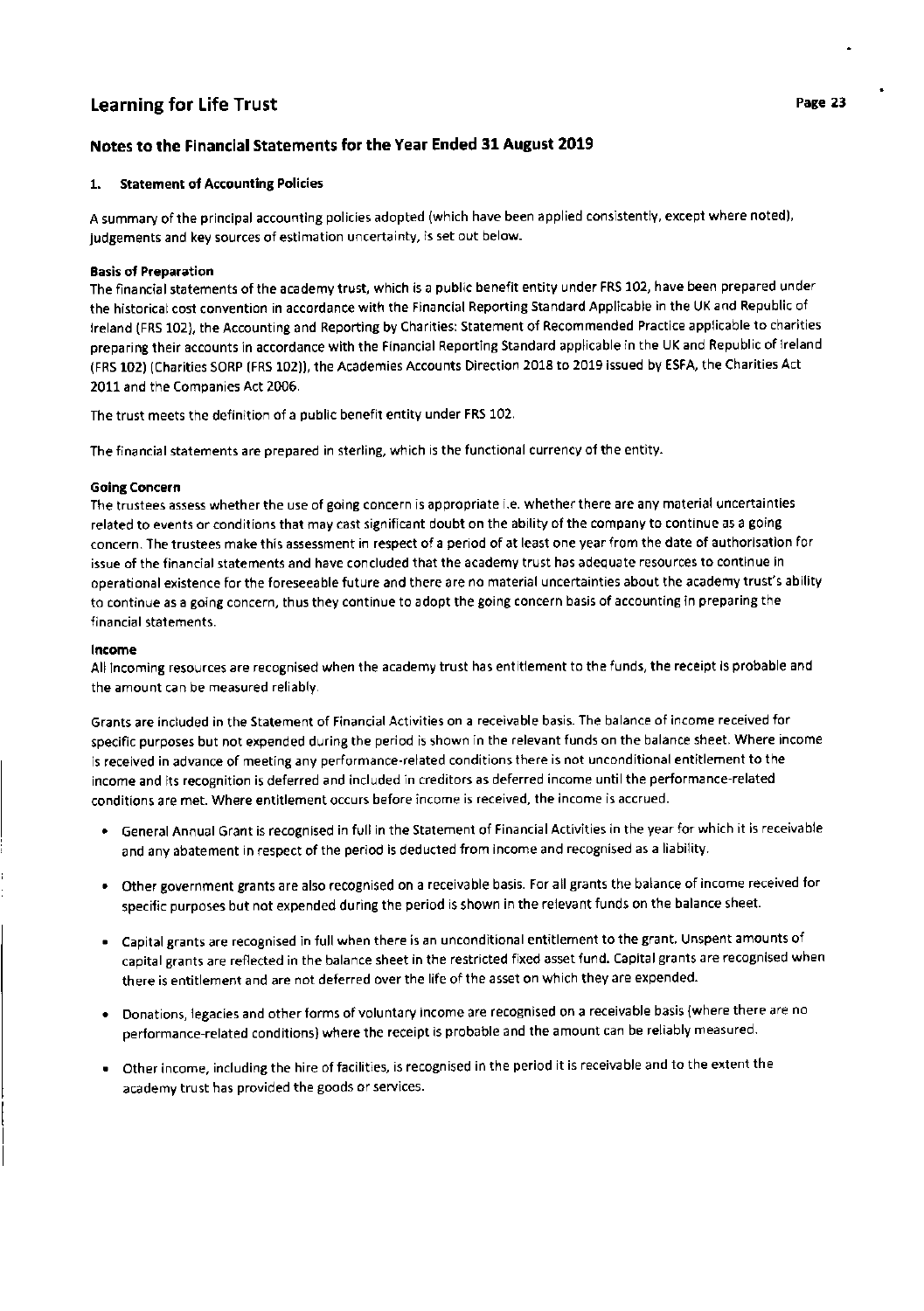# Notes to the Financial Statements for the Year Ended 31 August 2019 (continued)

## L. Statement of Accounting Policies (Continued)

. Donated goods, facilities and services. Goods donated for resale are included at fair value, being the expected proceeds from sale less the expected costs of sale. lf it is practical to assess the fair value at receipt, it is recognised in stock and 'lncome from other trading activities'. Upon sale, the value of the stock is charged against 'lncome from other trading activities' and the proceeds are recognised as 'lncome from other trading activities'. Where it is impractical to fair value the items due to the volume of low value items they are not recognised in the financial statements until they are sold. This income is recognised within 'lncome from other trading activities'.

Where the donated good is a fixed asset it is measured at fair value, unless it is impractical to measure this reliably, in which case the cost of the item to the donor should be used. The gain is recognised as income from donations and a corresponding amount is included in the appropriate fixed asset category and depreciated over the useful economic life in accordance with the academy trust's accounting policies.

## Deferred lncome

Grants and other funding received for the academy's educational activities for a period spanning the year end are deferred pro-rata to the relevant periods in order to match the funding to the period in which the costs of charitable activities are incurred.

## Expenditure

Expenditure is recognised once there is a legal or constructive obligation to transfer economic benefit to a third party, it is probable that a transfer of economic benefits will be required in settlement and the amount of the obligation can be measured reliably. Expenditure is classified by activity. The costs of each activity are made up of the total of direct costs and shared costs, including support costs involved in undertaking each activity. Direct costs attributable to a single activity are allocated directly to that activity. Shared costs which contribute to more than one activity and support costs which are not attributable to a single activity are apportioned between those activities on a basis consistent with the use of resources.

' Charitable Activities - These are costs incurred on the academy trust's educational operations, including support costs and costs relating to the governance of the academy trust apportioned to charitable activities,

All resources expended are inclusive of irrecoverable VAT.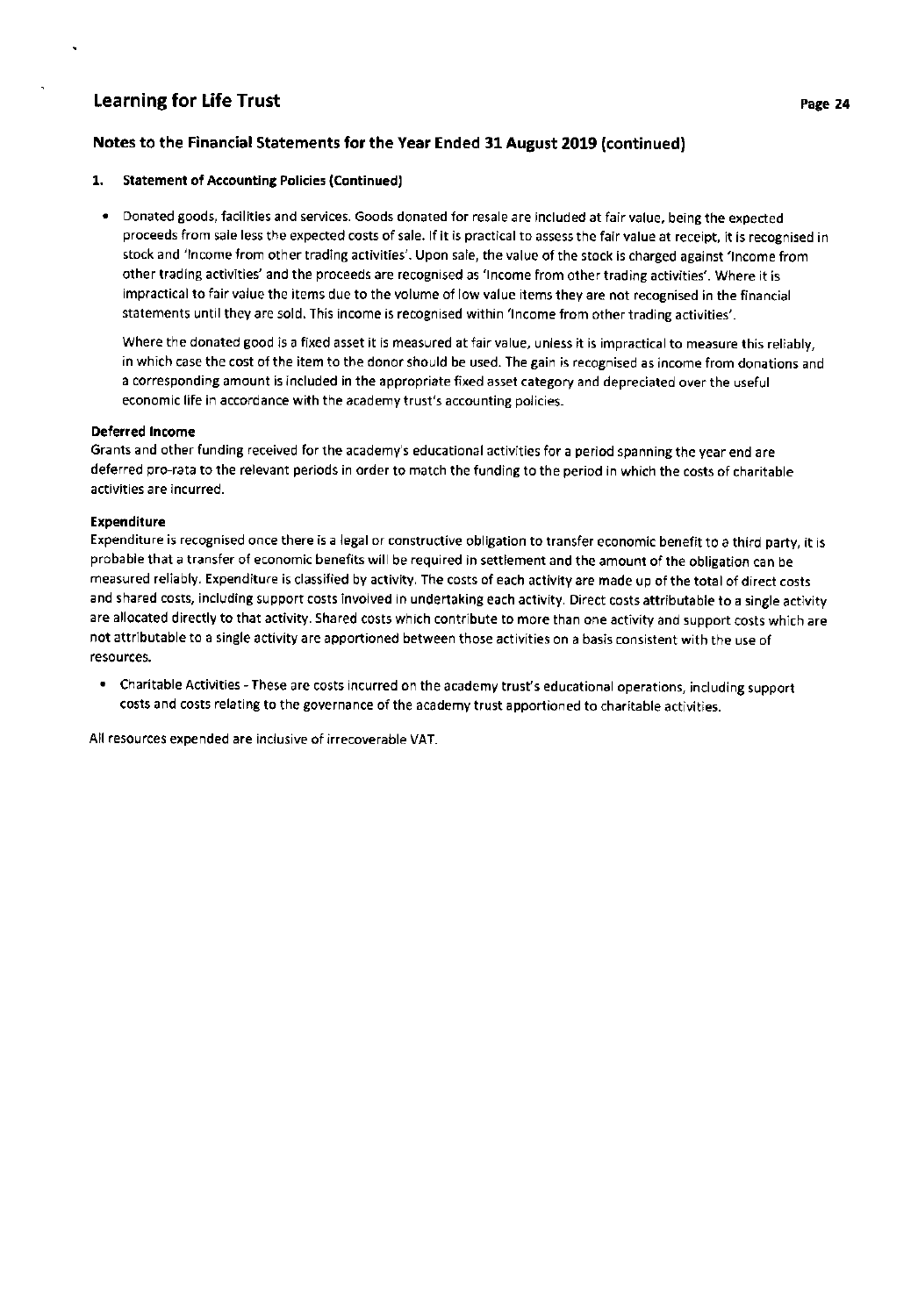# Notes to the Financial Statements for the Year Ended 31 August 2019 (continued)

## 1. Statement of Accounting Policies (Continued)

## Tangible FIxed Assets

Tangible fixed assets and are carried at cost, net of depreciation and any provision for impairment.

The capitalisation policy of items as tangible fixed assets is single items costing €2,000 or more.

Where tangible fixed assets have been acquired with the aid of specific grants, either from the government or from the private sector, they are included in the Balance Sheet at cost and depreciated over their expected useful economic life. Where there are specific conditions attached to the funding requiring the continued use of the asset, the related grants are credited to a restricted fixed asset fund in the Statement of Financial Activities and carried forward in the Balance Sheet. Depreciation on the relevant assets is charged directly to the restricted fixed asset fund in the Statement of Financial Activities. Where tangible fixed assets have been acquired with unrestricted funds, depreciation on such assets is charged to the unrestricted fund.

Tangible fixed assets transferred on conversion to Academy status have been included in the accounts at valuation.

## Depreciation

Depreciation is provided on all tangible fixed assets other than freehold land, at rates calculated to write offthe cost of each asset on a straight-line/reducing balance basis over its expected useful life, as follows:

- . Leasehold land straight line over remaining lease term
- . Leasehold buildings straight line over economic life (ranging from 25-30 years updated in 2019 from 15-20 years)
- . lnformation communications & technology equipment 3 years straight line
- . Furniture fittings & equipment 5 years straight line
- . Motor vehicles 25% reducing balance

Assets are depreciated in full in the year of purchase.

The total depreciation charge is allocated to teaching costs and administration and support costs pro-rata to the number of employees.

Assets in the course of construction are included at cost. Depreciation on these assets is not charged until they are brought into use and reclassified to freehold or leasehold land and buildings.

A review for impairment of a fixed asset is carried out if events or changes in circumstances indicate that the carrying value of any fixed asset may not be recoverable. Shortfalls between the carrying value of fixed assets and their recoverable amounts are recognised as impairments. lmpairment losses are recognised in the Statement of Financial Activities.

## Liabilities

Liabilities are recognised when there is an obligation at the balance sheet date as a result of a past event, it is probable that a transfer of economic benefit will be required in settlement, and the amount of the settlement can be estimated reliably. Liabilities are recognised at the amount that the academy trust anticipates it will pay to settle the debt or the amount it has received as advanced payments for the goods or services it must provide.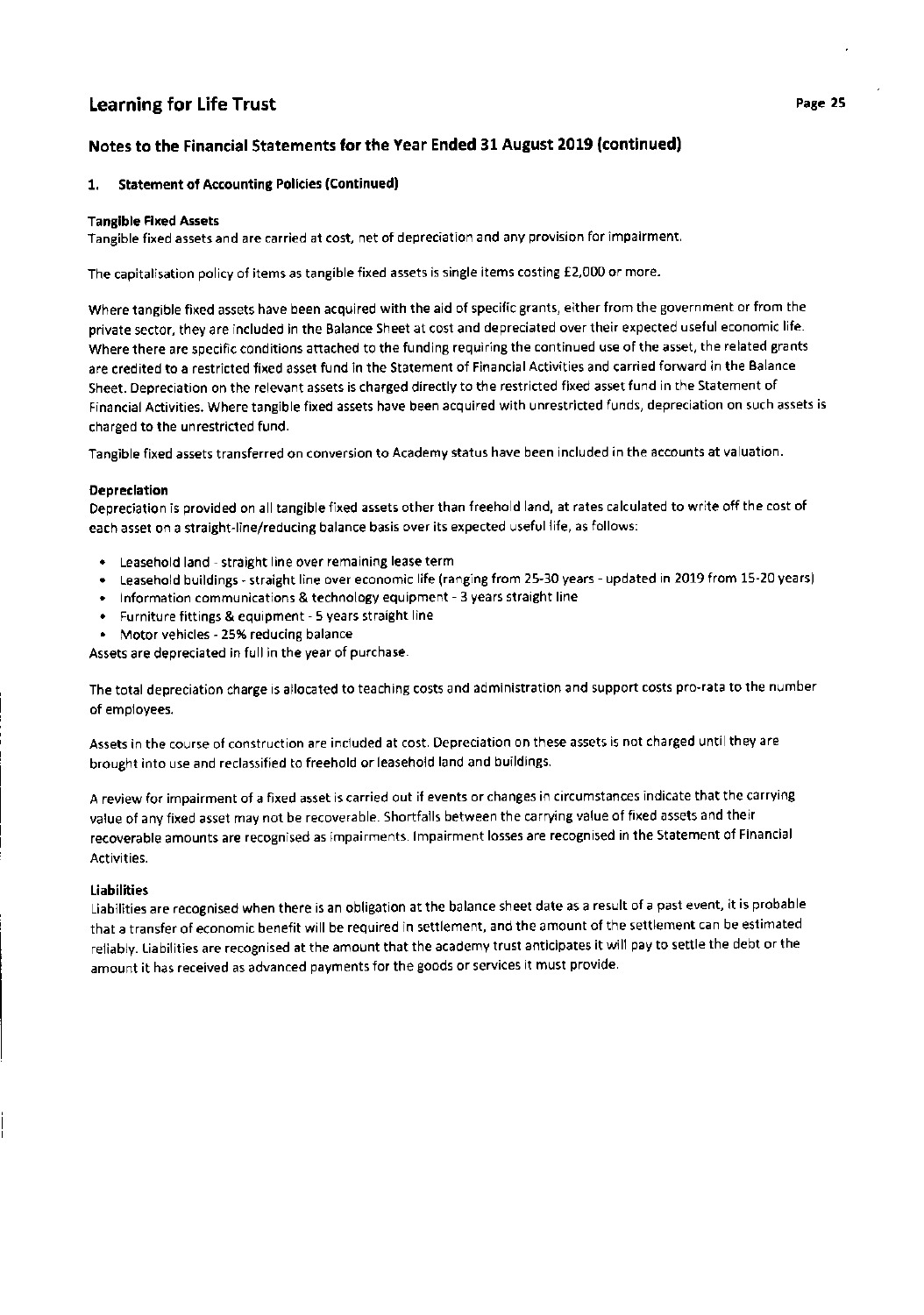# Notes to the Financial Statements for the Year Ended 31 August 2019 (continued)

#### 1. Statement of Accounting Policies (Continued)

#### Provisions

Provisions are recognised when the academy trust has an obligation at the reporting date as a result of a past event which it is probable will result in the transfer of economic benefits and the obligation can be estimated reliably.

Provisions are measured at the best estimate of the amounts required to settle the obligation. Where the effect of the time value of money is material, the provision is based on the present value of those amounts, discounted at the pre-tax discount rate that reflects the risks specific to the liability. The unwinding of the discount is recognised within interest payable and similar charges.

## leased Assets

Rentals applicable to operating leases where substantially all of the benefits and risks of ownership remain with the lessor are charged against profits on a straight line basis over the period of the lease.

## Financial lnstruments

The academy trust only holds basic financial instruments as defined in FRS 102. The financial assets and financial liabilities of the academy trust and their measurement basis are as follows:

Financial assets - trade and other debtors are basic financial instruments and are debt instruments measured at amortised cost as detailed in the notes. Prepayments are not financial instruments.

Cash at bank - is classified as a basic financial instrument and is measured at face value.

Financial liabilities - trade creditors, accruals and other creditors are financial instruments, and are measured at amortised cost as detailed in the notes. Taxation and social security are not included in the financial instruments disclosure definition. Deferred income is not deemed to be a financial liability, as the cash settlement has already taken place and there is an obligation to deliver services rather than cash or another financial instrument. Amounts due to charity's wholly owned subsidiary are held at face value less any impairment.

#### **Stocks**

Stocks are valued at the lower of cost or net realisable value, after making due allowance for obsolete and slow moving items.

## Taxation

The academy trust is considered to pass the tests set out in Paragraph 1 schedule 6 of the Finance Act 2010 and therefore it meets the definition of a charitable company for UK corporation tax purposes.

Accordingly, the academy trust is potentially exempt from taxation in respect of income or capital gains received within categories covered by part 11, chapter 3 of the Corporation Tax Act 2010 or Section 256 of the Taxation of Chargeable Gains Act 1992, to the extent that such income or gains are applied exclusively to charitable purposes.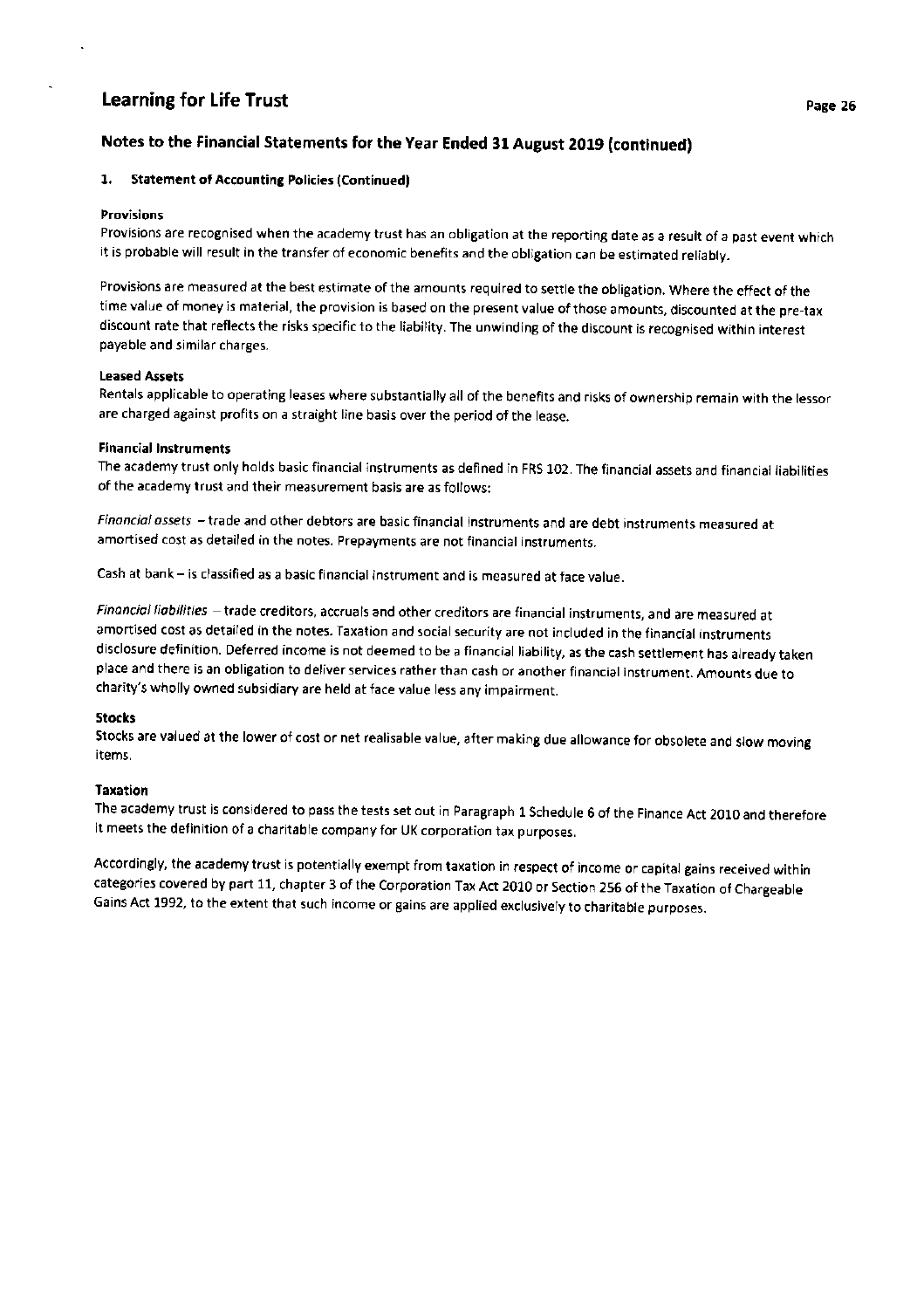# Notes to the Financial Statements for the Year Ended 31 August 2019 (continued)

## 1. Statement of Accounting Policies (Continued)

#### Pension Benefits

Retirement benefits to employees of the academy trust are provided by the Teachers' Pension Scheme ('TPS') and the Local Government Pension Scheme ('LGPS'). These are defined benefit schemes and the assets are held separately from those of the academy trust.

#### Teachers' Pension Scheme

The TPS is an unfunded scheme and contributions are calculated so as to spread the cost of pensions over employees' working lives with the academy trust in such a way that the pension cost is a substantially level percentage of current and future pensionable payroll. The contributions are determined by the Government Actuary on the basis of quadrennial valuations using a prospective unit credit method. TPS is an unfunded multi-employer scheme with no underlying assets to assign between employers. Consequently, the TPS is treated as a defined contribution scheme for accounting purposes and the contributions recognised in the period to which they relate.

## Local Government Pension Scheme

The LGPS is a funded multi-employer scheme and the assets are held separately from those of the academy trust in separate trustee administered funds. Pension scheme assets are measured at fair value and liabilities are measured on an actuarial basis using the projected unit credit method and discounted at a rate equivalent to the current rate of return on a high quality corporate bond of equivalent term and currency to the liabilities. The actuarial valuations are obtained at least triennially and are updated at each balance sheet date. The amounts charged to operating surplus are the current service costs and the costs of scheme introductions, benefit changes, settlements and curtailments. They are included as part of staff costs as incurred. Net interest on the net defined benefit liability/asset is also recognised in the Statement of Financial Activities and comprises the interest cost on the defined benefit obligation and interest income on the scheme assets, calculated by multiplying the fair value of the scheme assets at the beginning of the period by the rate used to discount the benefit obligations. The difference between the interest income on the scheme assets and the actual return on the scheme assets is recognised in other recognised gains and losses.

Actuarial gains and losses are recognised immediately in other recognised gains and losses.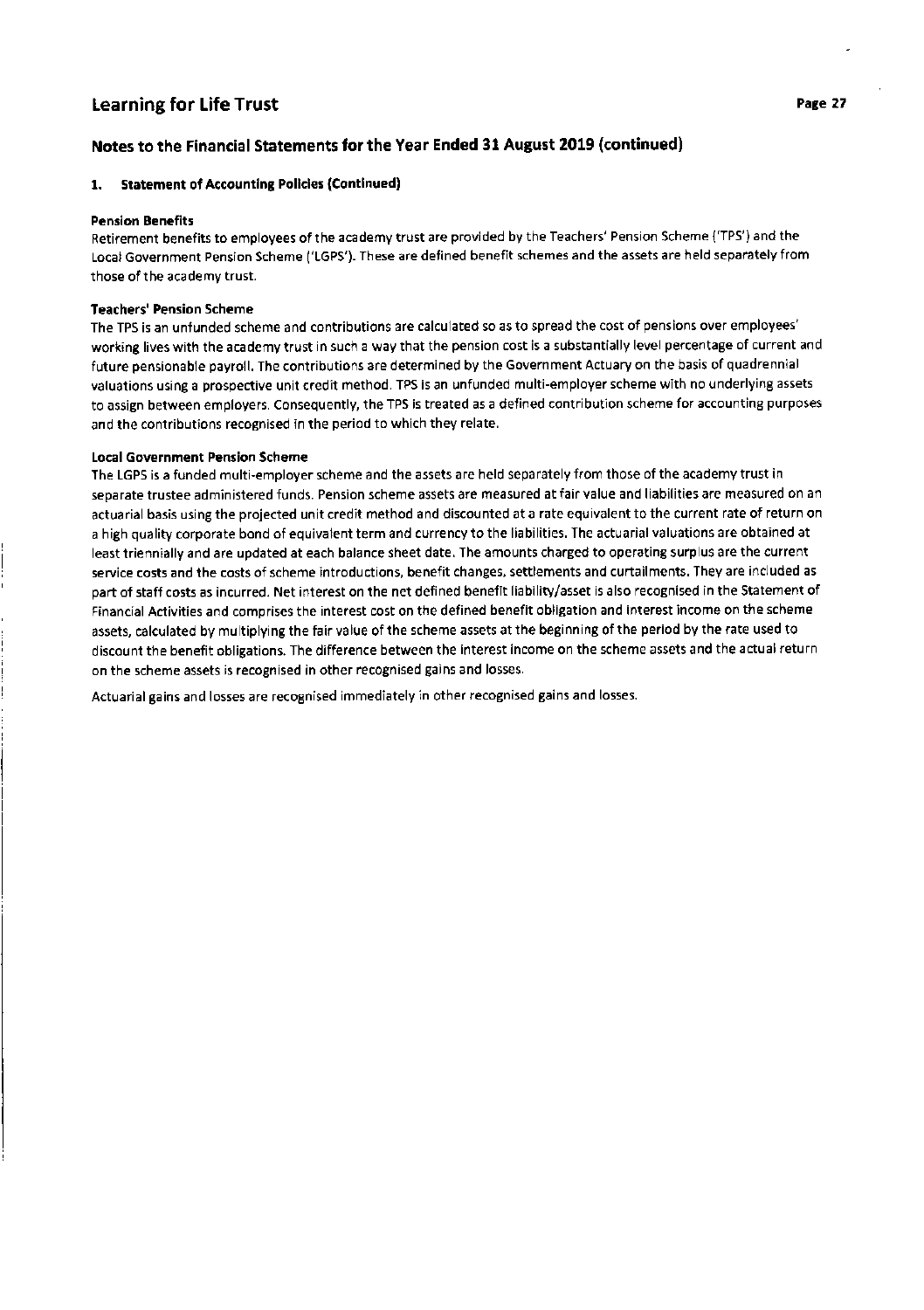# Notes to the Financial Statements for the Year Ended 31 August 2019 (continued)

#### 1. Statement of Accounting Policies (Continued)

#### Fund Accounting

Unrestricted income funds represent those resources which may be used towards meeting any of the charitable objects of the academy trust at the discretion of the trustees.

School funds that are not otherwise restricted are designated within unrestricted funds.

Restricted fixed asset funds are resources which are to be applied to specific capital purposes imposed by funders where the asset acquired or created is held for a specific purpose.

Restricted general funds comprise grants, including the General Annual Grant (GAG), and other funding for educational purposes and any voluntary income to be used for specific purposes.

The Local Government Pension Scheme deficit is recognised against restricted general funds in order to match it against the GAG, in accordance with Education and Skills Funding Agency guidance.

Details of restricted and unrestricted funds are shown in the notes to the financial statements.

## Critical accounting estimates and areas of judgement

Estimates and judgements are continually evaluated and are based on historical experience and other factors, including expectations of future events that are believed to be reasonable under the circumstances.

## Criticol occounting estimotes, assumptions ond judgements

The academy trust makes estimates and assumptions concerning the future. The resulting accounting estimates and assumptions will, by definition, seldom equal the related actual results. The estimates and assumptions that have <sup>a</sup> significant risk of causing a material adjustment to the carrying amounts of assets and liabilities within the next financial year are discussed below.

- . The present value of the Local Government Pension Scheme defined benefit liability depends on a number of factors that are determined on an actuarial basis using a variety of assumptions. The assumptions used in determining the net cost (income) for pensions include the discount rate. Any changes in these assumptions, which are disclosed in notes, will impact the carrying amount of the pension liability. Furthermore a roll forward approach which projects results from the latest full actuarial valuation performed at 31 March 2016 has been used by the actuary in valuing the pensions liability at 31 August 2019. Any differences between the figures derived from the roll forward approach and a full actuarial valuation would impact on the carrying amount of the pension liability.
- . The annual depreciation charge is sensitive to the estimated useful economic lives of property. The useful economic lives of property, plant and equipment is initially based on the professional valuers report using their judgement and experience. The useful economic lives are assessed annually and changed when necessary to reflect current thinking on their remaining lives.

#### Change in accounting estimate

The academy extended the remaining useful economic life's of the leasehold buildings by 10 years in the year ended 31 August 2019. The effect of the change is a reduction in the annual depreciation charge of £22,126 in the current year and in future years.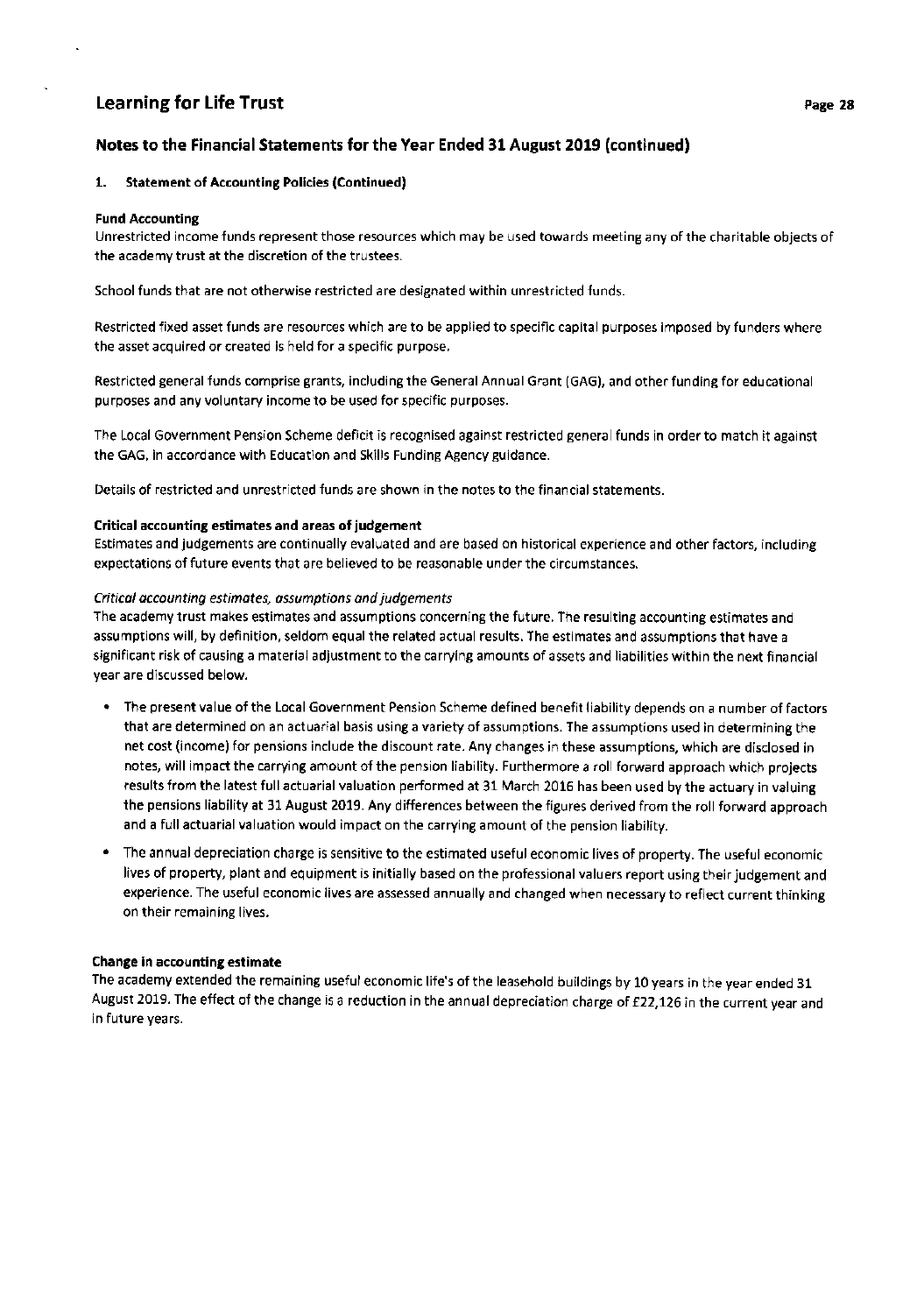# Notes to the Financial Statements for the Year Ended 31 August 2019 (continued)

| 2. | <b>Donations and Capital Grants</b>          | <b>Unrestricted</b><br><b>Funds</b> | <b>Restricted</b><br><b>Funds</b> | Restricted<br><b>Fixed Asset</b><br><b>Funds</b> | Total<br>2019 | Total<br>2018 |
|----|----------------------------------------------|-------------------------------------|-----------------------------------|--------------------------------------------------|---------------|---------------|
|    |                                              | £                                   | £                                 | £                                                | £             | £             |
|    | <b>ESFA Capital grants</b>                   |                                     |                                   | 22,421                                           | 22,421        | 8,048         |
|    | LA Capital grants                            |                                     |                                   |                                                  |               | 1,362         |
|    | Donated fixed assets                         |                                     |                                   |                                                  |               |               |
|    | Miscellaneous donations                      |                                     | 5,999                             | 10,000                                           | 15,999        | 6,668         |
|    |                                              |                                     | 5,999                             | 32,421                                           | 38,420        | 16,078        |
|    | Previous year total                          |                                     | 6,668                             | 9,410                                            | 16,078        |               |
| 3. | Funding for Academy's educational operations |                                     | <b>Unrestricted</b>               | Restricted                                       | <b>Total</b>  | <b>Total</b>  |
|    |                                              |                                     | <b>Funds</b>                      | Funds                                            | 2019          | 2018          |
|    | DfE/ESFA Grants                              |                                     | £                                 | £                                                | £             | £             |
|    | General Annual Grant (GAG)                   |                                     |                                   | 1,191,832                                        | 1,191,832     | 1,253,898     |
|    | Pupil premium                                |                                     |                                   | 33,126                                           | 33,126        | 30,972        |
|    | Universal infant free school meals (UIFSM)   |                                     |                                   | 54,197                                           | 54,197        | 52,877        |
|    | Other DfE/ESFA grants                        |                                     |                                   | 35,564                                           | 35,564        | 24,947        |
|    |                                              |                                     |                                   | 1,314,719                                        | 1,314,719     | 1,362,694     |
|    | <b>Other Government Grants</b>               |                                     |                                   | 4,882                                            | 4,882         | 11,530        |
|    | LA funded statements<br>Nursery income       |                                     |                                   | 102,472                                          | 102,472       | 61,455        |
|    | Other government grants                      |                                     |                                   | 6,638                                            | 6,638         | 5,790         |
|    |                                              |                                     |                                   | 113,992                                          | 113,992       | 78,775        |
|    |                                              |                                     |                                   |                                                  |               |               |
|    | <b>Catering</b>                              |                                     | 54,785                            |                                                  | 54,785        | 42,880        |
|    | Wraparound income                            |                                     | 66,896                            |                                                  | 66,896        | 55,516        |
|    | <b>School fund income</b>                    |                                     |                                   |                                                  |               |               |
|    | <b>School trips income</b>                   |                                     |                                   | 50,467                                           | 50,467        | 45,623        |
|    | Other educational income                     |                                     |                                   | 42,308                                           | 42,308        | 35,873        |
|    |                                              |                                     | 121,681                           | 1,521,486                                        | 1,643,167     | 1,621,361     |
|    | Previous year total                          |                                     | 98,396                            | 1,522,965                                        | 1,621,361     |               |
| 4. | <b>Other Trading Activities</b>              |                                     | <b>Unrestricted</b>               | <b>Restricted</b>                                | <b>Total</b>  | <b>Total</b>  |
|    |                                              |                                     | <b>Funds</b>                      | <b>Funds</b>                                     | 2019          | 2018          |
|    | Hire of facilities                           |                                     | £<br>7,849                        | £                                                | £<br>7,849    | £             |
|    | Catering Income                              |                                     |                                   |                                                  |               |               |
|    | Receipts from staff insurance claims         |                                     |                                   | 2,004                                            | 2,004         | 17,579        |
|    | Risk protection arrangement claims           |                                     |                                   |                                                  |               | 620           |
|    | Other income                                 |                                     | 15,708                            |                                                  | 15,708        | 1,040         |
|    |                                              |                                     | 23,557                            | 2,004                                            | 25,561        | 19,239        |
|    | Previous year total                          |                                     |                                   | 19,239                                           | 19,239        |               |
|    |                                              |                                     | <b>Unrestricted</b>               | <b>Restricted</b>                                | <b>Total</b>  | Total         |
| 5. | <b>Investment Income</b>                     |                                     | <b>Funds</b>                      | <b>Funds</b>                                     | 2019          | 2018          |
|    |                                              |                                     | £                                 | £                                                | £             | £             |
|    | Bank interest receivable                     |                                     | 233                               |                                                  | 233           | 260           |
|    | Other interest receivable                    |                                     |                                   |                                                  |               |               |
|    |                                              |                                     | 233                               |                                                  | 233           | 260           |
|    |                                              |                                     | 260                               |                                                  | 260           |               |
|    | Previous year total                          |                                     |                                   |                                                  |               |               |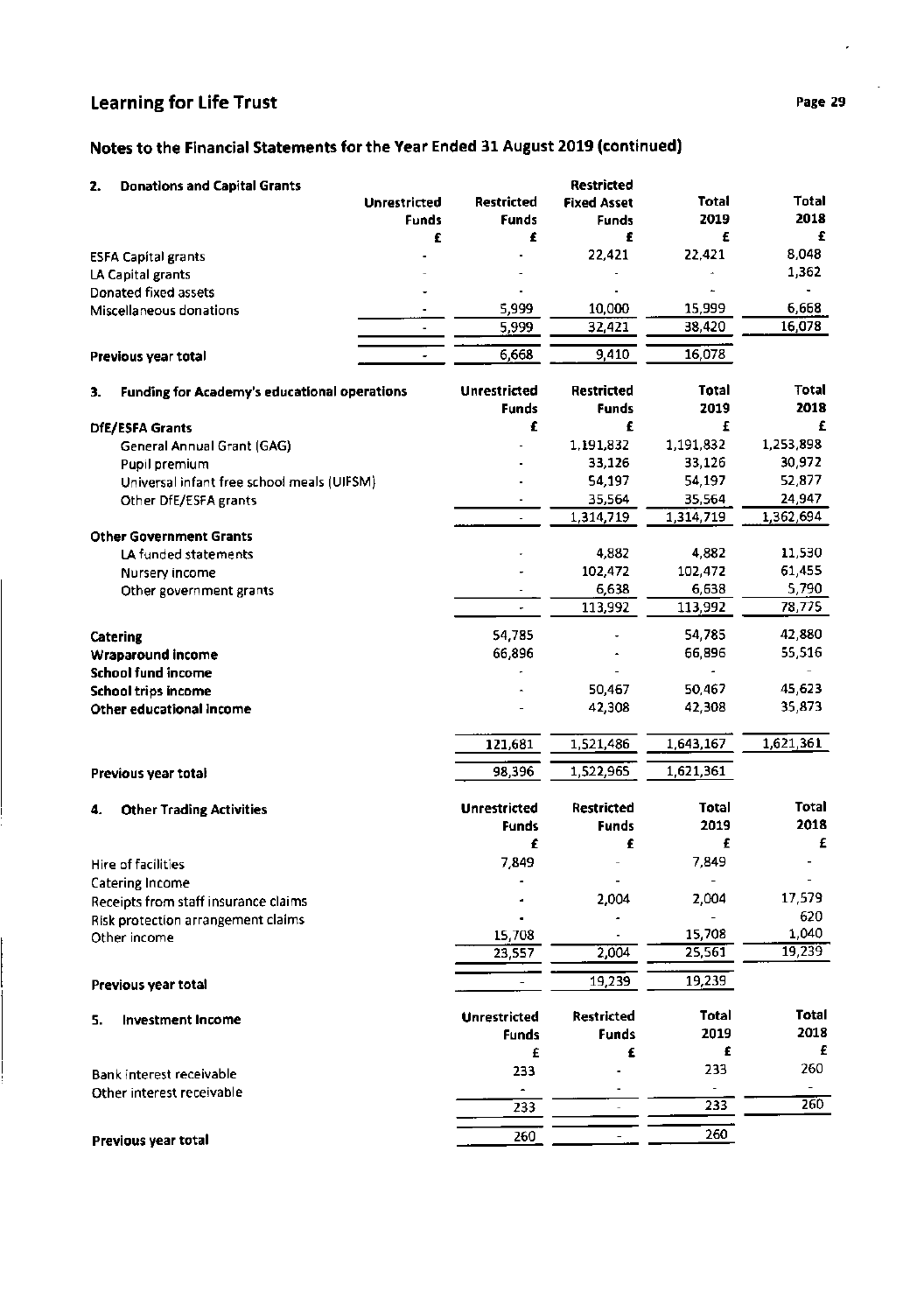$\ddot{\phantom{a}}$ 

# Notes to the Financial Statements for the Year Ended 31 August 2019 (continued)

| 6. | <b>Expenditure</b>                                                   | Staff                               |                     | <b>Non Pay Expenditure</b> | Total        | <b>Total</b> |
|----|----------------------------------------------------------------------|-------------------------------------|---------------------|----------------------------|--------------|--------------|
|    |                                                                      | Costs                               | <b>Premises</b>     | <b>Other Costs</b>         | 2019         | 2018         |
|    |                                                                      | £                                   | £                   | £                          | £            | £            |
|    | Cost of other trading activities<br>Academy's educational operations |                                     | 1,570               |                            | 1,570        |              |
|    | Direct costs                                                         | 1,138,912                           | 15,955              | 72,918                     | 1,227,785    | 1,221,464    |
|    | Allocated support costs                                              | 176,633                             | 178,220             | 236,470                    | 591,323      | 667,014      |
|    |                                                                      | 1,315,545                           | 194,175             | 309,388                    | 1,819,108    | 1,888,478    |
|    |                                                                      | 1,315,545                           | 195,745             | 309,388                    | 1,820,678    | 1,888,478    |
|    | Previous year total                                                  | 1,339,857                           | 234,221             | 314,400                    | 1,888,478    |              |
|    |                                                                      |                                     |                     |                            | 2019         | 2018         |
|    | Net income/(expenditure for the period includes:                     |                                     |                     |                            | £            | £            |
|    | Depreciation                                                         |                                     |                     |                            | 48.751       | 77,461       |
|    | Operating lease rentals                                              |                                     |                     |                            | 1,508        | 1,816        |
|    | (Gain) / loss on disposal of fixed assets                            |                                     |                     |                            |              |              |
|    | Fees payable to current auditor                                      | - audit of the financial statements |                     |                            | 4.595        | 4,520        |
|    |                                                                      | - other assurance services          |                     |                            | 3,620        | 3,515        |
|    |                                                                      | - other services                    |                     |                            | 4,055        | 4,145        |
| 7. | <b>Cost of Other Trading activities</b>                              |                                     | <b>Unrestricted</b> | Restricted                 | <b>Total</b> | <b>Total</b> |
|    |                                                                      |                                     | <b>Funds</b>        | <b>Funds</b>               | 2019         | 2018         |
|    |                                                                      |                                     | £                   | £                          | £            | £            |
|    | Trading activities costs                                             |                                     |                     |                            |              |              |
|    | Heat and light                                                       |                                     | 1,570               |                            | 1,570        |              |
|    | Maintenance of premises and equipment                                |                                     |                     |                            |              |              |
|    |                                                                      |                                     | 1,570               |                            | 1,570        |              |

 $\sim$ 

 $\frac{1}{2}$   $\frac{1}{2}$ 

Previous year total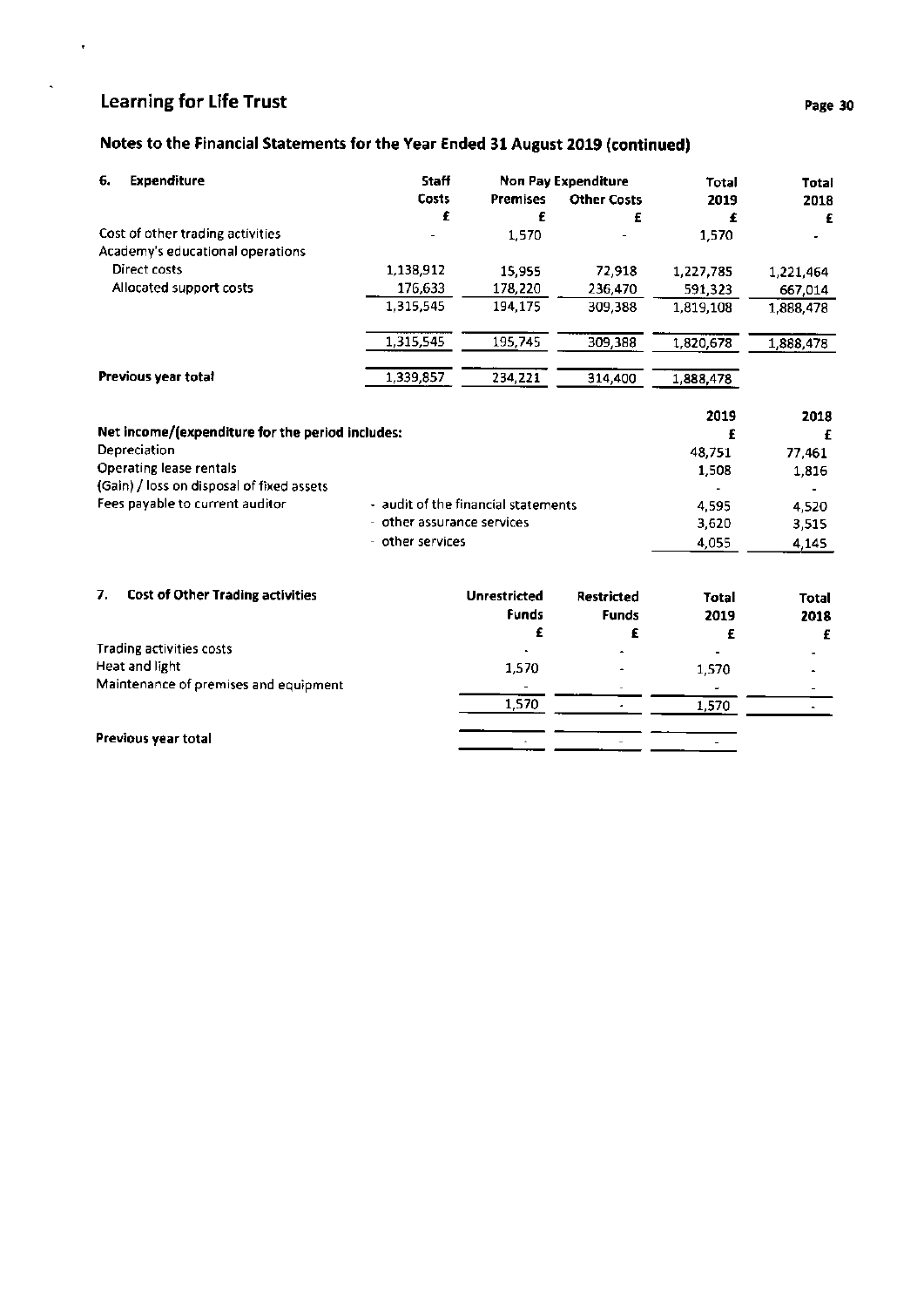$\frac{1}{\sqrt{2}}$ 

 $\prod_{i=1}^{n}$ 

# Notes to the Financial Statements for the Year Ended 31 August 2019 (continued)

| £<br>£<br>Direct Costs - educational operations<br>1,138,912<br>1,138,912<br>Teaching and educational support staff costs<br>ä,<br>15,955<br>15,955<br>Depreciation<br>1,773<br>38,796<br>40,569<br><b>Educational supplies</b><br>7,049<br>7,049<br>Staff development<br>14,902<br>Staff insurance<br>14,902<br><b>Examination fees</b><br>10,398<br><b>Educational consultancy</b><br>10,398<br>Other direct costs<br>1,226,012<br>1,227,785<br>1,773<br><b>Support Costs - educational operations</b><br>47,136<br>129,497<br>176,633<br>Support staff costs<br>32,796<br>32,796<br>Depreciation | Total<br>Total<br>2019<br>2018 |
|-----------------------------------------------------------------------------------------------------------------------------------------------------------------------------------------------------------------------------------------------------------------------------------------------------------------------------------------------------------------------------------------------------------------------------------------------------------------------------------------------------------------------------------------------------------------------------------------------------|--------------------------------|
|                                                                                                                                                                                                                                                                                                                                                                                                                                                                                                                                                                                                     | £<br>£                         |
|                                                                                                                                                                                                                                                                                                                                                                                                                                                                                                                                                                                                     | 1,111,084                      |
|                                                                                                                                                                                                                                                                                                                                                                                                                                                                                                                                                                                                     | 24,461                         |
|                                                                                                                                                                                                                                                                                                                                                                                                                                                                                                                                                                                                     | 51,904                         |
|                                                                                                                                                                                                                                                                                                                                                                                                                                                                                                                                                                                                     | 7,312                          |
|                                                                                                                                                                                                                                                                                                                                                                                                                                                                                                                                                                                                     | 17,520                         |
|                                                                                                                                                                                                                                                                                                                                                                                                                                                                                                                                                                                                     |                                |
|                                                                                                                                                                                                                                                                                                                                                                                                                                                                                                                                                                                                     | 9,183                          |
|                                                                                                                                                                                                                                                                                                                                                                                                                                                                                                                                                                                                     |                                |
|                                                                                                                                                                                                                                                                                                                                                                                                                                                                                                                                                                                                     | 1,221,464                      |
|                                                                                                                                                                                                                                                                                                                                                                                                                                                                                                                                                                                                     |                                |
|                                                                                                                                                                                                                                                                                                                                                                                                                                                                                                                                                                                                     | 228,773                        |
|                                                                                                                                                                                                                                                                                                                                                                                                                                                                                                                                                                                                     | 53,000                         |
| Staff development<br>$\blacksquare$<br>٠                                                                                                                                                                                                                                                                                                                                                                                                                                                                                                                                                            |                                |
| 50,422<br>50,422<br>Maintenance of premises and equipment                                                                                                                                                                                                                                                                                                                                                                                                                                                                                                                                           | 103,531                        |
| 1,332<br>1,332<br><b>Professional Fees</b>                                                                                                                                                                                                                                                                                                                                                                                                                                                                                                                                                          | 1,049                          |
| 500<br>60,759<br>61,259<br>Cleaning                                                                                                                                                                                                                                                                                                                                                                                                                                                                                                                                                                 | 7,967                          |
| 500<br>14,789<br>15,289<br>Rates and water                                                                                                                                                                                                                                                                                                                                                                                                                                                                                                                                                          | 16,556                         |
| 1,000<br>10,539<br>11,539<br>Heat and light                                                                                                                                                                                                                                                                                                                                                                                                                                                                                                                                                         | 19,538                         |
| 6,915<br>6,915<br>Insurance                                                                                                                                                                                                                                                                                                                                                                                                                                                                                                                                                                         | 9,168                          |
| 2,192<br>2,192<br>Transport                                                                                                                                                                                                                                                                                                                                                                                                                                                                                                                                                                         | 762                            |
| 45,875<br>103,525<br>57,650<br>Catering                                                                                                                                                                                                                                                                                                                                                                                                                                                                                                                                                             | 93,497                         |
| 16,520<br>16,520<br>Technology costs                                                                                                                                                                                                                                                                                                                                                                                                                                                                                                                                                                | 32,162                         |
| School fund expenses<br>$\blacksquare$<br>٠                                                                                                                                                                                                                                                                                                                                                                                                                                                                                                                                                         |                                |
| 46,114<br>46,114<br>School trips & activities                                                                                                                                                                                                                                                                                                                                                                                                                                                                                                                                                       | 43,151                         |
| 31,017<br>31,017<br>Other support costs                                                                                                                                                                                                                                                                                                                                                                                                                                                                                                                                                             | 22,180                         |
| 95,011<br>460,542<br>555,553                                                                                                                                                                                                                                                                                                                                                                                                                                                                                                                                                                        | 631,334                        |
| <b>Support Costs - governance</b>                                                                                                                                                                                                                                                                                                                                                                                                                                                                                                                                                                   |                                |
| 4,595<br>4,595<br><b>Audit fees</b>                                                                                                                                                                                                                                                                                                                                                                                                                                                                                                                                                                 | 4,520                          |
| 7,675<br>7,675<br>Accountancy and assurance fees                                                                                                                                                                                                                                                                                                                                                                                                                                                                                                                                                    | 7,660                          |
| Trustees' training and expenses<br>$\blacksquare$<br>$\overline{\phantom{a}}$                                                                                                                                                                                                                                                                                                                                                                                                                                                                                                                       |                                |
| 1,500<br>1,500<br>Legal and professional fees                                                                                                                                                                                                                                                                                                                                                                                                                                                                                                                                                       | 500                            |
| Net finance costs in respect of                                                                                                                                                                                                                                                                                                                                                                                                                                                                                                                                                                     |                                |
| 22,000<br>22,000<br>defined benefit pension schemes<br>$\overline{\phantom{a}}$                                                                                                                                                                                                                                                                                                                                                                                                                                                                                                                     | 23,000                         |
| 35,770<br>35,770<br>$\overline{\phantom{a}}$                                                                                                                                                                                                                                                                                                                                                                                                                                                                                                                                                        | 35,680                         |
| 1,722,324<br>1,819,108<br>96,784<br><b>Total direct and support costs</b>                                                                                                                                                                                                                                                                                                                                                                                                                                                                                                                           | 1,888,478                      |
| 1,888,478<br>88,587<br>1,799,891<br>Previous year total                                                                                                                                                                                                                                                                                                                                                                                                                                                                                                                                             |                                |

ł,

 $\overline{\phantom{a}}$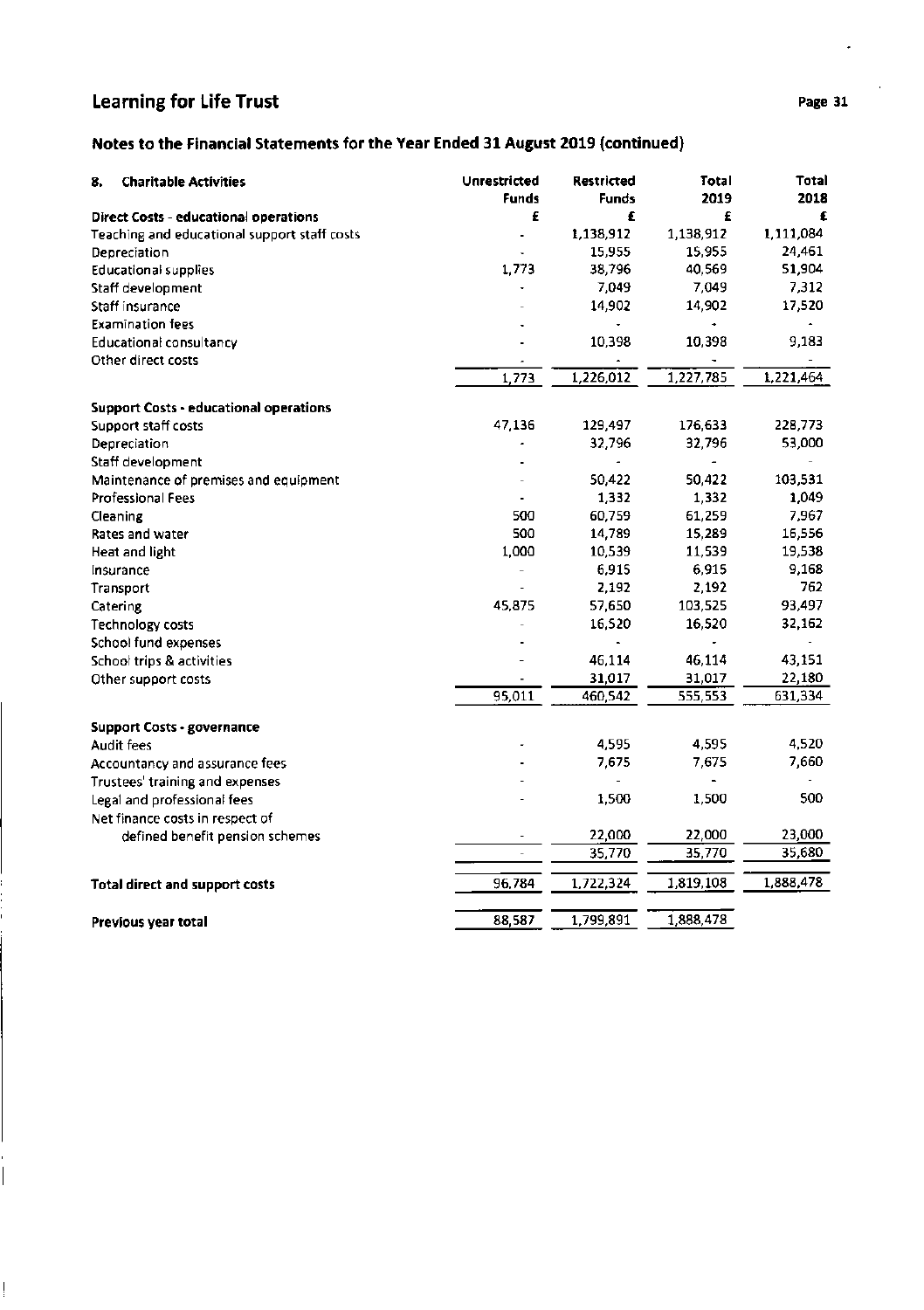# Notes to the Financial Statements for the Year Ended 3l August 2019 (continued)

#### 9. Staff

## a. Staff costs

| Staff costs during the period were:                | 2019      | 2018      |
|----------------------------------------------------|-----------|-----------|
|                                                    | £         | £         |
| Wages and salaries                                 | 1,005,836 | 1,011,144 |
| Social security costs                              | 82,277    | 81.599    |
| Operating costs of defined benefit pension schemes | 220,253   | 241,435   |
| Apprenticeship levy                                |           |           |
|                                                    | 1,308,366 | 1,334,178 |
| Supply staff costs                                 | 7,179     | 5,679     |
| Staff restructuring costs                          |           |           |
| Less: seconded out of the organisation             |           |           |
|                                                    | 1,315,545 | 1,339,857 |
| Staff restructuring costs comprise:                |           |           |
| Redundancy payments                                |           |           |
| Severance payments                                 |           |           |
| Other restructuring costs                          |           |           |
|                                                    |           |           |
|                                                    |           |           |

# b. Non statutory/non-contractual staff severance payments

Included in staff restructuring costs are non-statutory/non-contractual severance payments totalling ENil (2018: ENil)

## c. Staff numbers

The average number of persons employed by the academy during the period was as follows:

|                              | 2019 | 2018 |
|------------------------------|------|------|
| <b>Charitable Activities</b> | No   | No   |
| Management                   |      |      |
| Teachers                     | 17   | 17   |
| Administration and support   | 37   | 39   |
|                              | 55   |      |

# d. Higher paid staff

The number of employees whose employee benefits (excluding employer pension costs) exceeded f60,000 was:

|                    | 2019<br>No | 2018<br>No |
|--------------------|------------|------------|
| £50,000 to £59,999 |            |            |
| £60,000 to £69,999 | -          | $\sim$     |
|                    |            |            |

The above employee participated in the Teachers' Pension Scheme. During the year ended 31 August 2019 the employer's pension contributions in respect of this employee amounted to £10,515 (2018: £9,864).

## e. Key management personnel

The key management personnel of the academy trust comprise the trustees and the senior management team as listed on page 1. The total amount of employee benefits (including employer pension contributions) received by key management personnel for their services to the academy trust was £368,364 (2018: £275,665).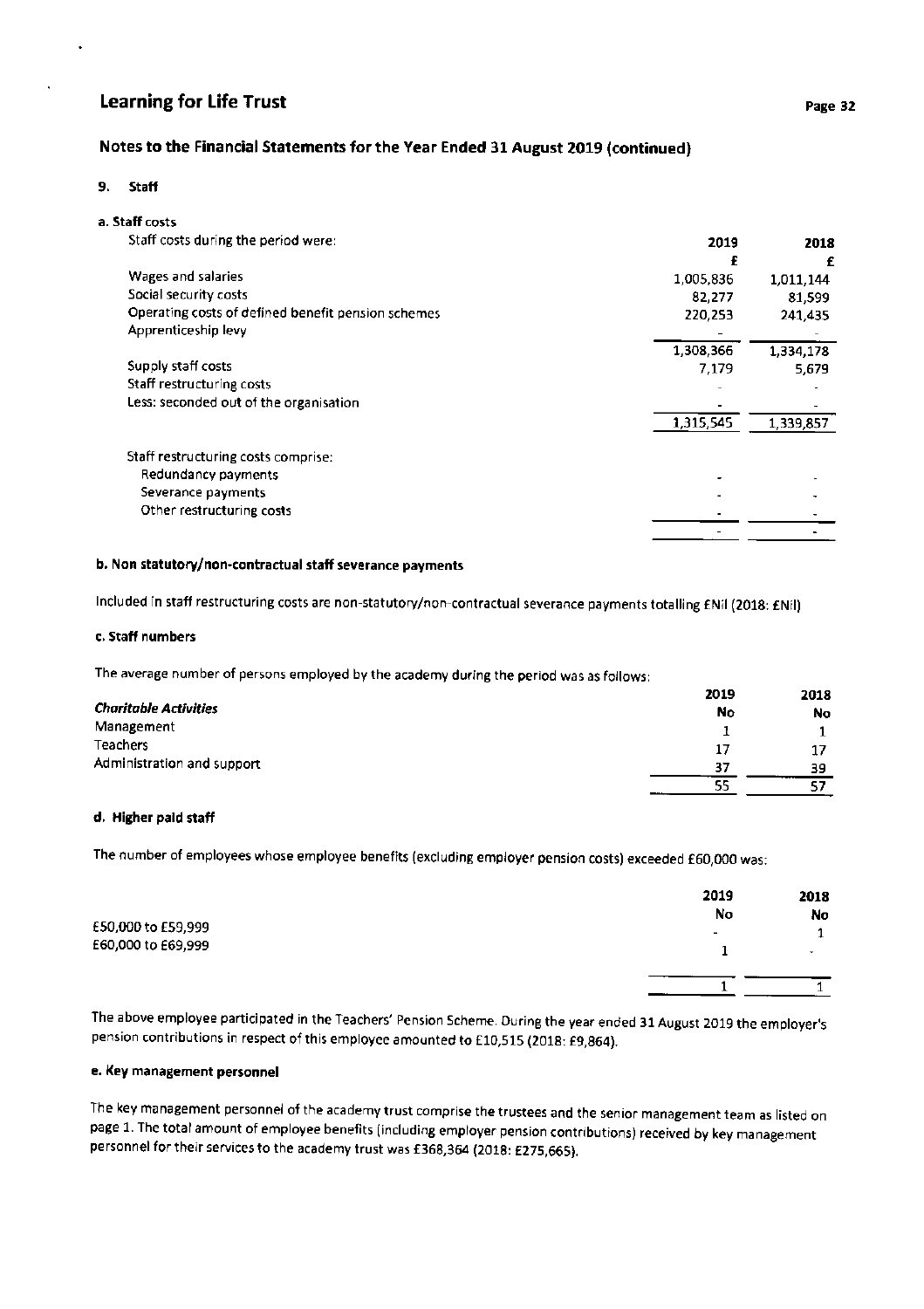ä.

# Notes to the Financial Statements for the Year Ended 31 August 2019 (continued)

## 10. Central Services

No central services were provided by the trust to its academies during the period and no central charges arose.

# 11. Transfers Between Funds

|                                                                                      | 2019<br>£ |
|--------------------------------------------------------------------------------------|-----------|
| <b>Unrestricted funds</b>                                                            |           |
| Designated catering underspend moved to GAG to cover unallocated costs               | (8,910)   |
| Designated school fund to GAG to cover unallocated costs                             |           |
|                                                                                      | (8,910)   |
| <b>Restricted general funds</b>                                                      |           |
| School trips fund to GAG to cover unallocated costs                                  | (4, 353)  |
| Other educational income - sports after school club - fixed asset purchases          |           |
| (61)<br>Over contribution from GAG in relation to Condition Improvement Fund project |           |
| 4,353<br>School trips fund to GAG to cover unallocated costs                         |           |
| 8,910<br>Designated catering underspend moved to GAG to cover unallocated costs      |           |
|                                                                                      | 13,202    |
|                                                                                      | 8,849     |
| <b>Restricted fixed asset funds</b>                                                  |           |
| Fixed assets used for charitable purposes - purchases from funds per above           |           |
| 2.163<br>DfE/EFA formula grant to Fixed assets fund - purchases of fixed assets      |           |
| 8,993<br>Other capital grant to Fixed assets fund - purchases of fixed assets        |           |
|                                                                                      | 11,156    |
| DfE/EFA formula grant to Fixed assets fund - purchases of fixed assets               | (2, 163)  |
| Other capital grant to Fixed assets fund - purchases of fixed assets                 | (8,993)   |
| Over contribution from GAG in relation to Condition Improvement Fund project         | 61        |
|                                                                                      | 61        |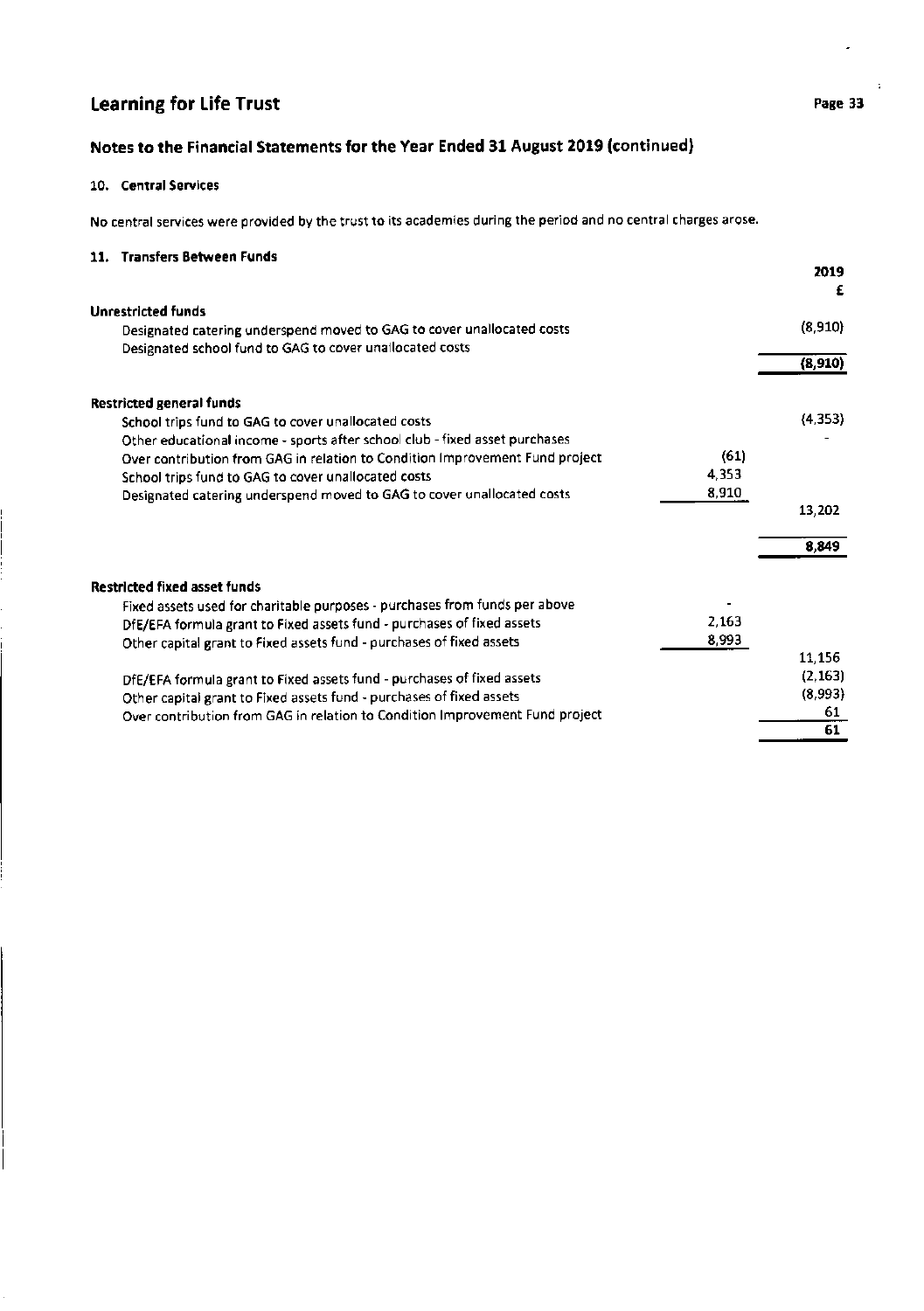# Notes to the Financial Statements for the Year Ended 31 August 2019 (continued)

## 12. Related Party Transactions - Trustees' remuneration and expenses

One or more trustees has been paid remuneration or has received other benefits from an employment with the academy trust. The principal and other staff trustees only receive remuneration in respect of services they provide undertaking the roles of principal and staff members under their contracts of employment.

Other trustees did not receive any payments, other than expenses, from the academy in respect of their role as trustees.

The value of trustees' remuneration and other benefits for the period was as follows:

| Chris Steele (headteacher from 01/09/2017) |                    |                           |
|--------------------------------------------|--------------------|---------------------------|
| Remuneration                               | £60,000 to 64.999  | (2018: £55,000 to 59.999) |
| Employer's pension contributions           | £10,000 to £14,999 | (2018: £5,000 to £9,999)  |

During the period ended 31 August 2019, there were no travel and subsistence expenses reimbursed or paid directly to trustees (2018: €Nil).

## 13. Trustees and officers insurance

ln accordance with normal commercial practice the academy has purchased insurance to protect governors and officers from claims for negligent acts, errors or omissions occurring whilst on academy business. The insurance for the year ended 31 August 2019 provides cover up to f10,000,000 (2018: f10,000,000) on any one loss and any one membership year.

The academy's insurance is via the Department for Education's risk protection arrangement (RPA) and the cost of this insurance is included in the total insurance cost. lt is not possible to quantify the trustees and officers indemnity element from the overall cost of the RPA scheme membership.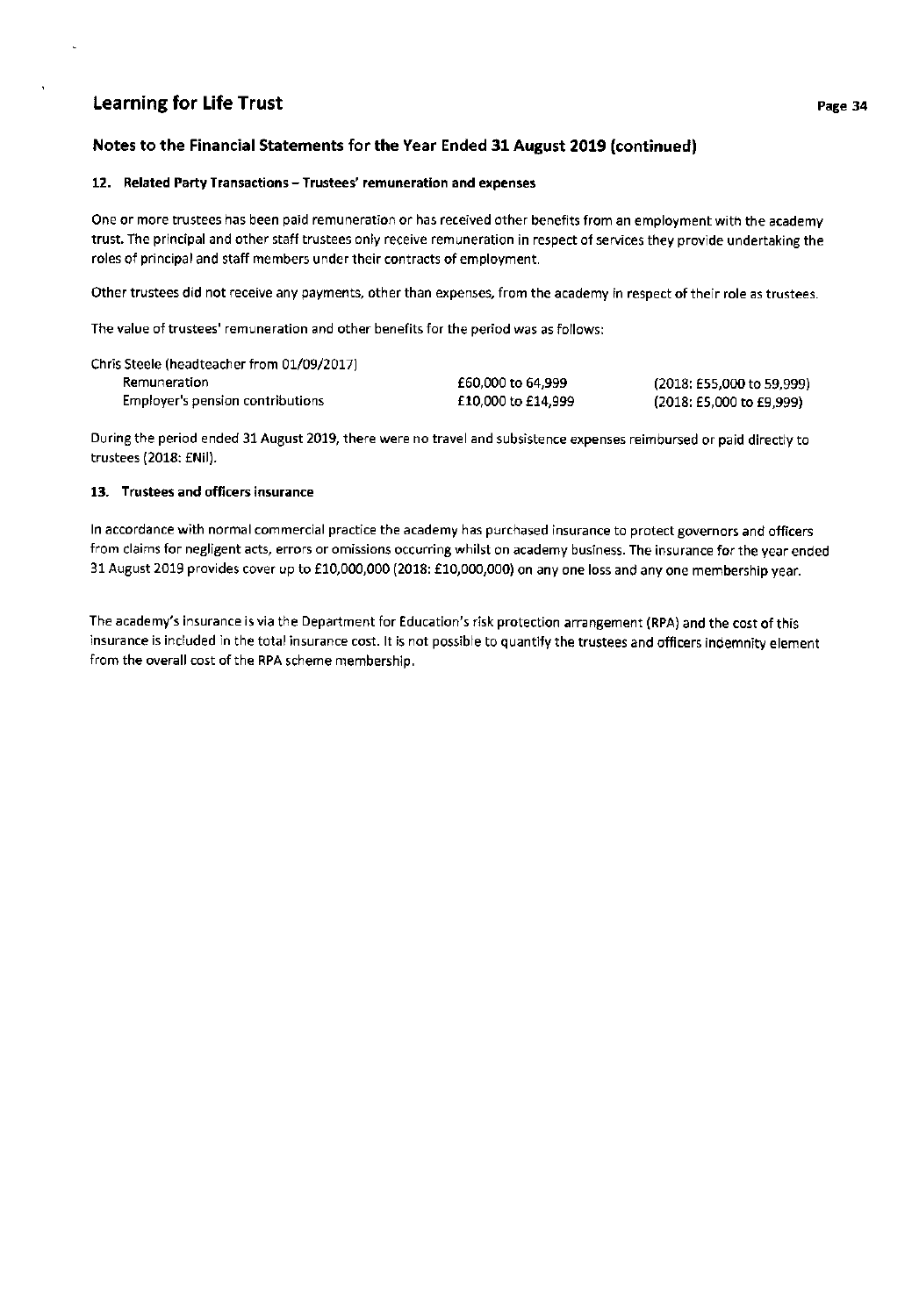# Notes to the Financial Statements for the Year Ended 31 August 2019 (continued)

| <b>Tangible Fixed Assets</b><br>14. | Long Leasehold<br>Land &<br><b>Buildings</b> | Motor<br><b>Vehicles</b> | <b>Furniture</b><br><b>Fittings &amp;</b><br>Equipment | ICT<br><b>Equipment</b> | Total     |
|-------------------------------------|----------------------------------------------|--------------------------|--------------------------------------------------------|-------------------------|-----------|
| Cost                                |                                              | £                        | £                                                      |                         | £         |
| As at 01 September 2018             | 1,369,950                                    | 7,995                    | 42,279                                                 | 29,976                  | 1,450,200 |
| <b>Assets on Conversion</b>         |                                              |                          |                                                        |                         |           |
| <b>Additions</b>                    |                                              |                          | 8,993                                                  | 2,163                   | 11,156    |
| Disposals                           |                                              |                          |                                                        |                         |           |
| As at 31 August 2019                | 1,369,950                                    | 7,995                    | 51,272                                                 | 32,139                  | 1,461,356 |
| <b>Depreciation</b>                 |                                              |                          |                                                        |                         |           |
| As at 01 September 2018             | 180,559                                      | 4,716                    | 20,590                                                 | 26,907                  | 232,772   |
| Charge in year                      | 36,435                                       | 820                      | 8,456                                                  | 3,040                   | 48,751    |
| <b>Disposals</b>                    |                                              |                          |                                                        |                         |           |
| As at 31 August 2019                | 216,994                                      | 5,536                    | 29,046                                                 | 29,947                  | 281,523   |
| Net book values                     |                                              |                          |                                                        |                         |           |
| As at 31 August 2019                | 1,152,956                                    | 2,459                    | 22,226                                                 | 2,192                   | 1,179,833 |
| As at 01 September 2018             | 1,189,391                                    | 3,279                    | 21,689                                                 | 3,069                   | 1,217,428 |

# Valuation Details

The leasehold land and buildings were valued at £1,369,950 as at 01 August 2015 by Thornburn & Co Ltd RICS Registered Valuers, who is independent of the charitable company. The basis of valuation for the assets was Fair Value using <sup>a</sup> Depreciated Replacement Cost approach in accordance with FRS102.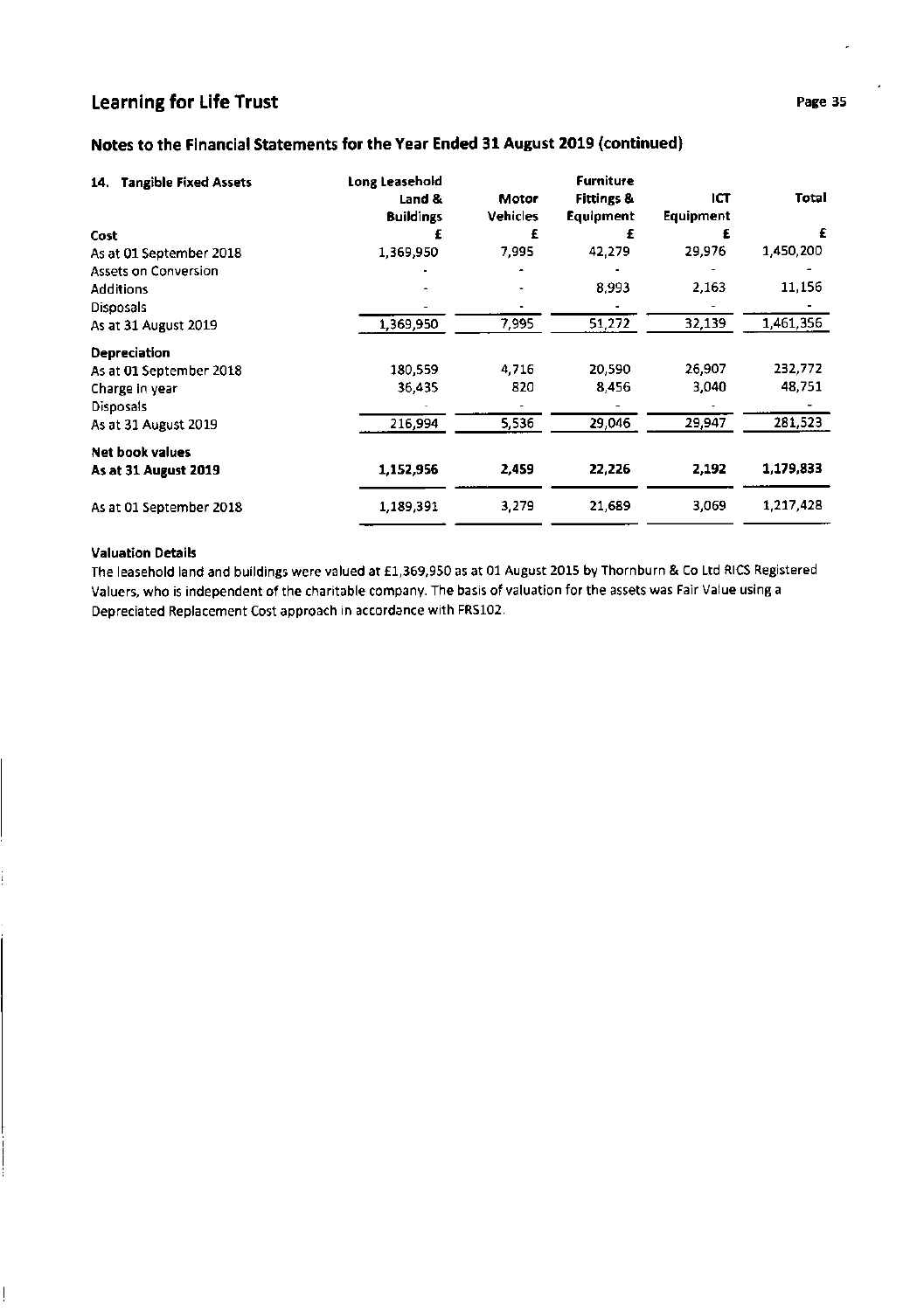$\hat{\boldsymbol{\beta}}$ 

 $\star$ 

# Notes to the Financial Statements for the Year Ended 31 August 2019 (continued)

| 15. Stock<br>2019                                                        | 2018     |
|--------------------------------------------------------------------------|----------|
|                                                                          | £        |
| Stationery<br>5,500                                                      | 5,635    |
| Cleaning<br>300                                                          | 250      |
| 5,800                                                                    | 5,885    |
| 16. Debtors<br>2019                                                      | 2018     |
|                                                                          | £<br>£   |
| <b>Trade debtors</b><br>(1, 436)                                         |          |
| VAT recoverable<br>21,693                                                | 14,211   |
| Prepayments<br>34,762                                                    | 45,614   |
| <b>Accrued income</b><br>6,353                                           | 21,473   |
| Other debtors<br>1,250                                                   | 2,923    |
| 62,622                                                                   | 84,221   |
| 17. Creditors: Amounts Falling due Within One Year<br>2019               | 2018     |
|                                                                          | £<br>£   |
| <b>Trade creditors</b><br>20,509                                         | 965      |
| <b>Taxation and social security</b><br>21,142                            | 16,087   |
| Sundry creditors<br>22,855                                               | 21,573   |
| <b>ESFA</b> creditor                                                     |          |
| <b>Accruals</b><br>15,546                                                | 11,730   |
| Deferred income<br>37,230                                                | 34,123   |
| 117,282                                                                  | 84,478   |
| <b>Deferred Income</b><br>2019                                           | 2018     |
|                                                                          | £<br>£   |
| Accruals and deferred income includes:                                   |          |
| Deferred income at 1 September 2018<br>34,123                            | 31,609   |
| Resources deferred in the year<br>37,230                                 | 34,123   |
| Amounts released from previous years<br>(34, 123)                        | (31,609) |
| Deferred income at 31 August 2019<br>37,230                              | 34,123   |
| Deferred income comprises:                                               |          |
| EFA Rates Funding for 1 September 2019 to 31 March 2020<br>3,352         |          |
| EFA Universal Infants Free School Meals allocation for 2019/20<br>30,845 |          |
| High needs funding for 1 September 2019 to 31 March 2020<br>3,033        |          |
| School fund income for future trips                                      |          |
| 37,230                                                                   |          |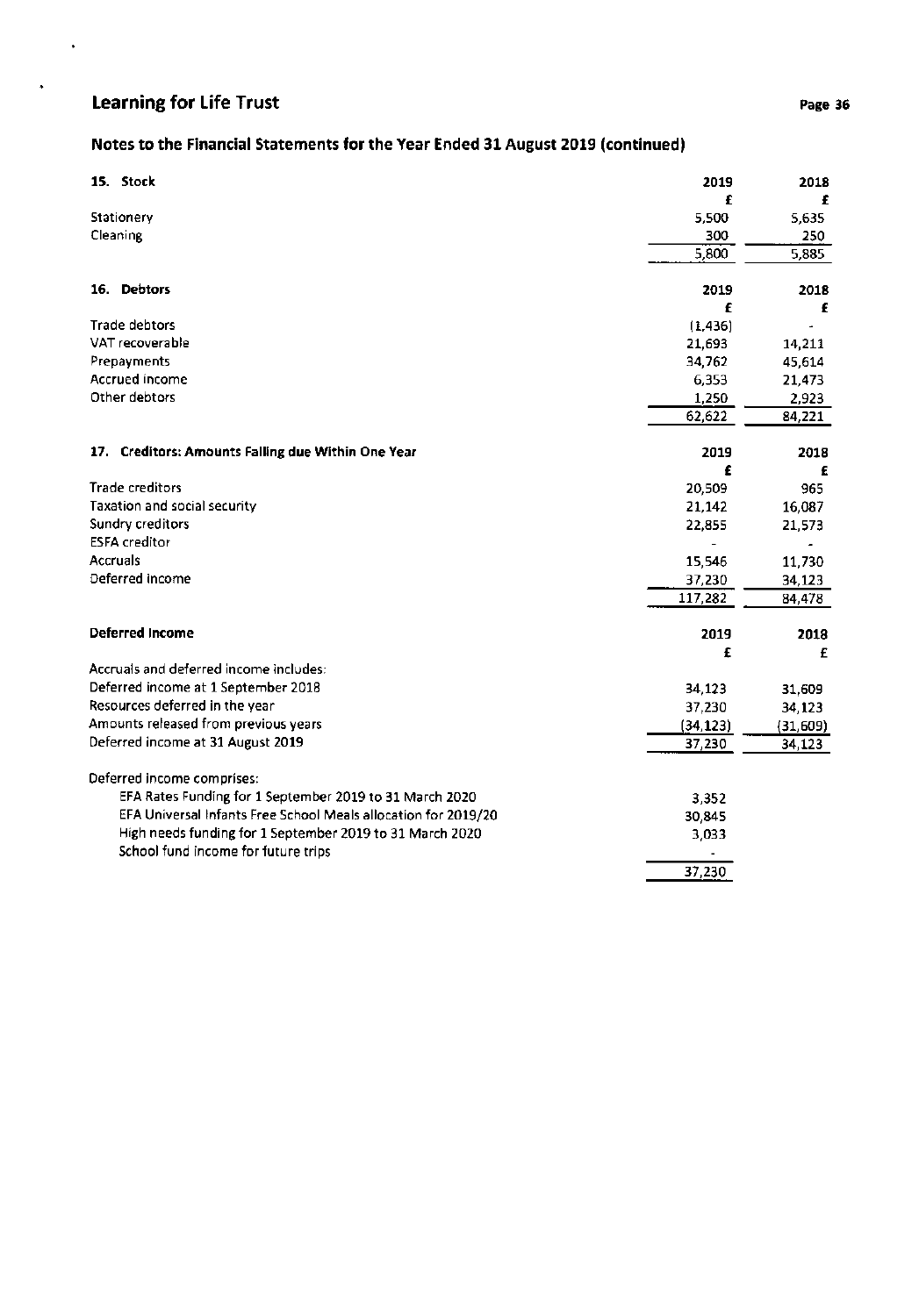# Notes to the Financial Statements for the Year Ended 31 August 2019 (continued)

| 18. Funds                                  | <b>Balance at</b><br>01-Sep<br>2018 | Incoming<br>resources | <b>Resources</b><br>expended | Galns, Losses<br>and Transfers | <b>Balance at</b><br>31-Aug<br>2019 |
|--------------------------------------------|-------------------------------------|-----------------------|------------------------------|--------------------------------|-------------------------------------|
|                                            | £                                   | £                     | £                            | £                              | £                                   |
| <b>Restricted General Funds</b>            |                                     |                       |                              |                                |                                     |
| General Annual Grant (GAG)                 | 160,991                             | 1,191,832             | (1, 274, 528)                | 13,202                         | 91,497                              |
| <b>Pupil Premium</b>                       |                                     | 33,126                | (33, 126)                    |                                |                                     |
| Universal infant free school meals (UIFSM) |                                     | 54,197                | (54, 197)                    |                                |                                     |
| Other DfE/ESFA grants                      |                                     | 35,564                | (35, 564)                    |                                |                                     |
| LA funded statements                       |                                     | 4,882                 | (4,882)                      |                                |                                     |
| Other government grants                    |                                     | 6,638                 | (6,638)                      |                                |                                     |
| Nursey income                              |                                     | 102,472               | (102, 472)                   |                                |                                     |
| School trips fund                          |                                     | 50,467                | (46, 114)                    | (4, 353)                       |                                     |
| Other educational income                   | 6,000                               | 44,312                | (30, 011)                    |                                | 20,301                              |
| Other restricted general funds             |                                     | 5,999                 | (5,999)                      |                                |                                     |
|                                            | 166,991                             | 1,529,489             | (1,593,531)                  | 8,849                          | 111,798                             |
| <b>Restricted Fixed Asset Funds</b>        |                                     |                       |                              |                                |                                     |
| Fixed assets used for charitable purposes  | 1,217,428                           |                       | (48, 751)                    | 11,156                         | 1,179,833                           |
| DfE/ESFA formula capital                   |                                     | 22,482                | (20,042)                     | (2, 163)                       | 277                                 |
| Other capital grants                       |                                     | 10,000                |                              | (8,993)                        | 1,007                               |
| <b>ESFA condition improvement fund</b>     |                                     | (61)                  |                              | 61                             |                                     |
| Fencing & office safeguarding project      | 55                                  |                       |                              |                                | 55                                  |
|                                            | 1,217,483                           | 32,421                | (68, 793)                    | $\overline{61}$                | 1,181,172                           |
| <b>Restricted Pension Reserve Funds</b>    |                                     |                       |                              |                                |                                     |
| Pension reserve fund                       | (747,000)                           |                       | (60,000)                     | (443,000)                      | (1, 250, 000)                       |
| <b>Total Restricted Funds</b>              | 637,474                             | 1,561,910             | (1,722,324)                  | (434,090)                      | 42,970                              |
| <b>Unrestricted Funds</b>                  |                                     |                       |                              |                                |                                     |
| Unrestricted general funds                 | 161,266                             | 23,790                | (1,570)                      |                                | 183,486                             |
| Unrestricted conversion surplus fund       | 27,207                              |                       |                              |                                | 27,207                              |
| Designated catering fund                   |                                     | 54,785                | (45, 875)                    | (8,910)                        |                                     |
| Designated wraparound fund                 | 31,473                              | 66,896                | (50, 909)                    |                                | 47,460                              |
| Designated school fund                     |                                     |                       |                              |                                |                                     |
| <b>Total Unrestricted Funds</b>            | 219,946                             | 145,471               | (98, 354)                    | (8,910)                        | 258,153                             |
| <b>Total Funds</b>                         | 857,420                             | 1,707,381             | (1,820,678)                  | (443,000)                      | 301,123                             |

Under the funding agreement with the Secretary of State, the academy trust was not subject to a limit on the amount of General Annual Grant (GAG) that it could carry fonvard at 31 August 2019.

The specific purposes for which the funds are to be applied are as follows:

#### General Annual Grant (GAG) fund

This represents the core funding for the educational activities of the school that has been provided to the academy via the Education and Skills Funding Agency (ESFA).

#### Pupil premium fund

This represents funding paid by the DfE to support disadvantaged students in their teaching and learning, with the aim of improving their attainment and closing the gap with more advantaged students.

#### Defined benefit pension scheme fund

This represents the deficit on the Local Government Pension Scheme (LGPS) at the year end. For details of the deficit payment plan see the pensions note.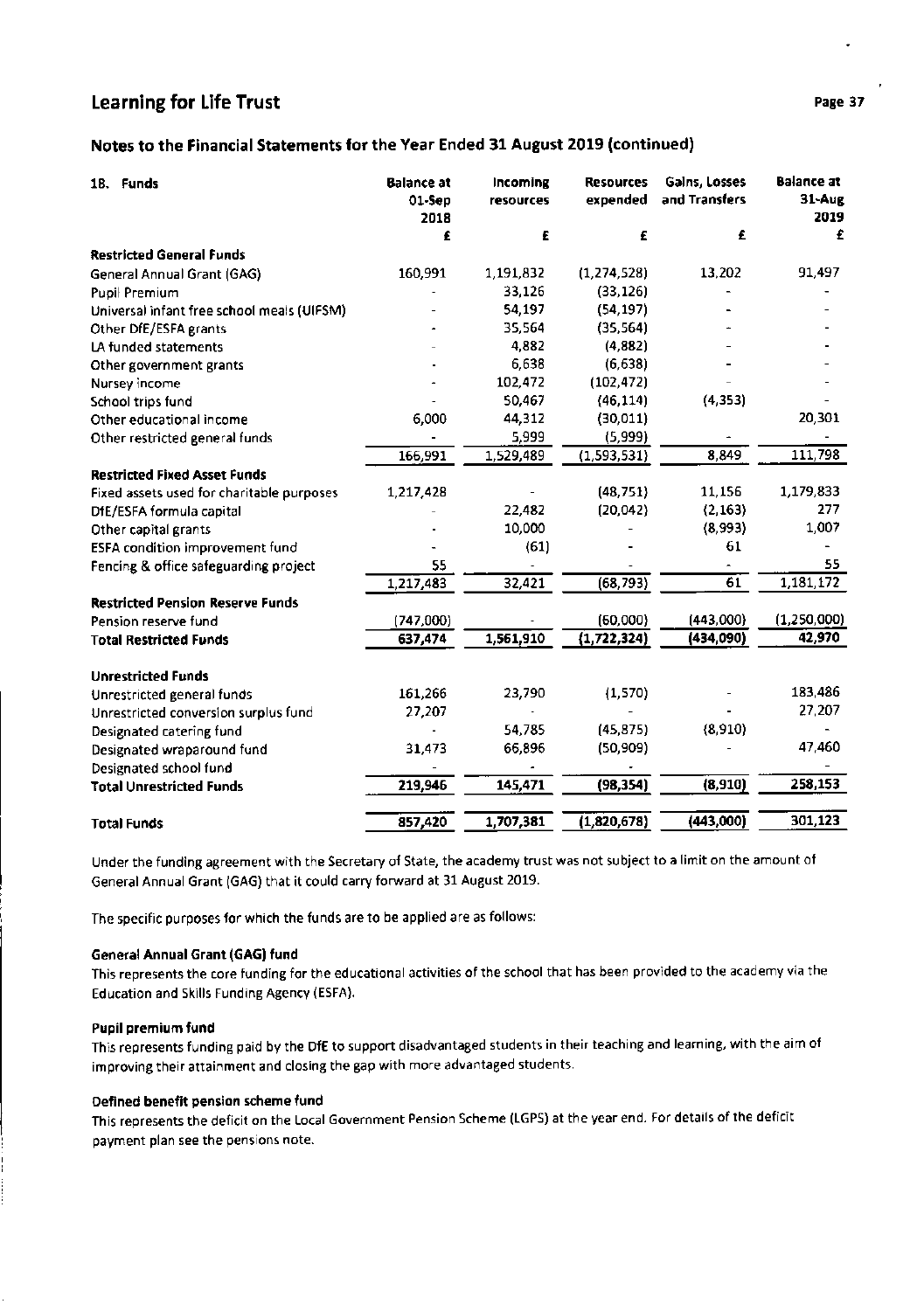## Local authority funded statements

This represents funding from the Local Authority to pay for Learning Support Assistants who support the "statemented" special needs students.

## Nursery income fund

This represents funding from the Local Authority to pay for a 30 place nursery for 3hrs every day.

## Restricted school funds (including trips)

This relates to school trips and other activities.

## Fixed assets used for charitable purposes

This represents the value and movements on Tangible Fixed Assets note.

## DfE/ESFA formula capital fund

This represents funding from the ESFA to be used for capital projects.

## ESFA condition improvement funds

This represents funding from the ESFA to be used for specific capital projects.

## Designated catering

This fund relates to the provision of school meals and refreshments that are charged to pupils. The academy also receives Universal lncome Free School Meals (UIFSM) income which goes to this designated fund,

## Designated wraparound fund

This fund relates to the provision of wraparound clubs that are charged to pupils.

## Funds in Deficit

Pension Reserve Fund - this fund represents the deficit on the Local Government Pension Scheme (LGpS) at the year end.

The Academy has entered into an agreement effective from 1 April 2017 to make additional contributions in addition to normal funding levels. It is anticipated that the payments will be made over 16 years from 1 April 2017, including £23,500 for 2017/18, £24,000 in 2018/19 and £24,500 in 2019/20.

#### Analysis of academies by fund balance

| 2019        | 2018      |
|-------------|-----------|
|             |           |
|             | 386,937   |
|             |           |
| 369.951     | 386.937   |
| 1,181,172   | 1,217,483 |
| (1,250,000) | (747,000) |
| 301,123     | 857,420   |
|             | 369.951   |

#### Analysis of academies by cost

Expenditure incurred by each academy during the year was as follows:

|                                              | Teaching &<br><b>Educational</b><br><b>Support Staff</b><br>Costs | Other<br><b>Support Staff</b><br><b>Costs</b> | Educational<br><b>Supplies</b> | <b>Other Costs</b><br>(excluding<br>dep'n) | 2019      | 2018      |
|----------------------------------------------|-------------------------------------------------------------------|-----------------------------------------------|--------------------------------|--------------------------------------------|-----------|-----------|
|                                              |                                                                   |                                               |                                |                                            |           |           |
| Fairfield Primary School<br>Central Services | 1,138,912<br>$\blacksquare$                                       | 176,633                                       | 40,569                         | 415,813                                    | 1,771,927 | 1,811,017 |
| <b>Academy Trust</b>                         | 1,138,912                                                         | 176,633                                       | 40,569                         | 415,813                                    | 1,771,927 | 1,811,017 |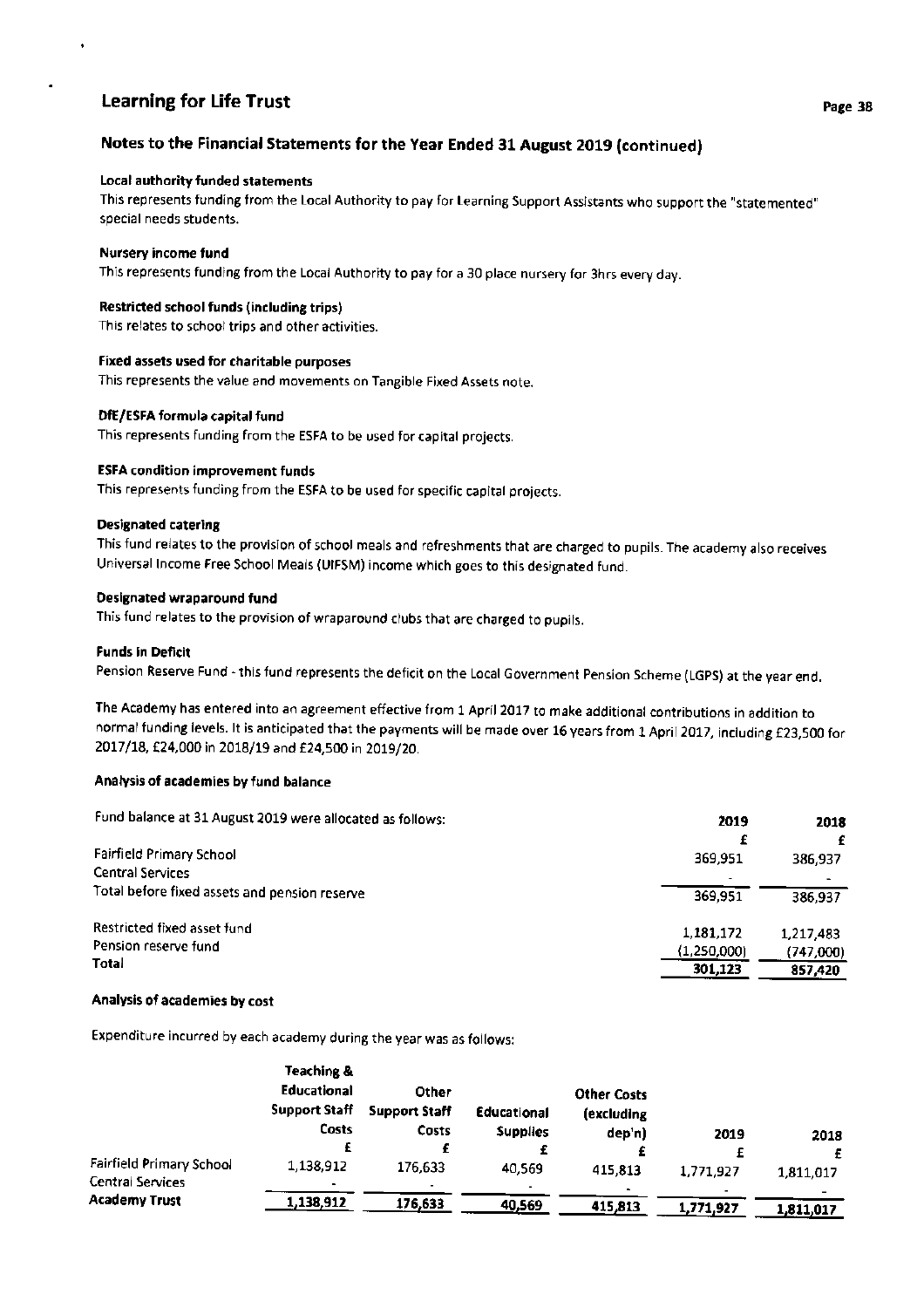# Notes to the Financial Statements for the Year Ended 31 August 2019 (continued)

| Comparative information in respect of the preceding period is as follows: |  |  |
|---------------------------------------------------------------------------|--|--|
|                                                                           |  |  |

|                                            | <b>Balance at</b><br>01-Sep<br>2017 | Incoming<br>resources | <b>Resources</b><br>expended | Gains, Losses<br>and Transfers | <b>Balance at</b><br>31-Aug<br>2018 |
|--------------------------------------------|-------------------------------------|-----------------------|------------------------------|--------------------------------|-------------------------------------|
|                                            | £                                   | £                     | £                            | £                              | £                                   |
| <b>Restricted General Funds</b>            |                                     |                       |                              |                                |                                     |
| General Annual Grant (GAG)                 | 159,134                             | 1,253,898             | (1,259,678)                  | 7,637                          | 160,991                             |
| Pupil Premium                              |                                     | 30,972                | (30, 972)                    |                                |                                     |
| Universal infant free school meals (UIFSM) |                                     | 52,877                | (52, 877)                    |                                |                                     |
| Other DfE/ESFA grants                      | 380                                 | 24,947                | (25, 327)                    |                                |                                     |
| LA funded statements                       |                                     | 11,530                | (11, 530)                    |                                |                                     |
| Other government grants                    |                                     | 5,790                 | (5,790)                      |                                |                                     |
| Nursey income                              |                                     | 61,455                | (61, 455)                    |                                |                                     |
| School trips fund                          |                                     | 45,623                | (43, 151)                    | (2, 472)                       |                                     |
| Other educational income                   | 10,088                              | 55,112                | (50, 504)                    | (8,696)                        | 6,000                               |
| Other restricted general funds             | 4,654                               | 6,668                 | (11, 322)                    |                                |                                     |
|                                            | 174,256                             | 1,548,872             | (1,552,606)                  | (3,531)                        | 166,991                             |
| <b>Restricted Fixed Asset Funds</b>        |                                     |                       |                              |                                |                                     |
| Fixed assets used for charitable purposes  | 1,283,945                           |                       | (77, 461)                    | 10,944                         | 1,217,428                           |
| DfE/ESFA formula capital                   | 1,200                               | 8,048                 | (7,000)                      | (2, 248)                       |                                     |
| Capital donations                          |                                     | 1,362                 | (1, 362)                     |                                |                                     |
| ESFA condition improvement fund            | 80,524                              |                       | (80, 462)                    | (62)                           |                                     |
| Fencing & office safeguarding project      | 55                                  |                       |                              |                                | 55                                  |
|                                            | 1,365,724                           | 9,410                 | (166, 285)                   | 8,634                          | 1,217,483                           |
| <b>Restricted Pension Reserve Funds</b>    |                                     |                       |                              |                                |                                     |
| Pension reserve fund                       | (846,000)                           |                       | (81,000)                     | 180,000                        | (747,000)                           |
| <b>Total Restricted Funds</b>              | 693,980                             | 1,558,282             | (1,799,891)                  | 185,103                        | 637,474                             |
| <b>Unrestricted Funds</b>                  |                                     |                       |                              |                                |                                     |
| Unrestricted general funds                 | 161,006                             | 260                   |                              |                                | 161,266                             |
| Unrestricted conversion surplus fund       | 27,207                              |                       |                              |                                | 27,207                              |
| Designated catering fund                   |                                     | 42,880                | (37, 777)                    | (5, 103)                       |                                     |
| Designated wraparound fund                 | 26,767                              | 55,516                | (50, 810)                    |                                | 31,473                              |
| Designated school fund                     |                                     |                       |                              |                                |                                     |
| <b>Total Unrestricted Funds</b>            | 214,980                             | 98,656                | (88, 587)                    | (5, 103)                       | 219,946                             |
| <b>Total Funds</b>                         | 908,960                             | 1,656,938             | (1,888,478)                  | 180,000                        | 857,420                             |
|                                            |                                     |                       |                              |                                |                                     |

 $\ddot{\phantom{0}}$ 

 $\ddot{\phantom{0}}$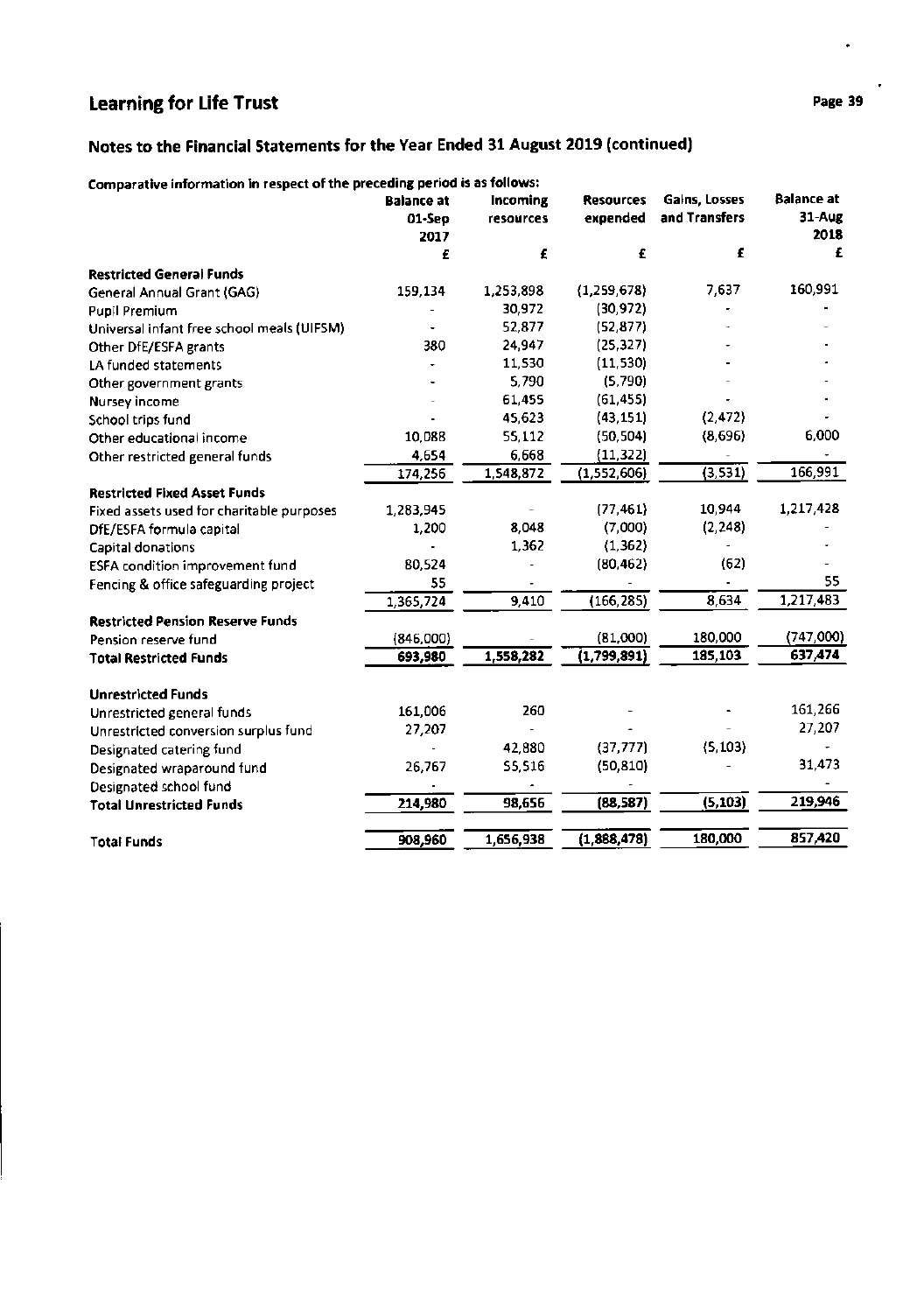# Notes to the Financial Statements for the Year Ended 31 August 2019 (continued)

#### 19. Analysis of Net Assets Between Funds

Fund balances at 31 August 2019 are represented by: Restricted Restricted Unrestricted General Fixed Asset Funds Funds Funds ff £ f 1,779,833 Tangible fixed assets  $\overline{a}$ Current assets 2s8,1s3 229,080 1,339 Current liabilities  $(117, 282)$ Non-current liabilities Pension scheme liability  $(1,250,000)$ <br>(1,138,202) 258,153 Total Net Assets \,18L,L72 3OL,L23

Comparative information in respect of the preceding period is as follows:

|                            |                     | <b>Restricted</b> | <b>Restricted</b>  |              |
|----------------------------|---------------------|-------------------|--------------------|--------------|
|                            | <b>Unrestricted</b> | General           | <b>Fixed Asset</b> | Total        |
|                            | <b>Funds</b>        | <b>Funds</b>      | <b>Funds</b>       | <b>Funds</b> |
|                            | £                   | £                 |                    | £            |
| Tangible fixed assets      |                     | ۰                 | 1,217,428          | 1,217,428    |
| Current assets             | 219,946             | 251,469           | 55                 | 471,470      |
| <b>Current liabilities</b> |                     | (84, 478)         | ۰                  | (84, 478)    |
| Non-current liabilities    |                     |                   |                    |              |
| Pension scheme liability   |                     | (747,000)         |                    | (747,000)    |
| <b>Total Net Assets</b>    | 219.946             | (580,009)         | 1,217,483          | 857,420      |

#### 20. Commitments under operating leases

#### Operating Leases

At 31 August 2019 the total of the Academy Trust's future minimum lease payments under non-cancellable operating leases was:

|                                        | 2019                     | 2018                     |
|----------------------------------------|--------------------------|--------------------------|
| Assets other than land & buildings     |                          |                          |
| Amounts due within one year            | 1,508                    | 1.508                    |
| Amounts due between one and five years | 3.854                    | 5.362                    |
| Amounts due after five years           | $\overline{\phantom{a}}$ | $\overline{\phantom{a}}$ |
|                                        | 5,362                    | 6.870                    |

#### land and property leases

The leasehold land and buildings are subject to a 125 year lease with Cumbria County Council. Although a peppercorn rent may be demanded, no such rent has been demanded to date.

| 21. Capital Commitments                                      | 2019  | 2018 |
|--------------------------------------------------------------|-------|------|
|                                                              |       |      |
| Contracted for, but not provided in the financial statements | 8.663 |      |
|                                                              | 8.663 |      |

# 22. Members' Liability

Each member of the charitable company undertakes to contribute to the assets of the company in the event of it being wound up while he/she is a member, or within one year after he/she ceases to be a member, such amount as may be required, not exceeding £10 as stated in memorandum and articles of association for the debts and liabilities contracted before he/she ceases to be a member.

Total Funds f

1,779,933 488,572  $(117,282)$ 

(1,250,000)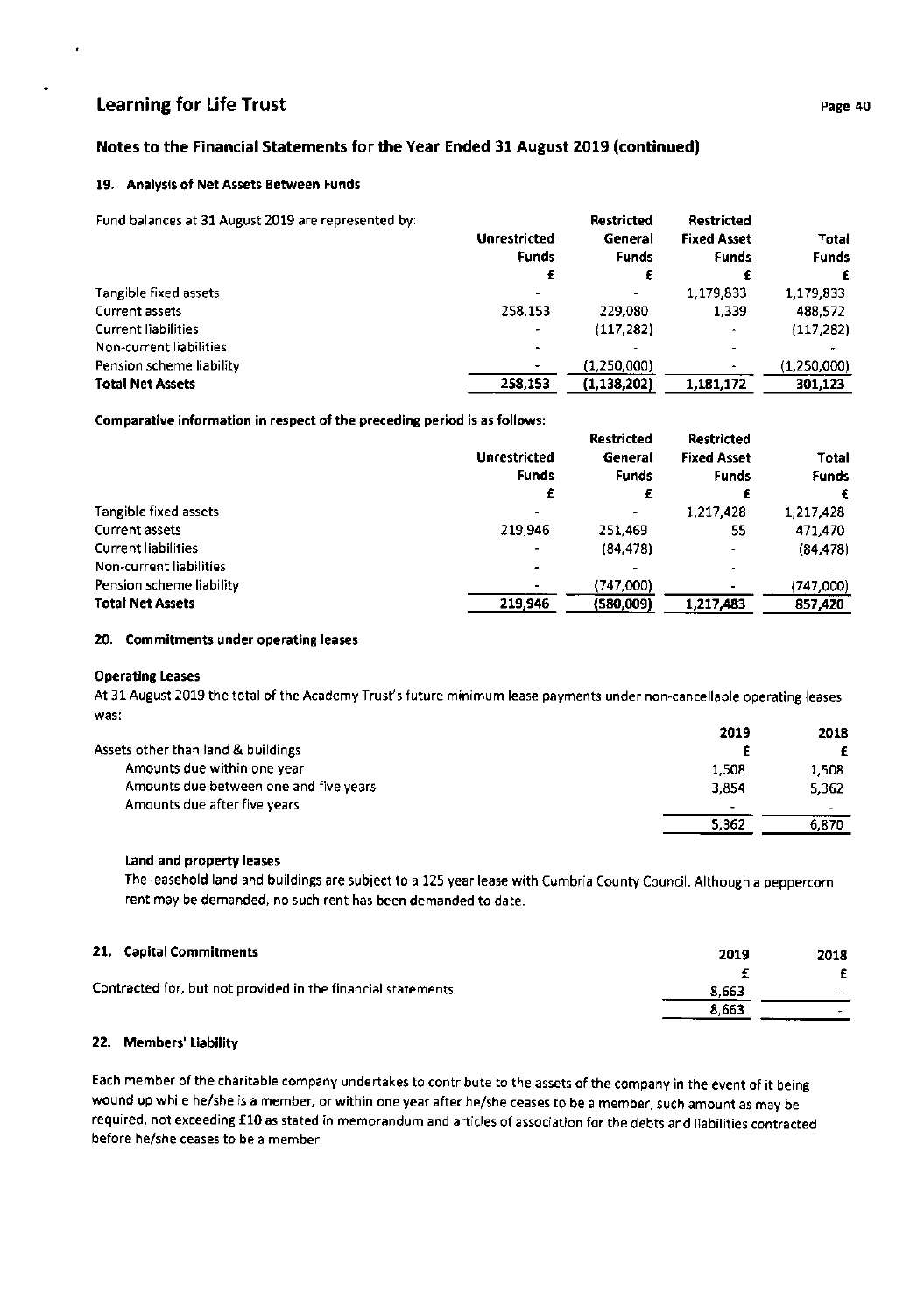# Notes to the Financial Statements for the Year Ended 31 August 2019 (continued)

## 23. Pension and Similar Obligations

The academy trust's employees belong to two principal pension schemes: the Teachers' Pension Scheme England and Wales (TPS) for academic and related staff; and the Local Government Pension Scheme (LGPS) for non-teaching staff, which is managed by Your Pension Service (YPS) for Cumbria County Council. Both are multi-employer defined benefit schemes.

The pension costs are assessed in accordance with the advice of independent qualified actuaries. The latest actuarial valuation of the TPS related tothe period ended 31 March 2012 and of the LGPS 31 March 2016.

Contributions payable to the schemes at 31 August and included in creditors were as follows:

|                                 | 2019   | 2018   |
|---------------------------------|--------|--------|
|                                 |        |        |
| Teachers' Pension Scheme        | 12,693 | 12.643 |
| Local Government Pension Scheme | 8.769  | 8.811  |
|                                 | 21,462 | 21.454 |

The total pension costs to the academy during the year ended 31 August and included in staff costs were as follows:

|                                                    | 2019    | 2018    |
|----------------------------------------------------|---------|---------|
|                                                    |         |         |
| Teachers' Pension Scheme                           | 99.925  | 100.056 |
| <b>Local Government Pension Scheme</b>             | 58.161  | 59,629  |
| Local Government Pension Scheme deficit recovery   | 24.167  | 23,750  |
| LGPS current service cost/contributions adjustment | 38,000  | 58,000  |
|                                                    | 220.253 | 241,435 |

## Teachers' Pension Scheme

#### lntroduction

The Teachers' Pension Scheme (TPS) is a statutory, contributory, defined benefit scheme, governed by the Teachers' Pension Scheme Regulations 2014. Membership is automatic for full-time teachers in academies and, from 1 January 2007, automatic for teachers in part-time employment following appointment or a change of contract, although they are able to opt out.

The TPS is an unfunded scheme and members contribute on a 'pay as you go' basis - these contributions along with those made by employers are credited to the Exchequer. Retirement and other pension benefits are paid by public funds provided by Parliament.

## Valuation of the Teachers' Pension Scheme

The Government Actuary, using normal actuarial principles, conducts a formal actuarial review of the TPS in accordance with the public Service pensions (Valuations and Employer Cost Cap) Directions 2014 published by HM Treasury. The aim of the review is to specify the level of future contributions. Actuarial scheme valuations are dependent on assumptions about the value of future costs, design of benefits and many other factors. The latest actuarial valuation of the TPS was carried out as at 31 March 2012 and in accordance with the Public Service Pensions (Valuations and Employer Cost Cap) Directions 2014. The valuation report was published by the Department for Education on 9 June 2014. The key elements of the valuation and subsequent consultation are:

- employer contribution rates set at 16.48% of pensionable pay (including a 0.08% employer administration charge)
- . total scheme liabilities (pensions currently in payment and the estimated cost of future benefits) for service to the effective date of £191,500 million, and notional assets (estimated future contributions together with the notional investments held at the valuation date) of £176,600 million giving a notional past service deficit of £14,900 million
- an employer cost cap of 10.9% of pensionable pay will be applied to future valuations
- the assumed real rate of return is 3.0% in excess of prices and 2% in excess of earnings. The rate of real earnings growth is assumed to be 2.75%. The assumed nominal rate of return is 5.06%.

20t<sub>9</sub>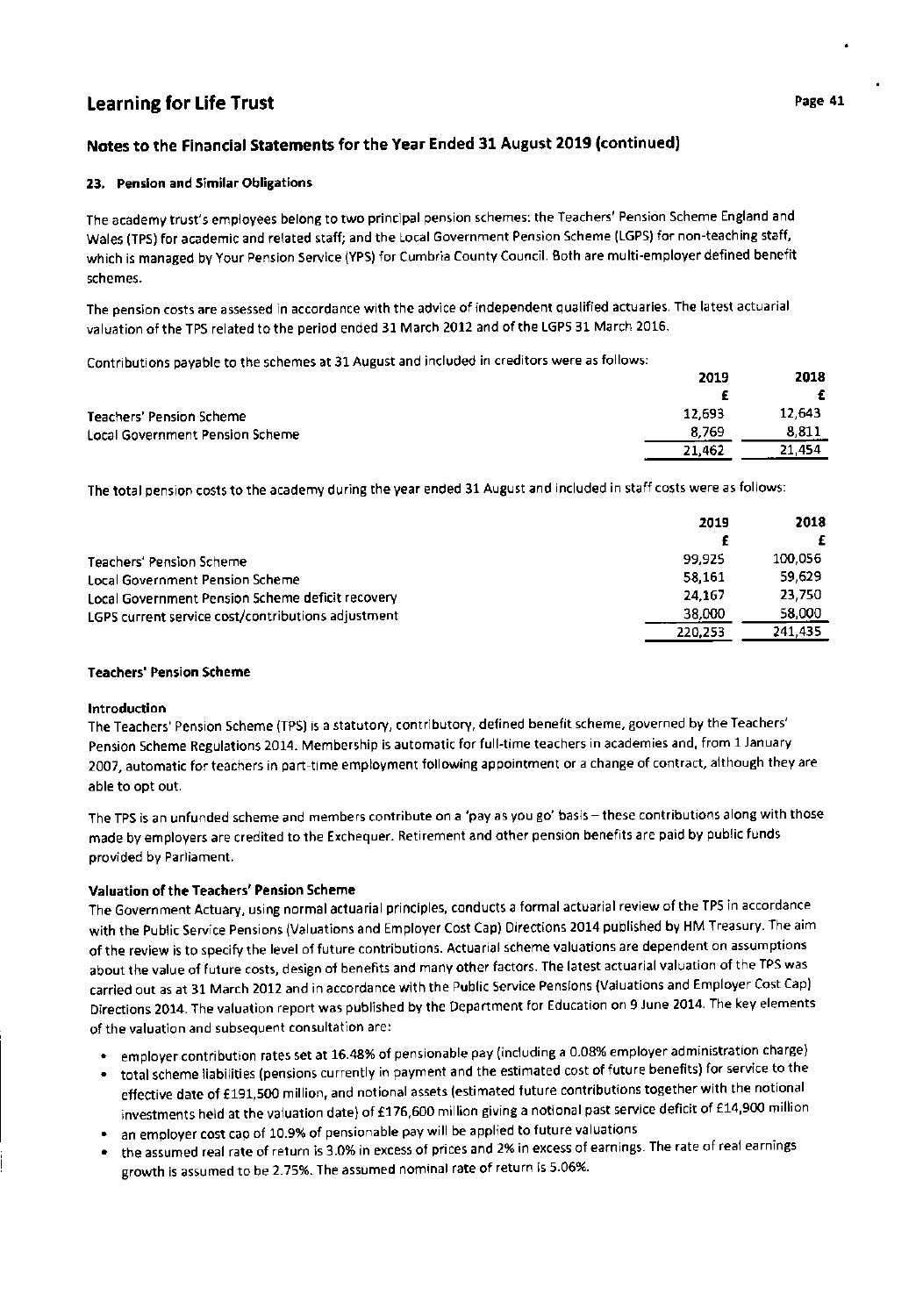# Notes to the Financial Statements for the Year Ended 31 August 2019 (continued)

## 23. Pensions and Similar Obligations (continued)

The TPS valuation for 2012 determined an employer rate of 16.4%, which was payable from September 2015. The latest valuation of the TPS reassessed the employer contribution rate at 23.6% and will be payable from 1 September 2019.

The employer's pension costs paid to TPS in the period amounted to £99,925 (2018: £100,056).

A copy of the valuation report and supporting documentation is on the Teachers' Pensions website.

Under the definitions set out in FRS 102, the TPS is a multi-employer pension scheme. The trust has accounted for its contributions to the scheme as if it were a defined contribution scheme. The trust has set out above the information available on the scheme.

## Local Government Pension Scheme

The LGPS is a funded defined benefit pension scheme, with the assets held in separate trustee-administered funds. The total contribution made for the year ended 31 August were as follows:

|                                | 2019    | 2018    |
|--------------------------------|---------|---------|
|                                |         |         |
| Employer's contributions       | 58.161  | 59.629  |
| Lump sum deficit contributions | 24.167  | 23,750  |
| Employees' contributions       | 21.708  | 22.320  |
| Total contributions            | 104,036 | 105,699 |

The agreed contribution rates for future years are 15.2% for employers and 5.5% - 12.5% for employees.

Parliament has agreed, at the request of the Secretary of State for Education, to a guarantee that, in the event of an academy trust closure, outstanding Local Government Pension Scheme Iiabilities would be met by the Department for Education. The guarantee came into force on 18 July 2013.

At the balance sheet date the scheme is in deficit, The Academy has entered into an agreement effective from 1 April <sup>2077</sup>to make additional contributions in addition to normal funding levels. lt is anticipated that the payments will be made over 16 years from 1 April 2017, including £23,500 for 2017/18, £24,000 in 2018/19 and £24,500 in 2019/20.

## lmpact of McCloud judgement

ln 2015, the government introduced reforms to public sector pensions, meaning many public sector workers were moved into new pension schemes. ln December 2018, the Court of Appeal ruled that the'transitional protection'offered to members in these schemes amounted to unlawful discrimination. This case is known as McCloud.

The Supreme Court decision in June 2019 not to allow the government leave to appeal, means the difference in treatment needs to be remedied across all relevant schemes, including the Local Government Pension Scheme (LGpS).

At the present time the academy has not considered the impact of McCloud on pension liabilities and no additional annual FRS102 actuarial valuation has been obtained for disclosure in the trust's 2018/19 financial statements. The implications will be considered in the next scheme valuation for 31 August 2020.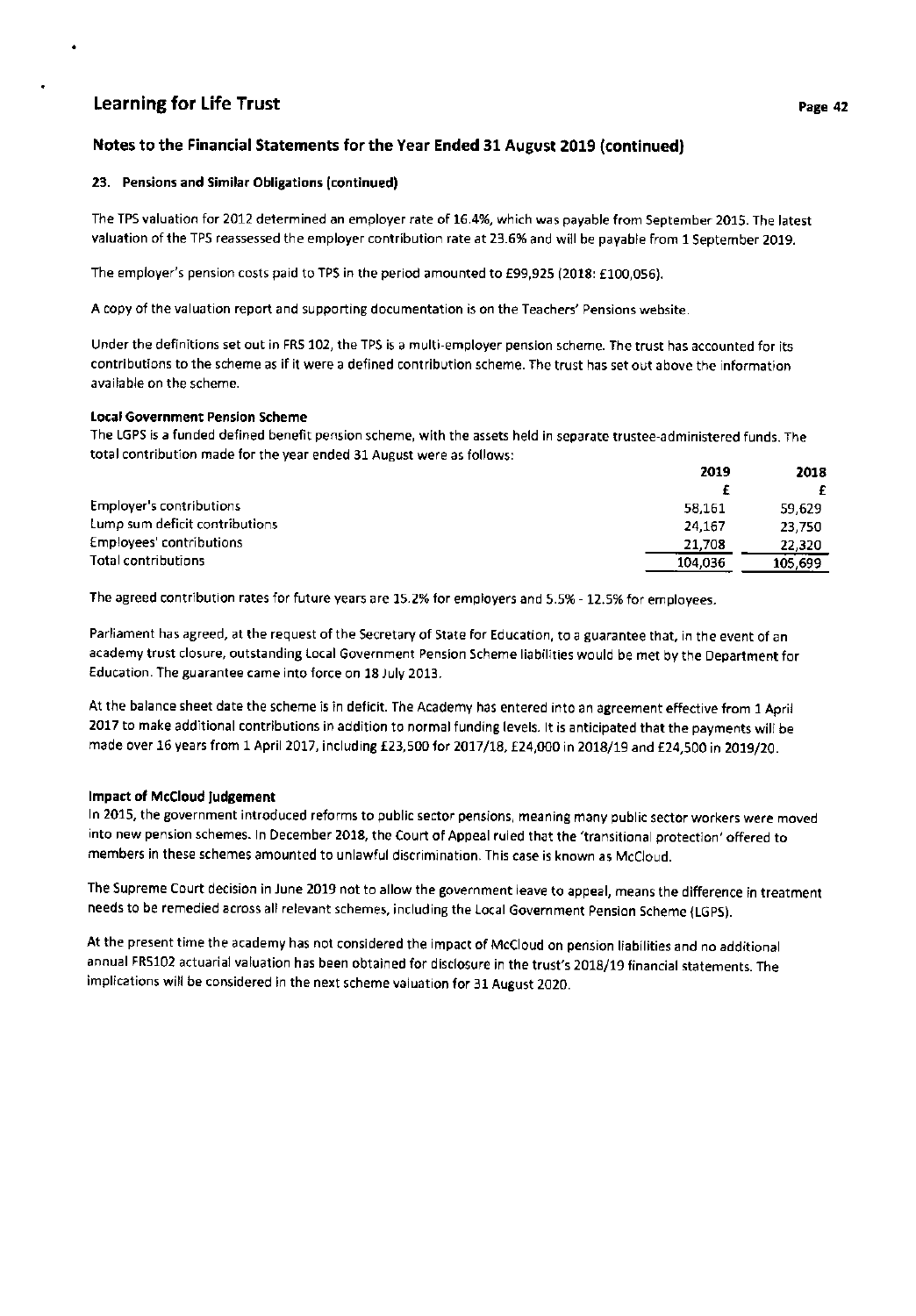# Notes to the Financial Statements for the Year Ended 31 August 2019 (continued)

# 23. Pensions and Similar Obligations (continued)

## Local Government Pension Scheme (contlnued)

| The principal actuarial assumptions are:             | At 31         | At 31<br>August |
|------------------------------------------------------|---------------|-----------------|
|                                                      | <b>August</b> |                 |
|                                                      | 2019          | 2018            |
| Rate of increase in salaries                         | 3.50%         | 3.70%           |
| Rate of increase for pensions in payment / inflation | 2.10%         | 2.30%           |
| Discount rate for scheme liabilities                 | 1.80%         | 2.90%           |
| Inflation assumption (CPI)                           | 2.00%         | 2.20%           |

The current mortality assumptions include sufficient allowance for future improvements in mortality rates. The assumed life expectations on retirement age 65 are:

| . .                  | At 31  | At 31<br><b>August</b><br>2018 |
|----------------------|--------|--------------------------------|
|                      | August |                                |
|                      | 2019   |                                |
| Retiring today       |        |                                |
| Males                | 23.3   | 23.2                           |
| <b>Females</b>       | 25.9   | 25.8                           |
| Retiring in 20 years |        |                                |
| Males                | 25.6   | 25.5                           |
| Females              | 28.6   | 28.5                           |

## Sensitivity analysis

The table below, as produced by Mercer sets out the impact of a small change in assumptions on the defined benefit obligation.

| <b>OWNEDCION.</b>                      |           | At 31<br><b>August</b><br>2019 |                | At 31<br><b>August</b><br>2018 |
|----------------------------------------|-----------|--------------------------------|----------------|--------------------------------|
|                                        | Deficit   | Change                         | <b>Deficit</b> | Change                         |
| Discount rate $+0.1%$                  | 1,190,000 | (60,000)                       | 705,000        | (42,000)                       |
| Discount rate - 0.1%                   | 1,312,000 | 62,000                         |                |                                |
| Mortality assumption - 1 year increase | 1,290,000 | 40,000                         | 776,000        | 29,000                         |
| Mortality assumption - 1 year decrease | 1,211,000 | (39,000)                       |                |                                |
| CPI rate $+0.1%$                       | 1,312,000 | 62,000                         | 791.000        | 44,000                         |
| CPI rate - 0.1%                        | 1,190,000 | (60,000)                       |                |                                |
| Pay growth $+0.1%$                     | 1,266,000 | 16,000                         | 759,000        | 12,000                         |

 $\ddot{\phantom{0}}$ 

 $\ddot{\phantom{0}}$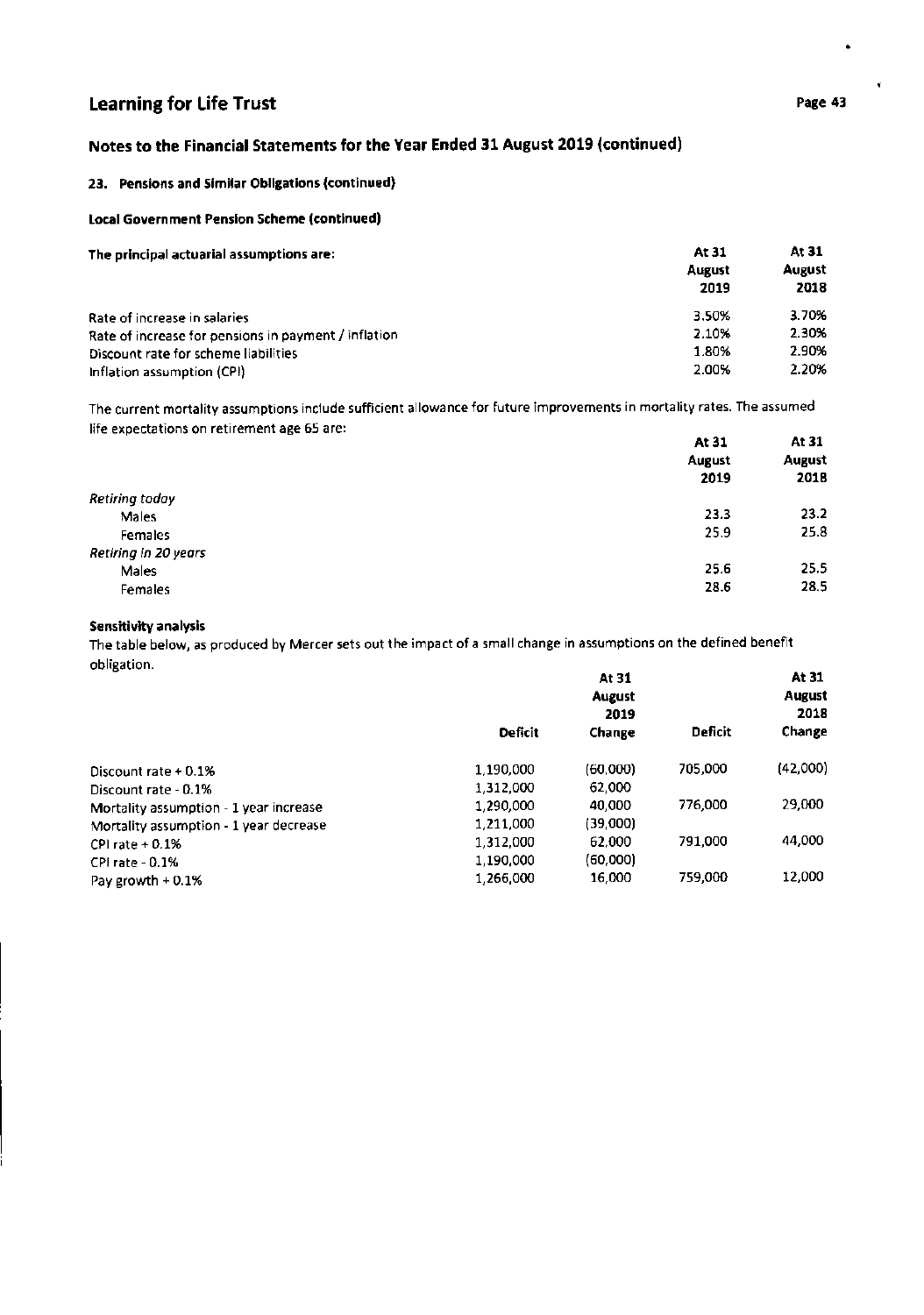$\bullet$ 

# Notes to the Financial Statements for the Year Ended 31 August 2019 (continued)

## 23. Pensions and Similar Obligations (continued)

#### Loca! Government Pension Scheme (continued)

The academy trust's share of the assets in the scheme were:

|                                     | at 31 August<br>2019<br>£ | at 31 August<br>2018<br>£ |
|-------------------------------------|---------------------------|---------------------------|
| <b>Equity instruments</b>           |                           |                           |
| <b>Equities</b>                     | 512,000                   | 430,000                   |
| Debt instruments                    |                           |                           |
| Government bonds                    | 191,000                   | 155,000                   |
| Other bonds                         | 65,000                    | 56.000                    |
| Property                            | 60,000                    | 80,000                    |
| Cash/liquidity                      | 49,000                    | 52,000                    |
| Other                               | 183,000                   | 111,000                   |
| <b>Total Market Value of Assets</b> | 1,060,000                 | 884,000                   |
| Present value of scheme liabilities |                           |                           |
| Funded                              | (2,310,000)               | (1,631,000)               |
| Unfunded                            |                           |                           |
| Surplus / (deficit) in the scheme   | (1, 250, 000)             | (747,000)                 |

The actual return on the scheme assets in the year was €75,000 (2018: f39,000).

None of the fair values of the assets shown above include any of the academy's own financial instruments or any property occupied by, or other assets used by, the academy.

| Amounts recognised in the statement of financial activities | 2019      | 2018      |
|-------------------------------------------------------------|-----------|-----------|
|                                                             | £         | £         |
| Current service cost (net of employee contributions)        | (120,000) | (142,000) |
| Net interest cost                                           | (20,000)  | (20,000)  |
| Administration expenses                                     | (2,000)   | (3,000)   |
| Benefit changes                                             |           |           |
| Gain/(loss) on curtailment                                  |           |           |
| Gain/(loss) on settlement                                   |           |           |
| Total operating charge                                      | (142,000) | (165,000) |
| Other recognised gains and (losses)                         | 2019      | 2018      |
|                                                             |           |           |
| Remeasurements (liabilities)                                | (490,000) | 161,000   |
| Remeasurements (assets)                                     | 47,000    | 19,000    |
| Total amount recognised in the SOFA                         | (443,000) | 180,000   |

Fair value Fair value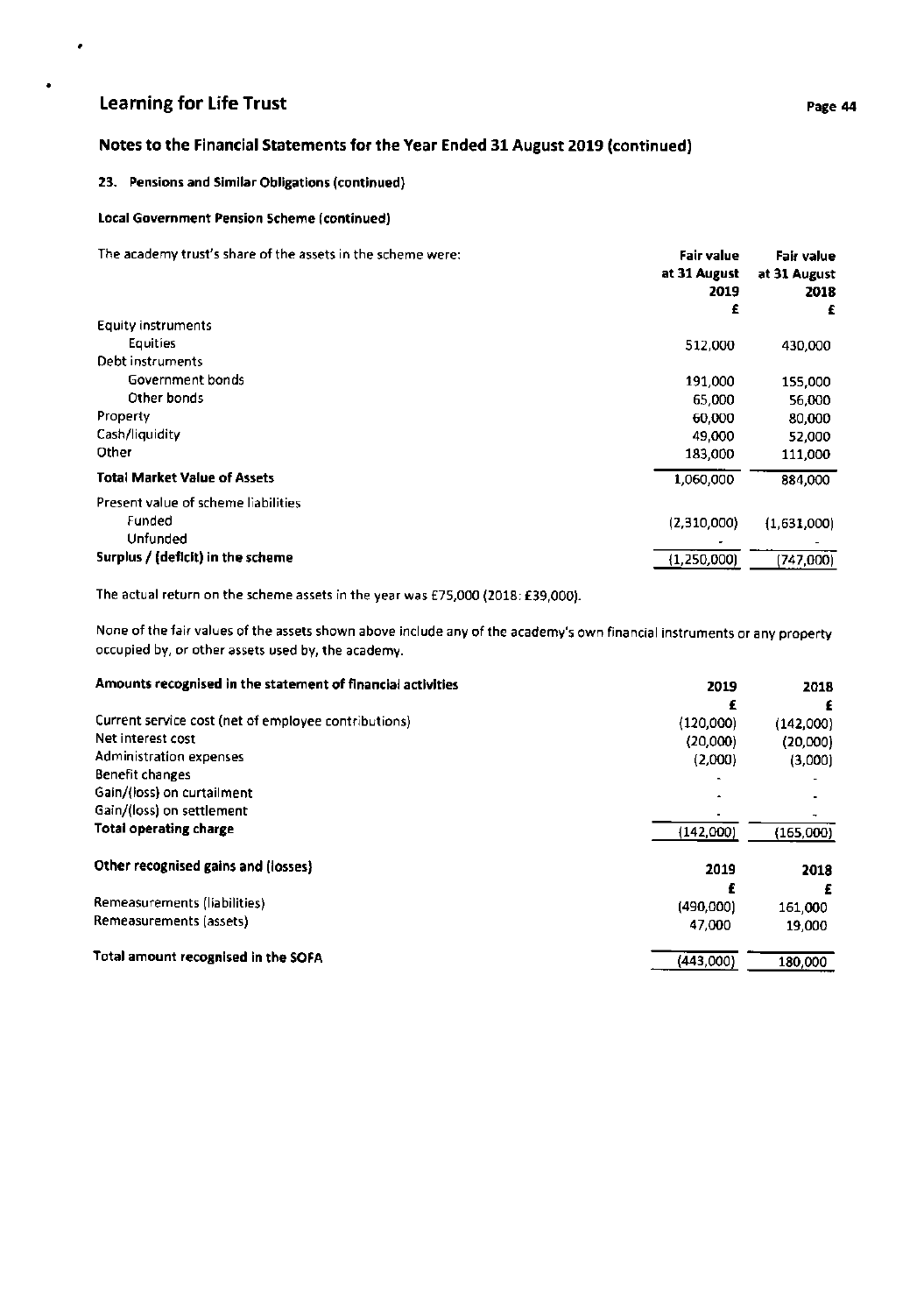# Notes to the Financial Statements for the Year Ended 31 August 2019 (continued)

# 23. Pensions and Similar Obligations (continued)

# local Government Pension Scheme (continued)

| Changes in the deficit in the year:                                          | 2019<br>£   | 2018        |
|------------------------------------------------------------------------------|-------------|-------------|
| Deficit in scheme at beginning of period                                     | 747,000     | 846,000     |
| <b>Business combinations</b>                                                 |             |             |
| <b>Current service cost</b>                                                  | 120,000     | 142,000     |
| Interest cost                                                                | 47,000      | 40,000      |
| <b>Employer contributions</b>                                                | (82,000)    | (84,000)    |
| Actuarial (gain)/loss - Remeasurements                                       | 443,000     | (180,000)   |
| <b>Administration expenses</b>                                               | 2,000       | 3,000       |
| Interest income                                                              | (27,000)    | (20,000)    |
| Plan introductions, benefit changes, curtailments and settlements            |             |             |
| Deficit at 31 August 2019                                                    | 1,250,000   | 747,000     |
| Changes in the present value of defined benefit obligations were as follows: | 2019        | 2018        |
|                                                                              | £           |             |
| At beginning of period                                                       | (1,631,000) | (1,587,000) |
| <b>Business combinations</b>                                                 |             |             |
| Current service cost                                                         | (120,000)   | (142,000)   |
| Interest cost                                                                | (47,000)    | (40,000)    |
| <b>Employee contributions</b>                                                | (22,000)    | (23,000)    |
| Actuarial gain/(loss) - Remeasurements                                       | (490,000)   | 161,000     |
| Benefits / transfers paid                                                    |             |             |
| Plan introductions, benefit changes, curtailments and settlements            |             |             |
| <b>Benefit obligation at 31 August 2019</b>                                  | (2,310,000) | (1,631,000) |
| Changes in the fair value of Academy's share of scheme assets:               | 2019        | 2018        |
|                                                                              | £           | £           |
| At beginning of period                                                       | 884,000     | 741,000     |
| <b>Business combinations</b>                                                 |             |             |
| Interest income                                                              | 27,000      | 20,000      |
| <b>Administration expenses</b>                                               | (2,000)     | (3,000)     |
| Actuarial gain/(loss) - Remeasurements                                       | 47,000      | 19,000      |
| <b>Employer contributions</b>                                                | 82,000      | 84,000      |
| <b>Employee contributions</b>                                                | 22,000      | 23,000      |
| Benefits / transfers paid                                                    |             |             |
| Plan introductions, benefit changes, curtailments and settlements            |             |             |
| Scheme assets at 31 August 2019                                              | 1,060,000   | 884,000     |

í,

 $\blacksquare$